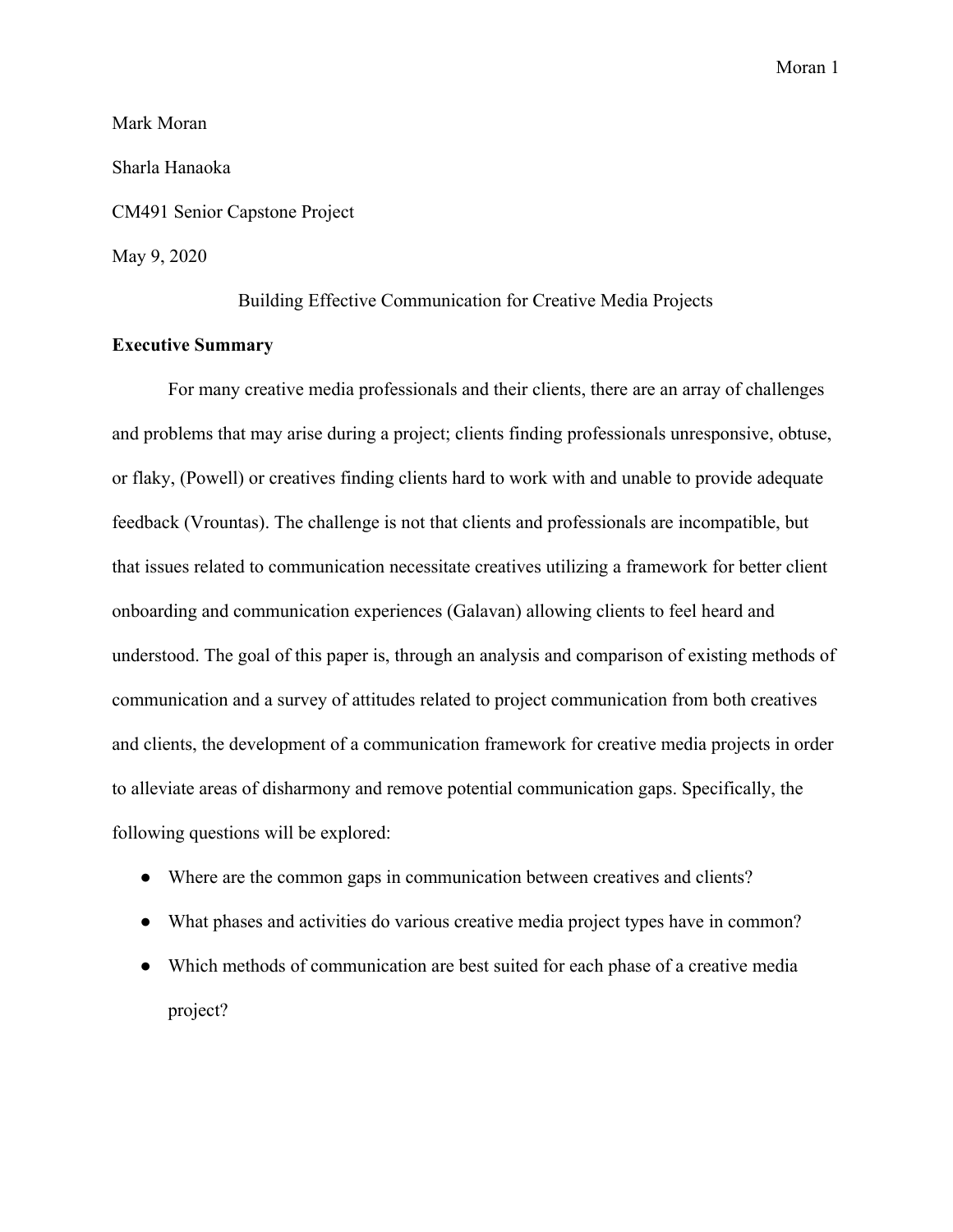• What are the elements of a framework that will provide the most effective communication method for each part of a creative media project?

Through the creation of this framework creatives may be able to provide clients with the best onboarding, education, and communication experience necessary for those clients to prepare, understand, and participate in a creative media project and work together towards a successful project outcome.

## **Approach and methods of communication**

Creative media projects, regardless of the deliverable medium, are infused with a diverse collection of challenges that often derail their successful completion (Kozarkiewicz and Kabalska 6-8). While existing project management methodologies provide a good starting point (Chin and Spowage 6), building a framework for creative media projects with their unique characteristics requires a tailored approach (Picard 61-62, Simon 117). The first step in establishing such a framework is to define the parameters of a successful creative media project, followed by the identification of both the most common challenges in creative media projects, as well as the elements of a potential framework designed to alleviate these challenges.

In order to identify the attributes of a successful creative media project it is necessary to understand the difference between project management and client management, and how each contributes to the project's successful completion. A successful project combines "managing the project and managing the client interaction" (Kestel). Project management systems are primarily focused on "improving the project experience, streamlining the workflow, protecting profitability," and puts the service provider first. Alternatively, a client management system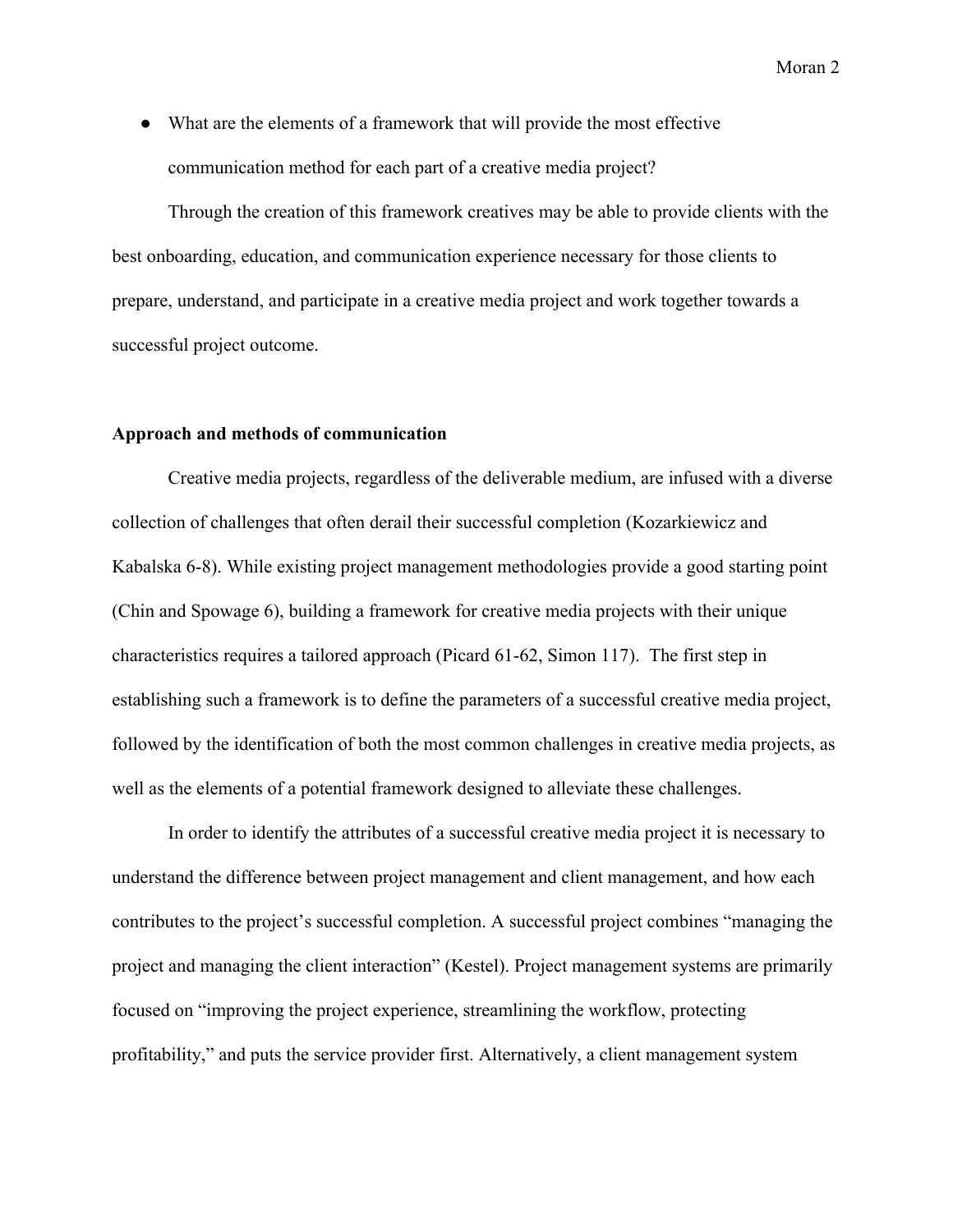"manages the education, support, and care of the client to help them reach a defined outcome." (Bourn.) The dedication of the creative professional to "understand the client, their business," and the problem to be solved "at the deepest level" is of "paramount importance" (Kestel). Beginning a project with a focus on client management allows the establishment of communication, transparency, and trust which form the foundation of a successful client relationship (Gonzaga). This is then followed with project management best practices such as managing administrative details, team members, and crafting effective processes (Harned) to ensure the successful and efficient completion of the project goals.

Among the roadblocks to a creative media projectʻs successful conclusion, one element that repeatedly shows up as pivotal: communication. One of the greatest initial challenges is the lack of knowledge and experience of clients during their onboarding process (Ahmad). Indeed the effective flow of communication between the creative professional and their client throughout the project lifecycle has been shown to be a significant determiner for project success (Pinto). Successful project managers communicate in ways that promote positive relationships and convey project information while adapting to the style and characteristics of the project and client (Müller). Among the six challenges, eight skills, and three critical keys for creative project managers identified by Jennifer Bridges, 14 of them are directly or indirectly related to communication (Bridges). These aspects of communication are relevant to all stages of a creative media project; from qualification of new clients to the final delivery and training. A lack of clear communication related to the parameters of a project also plays a significant role in delays related to cost overruns and scope creep: the addition of features or functions that are beyond the previously agreed-upon project scope (Larson, Yap). Creative media projects that also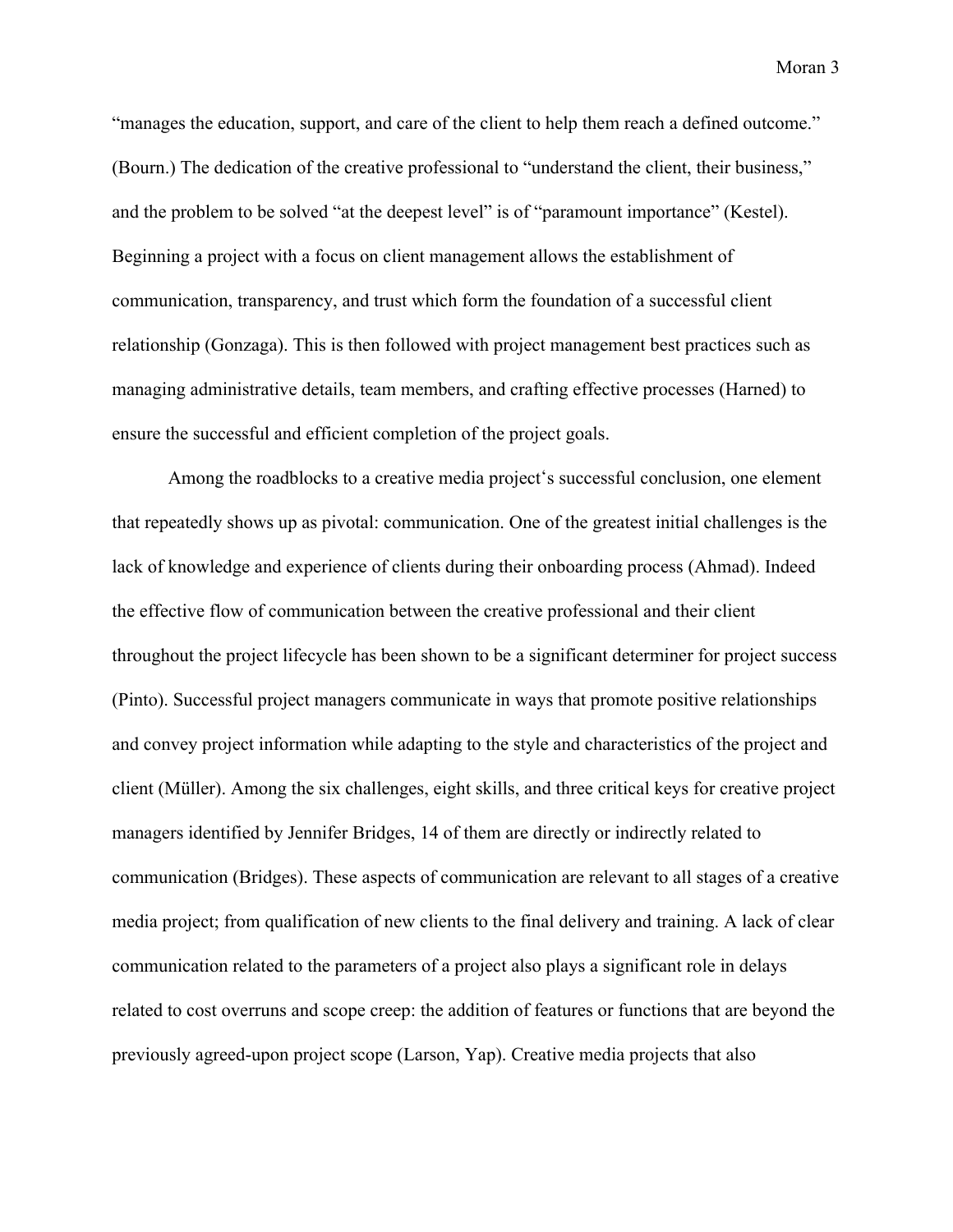implement a globally distributed development team increase their communication challenges related to language and culture (Niazi). In all aspects of a creative media project it is apparent that a lack of communication is the largest contributor to potential failure, and good communication is the single-most important determiner of success.

Before identifying aspects of good communication it is necessary to first define what success looks like for a creative media project. If effective communication is a critical attribute of a successful creative media project, then what potential models or frameworks for these projects will be most effective in building an ideal system for project success?

The role of clear and effective communication in the initial stages of a creative media project — client qualification, onboarding, and discovery — has a significant impact on the future progress of a project. A primary attribute of effective communication during these stages is related to setting a client's initial expectations as well as providing a comprehensive scope of their responsibilities (Schwendeman). Combined with a demand-based approach to uncover and clarify a client's true needs (Bulblauskas), a clearer picture of the scope of a project can be presented to a client, helping to avoid the common perception of an outsourced project as a "black box" (Chen). During these phases of a project it is also necessary to have participation from all decision-makers and stakeholders to ensure a "significant influence" on trust in the project scope (Oliveira). Finally, setting regular and consistent collaborative meetings has been shown to be fundamental in effective communication of design projects (Yap). Designing a framework with a focus on communication as a principal characteristic of a creative design project will provide a greater chance of success, including not only keeping to original timelines and budgets, but also ensuring a high level of client satisfaction.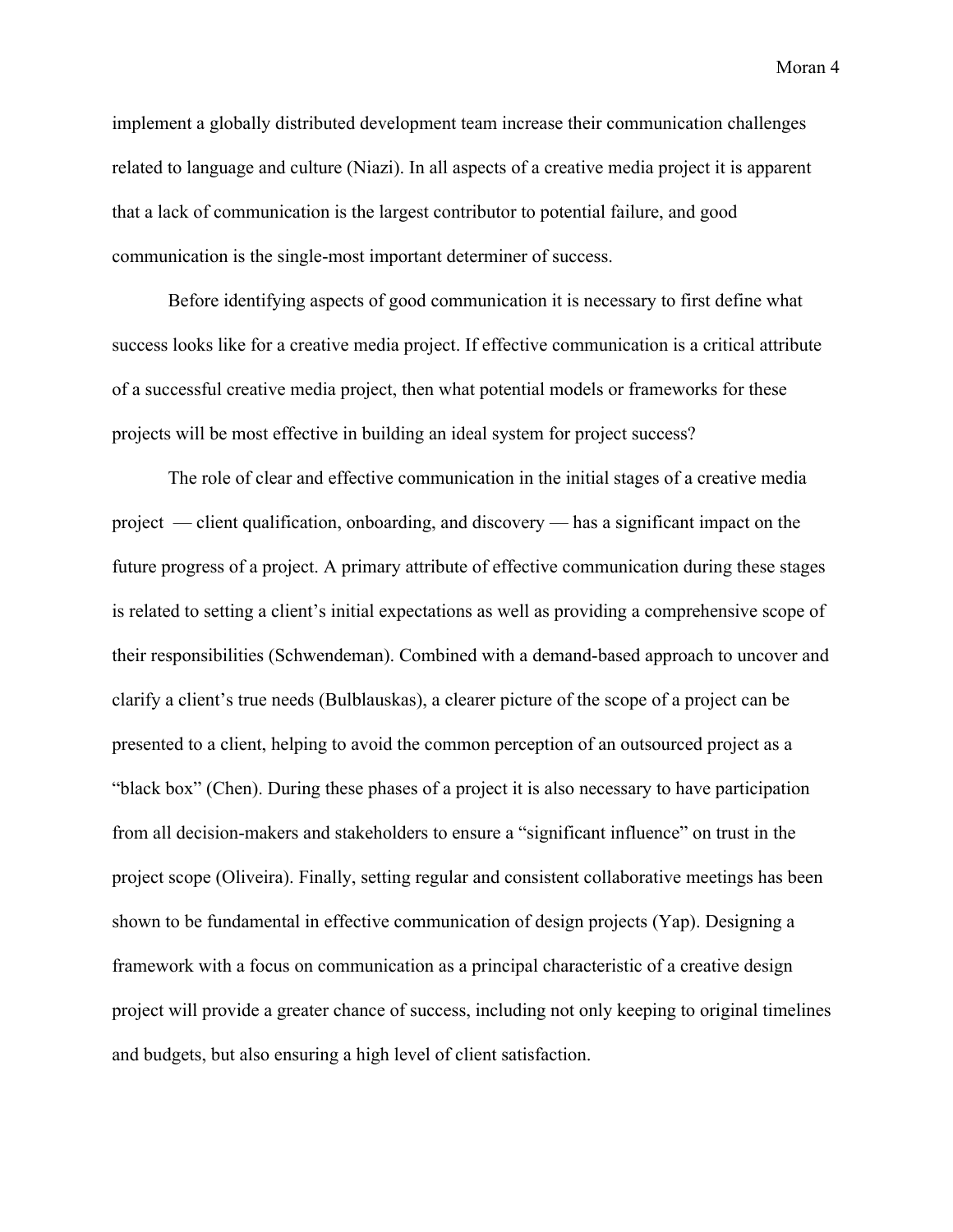To determine a starting point for creating such a framework it is necessary to look at the intersection of modes of communication and knowledge types, and how they allow for the effective dissemination of information in a client project. Client project communication modes can be organized by standard business practices (EDUCBA) (see table 1). For example, email is a form of non-verbal written communication and meetings are a form of verbal face-to-face communication. If project information is placed into four category types — informative (general data), technical (complex systems), procedural (methodologies), and consultative (opinions and feedback) — and are further organized by the six epistemological knowledge types — a priori, a posteriori, explicit, tacit, propositional and procedural (Gemma) — what is the most effective mode of communication for each intersection? One potential breakdown of this relationship which may serve as a starting point for building this communication framework is shown in table 2. Given that there is a point of diminishing returns from the quantity of communication on the quality of results and administrative costs of a project (Müller and Turner) a balance of frequency and volume is worth further research since "the improvement of information flow would likely improve project performance" (Cheung). Note that a project manager's skills with interpersonal communication also has an impact on a project's success (Zulch) and additional training in this area may provide benefits in the implementation of this framework. An investigation through a survey of clients and creatives into the relative strengths and weaknesses (actual or perceived) of each system within the scope of a creative media project may uncover the most effective pairing for each phase of a project.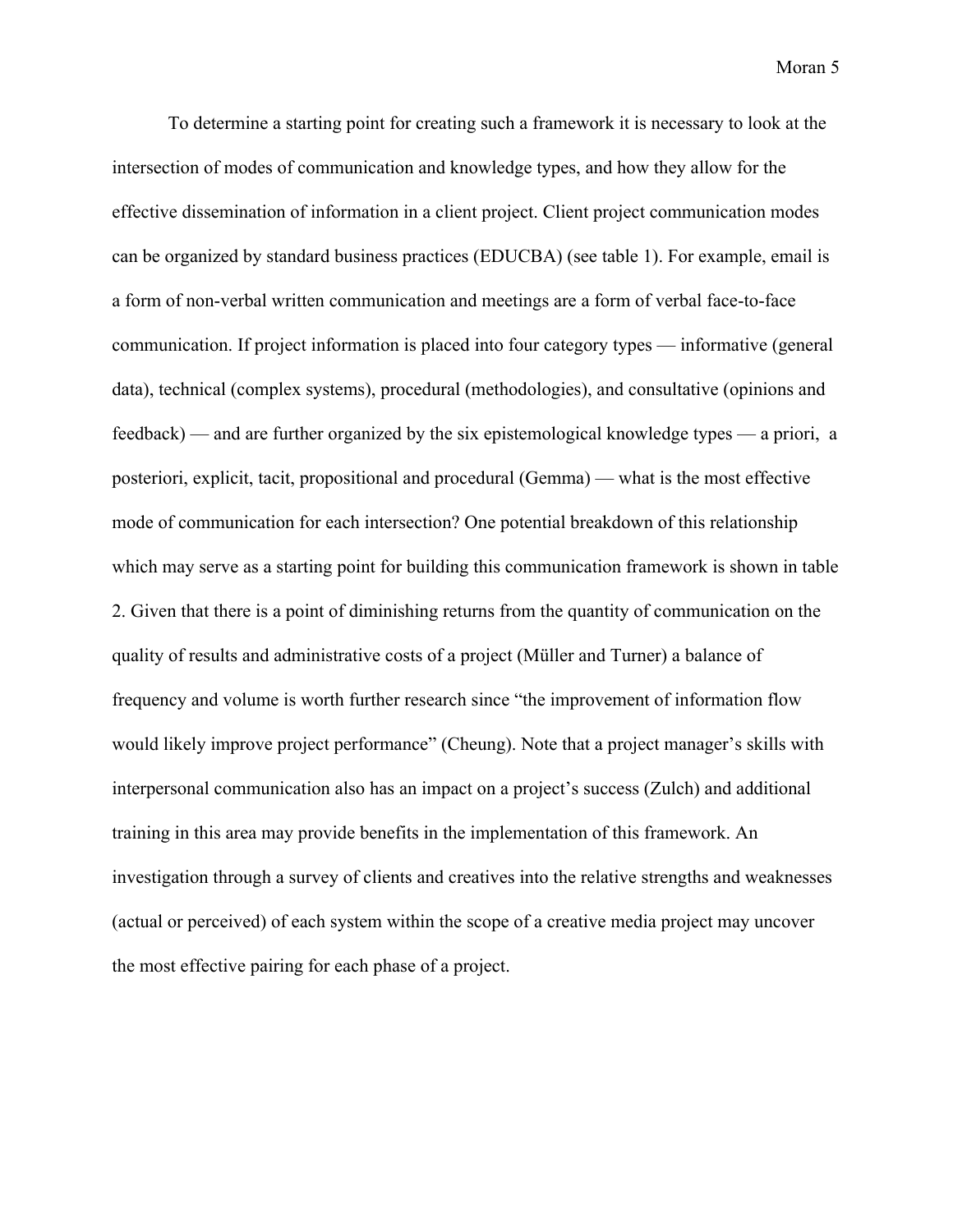|                                           | <b>Modes of Communication</b>                                           |   |   |   |                           |          |                           |                 |                |   |
|-------------------------------------------|-------------------------------------------------------------------------|---|---|---|---------------------------|----------|---------------------------|-----------------|----------------|---|
|                                           | Formal                                                                  |   |   |   |                           | Informal |                           |                 |                |   |
| <b>Types of Business</b><br>Communication | Oral<br>Non-verbal<br>Written<br><b>Face to Face</b><br><b>Distance</b> |   |   |   | Non-verbal                | Oral     | Face to Face              | <b>Distance</b> | Written        |   |
| Email                                     |                                                                         |   |   |   | $\boldsymbol{\mathsf{x}}$ |          |                           |                 |                | x |
| Meeting, In-Person                        | $\times$                                                                | X | X |   |                           | X        | X                         | x               |                |   |
| Meeting, Teleconference                   | $\times$                                                                | X |   | x | $\boldsymbol{\mathsf{x}}$ |          |                           |                 |                |   |
| Meeting, Phone Call                       |                                                                         | X |   | x |                           |          | $\boldsymbol{\mathsf{x}}$ |                 | $\pmb{\times}$ |   |
| Documentation, Written                    |                                                                         |   |   |   | X                         |          |                           |                 |                | x |
| Documentation, Video                      | X                                                                       | X |   | x | X                         |          |                           |                 |                |   |
| Training, In-Person                       | $\times$                                                                | X | X |   |                           | X        | X                         | x               |                |   |
| Training, Distance                        |                                                                         | x |   | x | $\pmb{\times}$            |          |                           |                 | x              | x |
| Training, Recorded                        | $\boldsymbol{\mathsf{x}}$                                               | X |   | x | $\boldsymbol{\mathsf{x}}$ |          | $\boldsymbol{\mathsf{x}}$ |                 | X              |   |
| Networking, In-Person                     | X                                                                       | X | X |   |                           | X        | X                         | x               |                |   |
| Networking, Online                        |                                                                         |   |   | x | X                         |          |                           |                 | X              | x |

Table 1. Modes and Types of Communication, Mark Moran

|                                            |                                                                                                                                      | <b>Epistomological Types</b>                                                                                            |                                                                             |                                                                   |                                                                                          |                                                                                                         |                                                                 |  |  |
|--------------------------------------------|--------------------------------------------------------------------------------------------------------------------------------------|-------------------------------------------------------------------------------------------------------------------------|-----------------------------------------------------------------------------|-------------------------------------------------------------------|------------------------------------------------------------------------------------------|---------------------------------------------------------------------------------------------------------|-----------------------------------------------------------------|--|--|
|                                            |                                                                                                                                      | a priori                                                                                                                | a posteriori                                                                | explicit                                                          | tacit                                                                                    | propositional                                                                                           | procedural                                                      |  |  |
| <b>Informational Categories</b>            |                                                                                                                                      | reasoned<br>knowledge                                                                                                   | observational or<br>empiracle<br>knowledge                                  | recorded and<br>communicated<br>knowledge                         | skill-based or<br>experiencial<br>knowledge                                              | declarative or<br>descriptive<br>knowledge                                                              | experiencial or<br>intellectual<br>property<br>knowledge        |  |  |
| Name                                       | <b>Examples</b>                                                                                                                      | Large images make a<br>website slower, so I<br>know that putting a<br>large image on my<br>website will slow it<br>down | I clicked on a link so I<br>know what happens if I<br>click on a link again | The blog post I read<br>contained knowledge<br>which I now posess | I filled out an online<br>form, so I know what it<br>feels like to fill out the<br>form. | I read about the<br>process for creating a<br>website, so I know<br>what is involved in the<br>process. | I made a website by<br>hand, so I know how to<br>make a website |  |  |
| Informative<br>(general data)              | Cost of software; names and contact information of<br>creative team; type of development system being used;<br>hex codes for colors: | n/a                                                                                                                     | Email, Meeting                                                              | Email.<br>Documentation                                           | n/a                                                                                      | Documentation                                                                                           | n/a                                                             |  |  |
| Technical<br>(complex<br>systems)          | Technical requirements for a website application; backend<br>server setup: camera settings for a location shoot:                     | n/a                                                                                                                     | n/a                                                                         | n/a                                                               | n/a                                                                                      | Documentation.<br>Training                                                                              | Documentation                                                   |  |  |
| Procedural<br>(methodologies)              | How to update a blog post; adding images to a flyer<br>template; changing the lens on a camera; adding lower<br>thirds to a video    | n/a                                                                                                                     | Training                                                                    | Documentation.<br>Training                                        | Training                                                                                 | Documentation.<br>Training                                                                              | Documentation.<br>Training, Meeting,<br>Phone Call              |  |  |
| Consultative<br>(opinions and<br>feedback) | Feedback on high fidelity design mockups; opinions on<br>structural design of website; survey of desirable design<br>motifs          | Email, Meeting                                                                                                          | Email, Meeting,<br>Phone Call                                               | Email, Meeting,<br>Phone Call                                     | Meeting                                                                                  | Email, Meeting,<br>Phone Call                                                                           | n/a                                                             |  |  |

Table 2. Intersection of communication with information and epistemological types, Mark Moran

Successful creative media projects begin with a client-focused approach and require a combination of clear, effective communication and engaging collaboration between the creative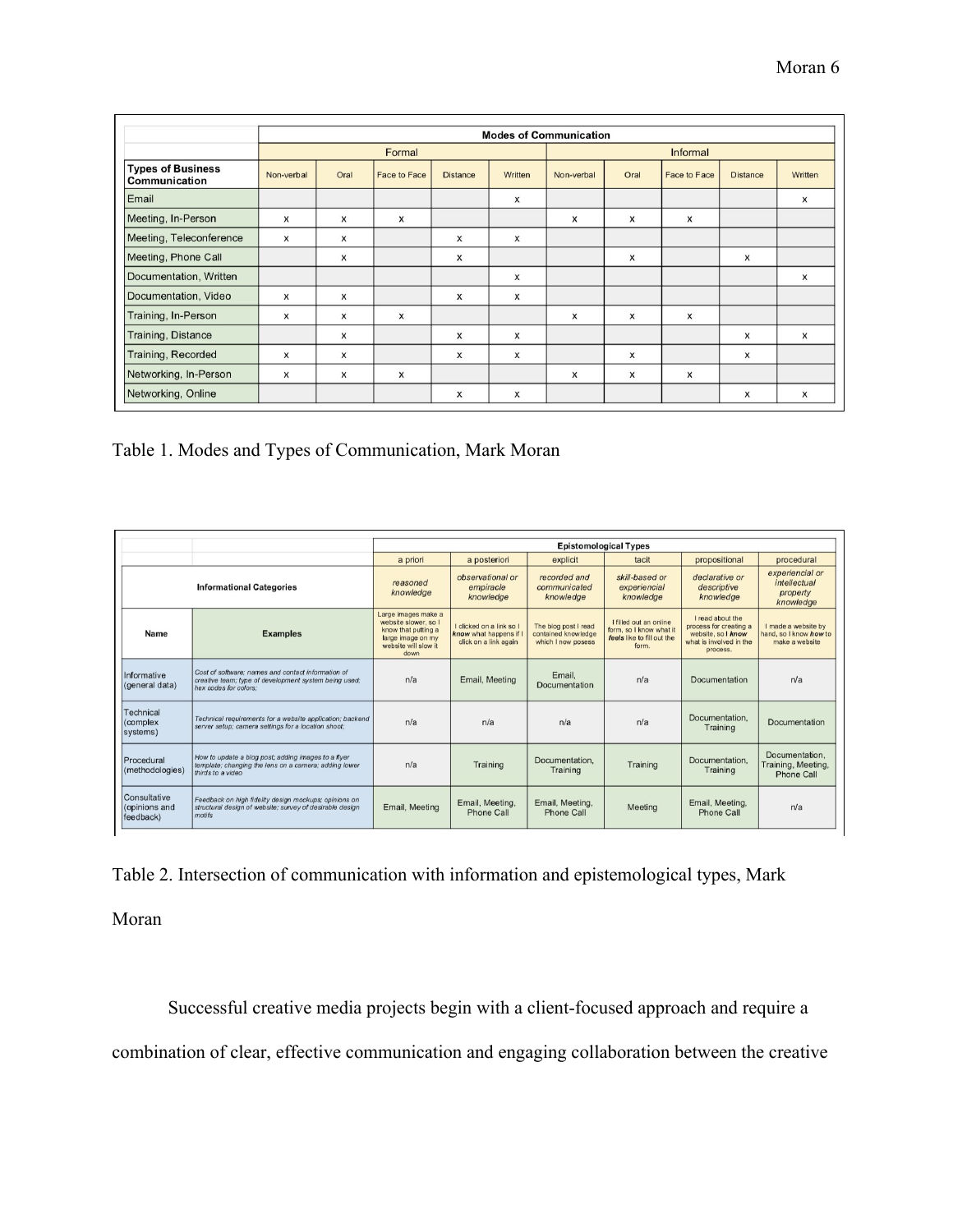and the client. "Communication is more than message exchange" (Ziek) and the qualities of an effective communication framework allow for iterative learning and growth of the system which ultimately impacts the content, direction and outcome of a project (Liu). Building a framework or model to ensure successful completion of creative media projects means focusing on the inclusion of high level and frequent communication through all phases of the project as well as a determination of the most effective modes of communication, types of knowledge, and informational models within the scope of the project.

## **Defining creative media phases**

The formation of this framework necessitates defining the specific creative media project types within which it could be applied. If we define media, the plural form of the word medium, as anything that passes along information (Doyle) the number of potential types of media projects becomes overwhelming. As a result, two main categories have been selected as the basis for this framework: design projects and creative productions (see table 3). This list is meant to represent a majority of creative design projects and creative production types common in todayʻs creative media industries. However, other types of creative media projects may also find a use in adapting this framework for their own specific needs. Indeed, it is worth noting that all creative media fields, with their specific idiosyncrasies, should view any framework as a starting point for building their own system for client communication, rather than assume it will provide a complete and inclusive set of guidelines.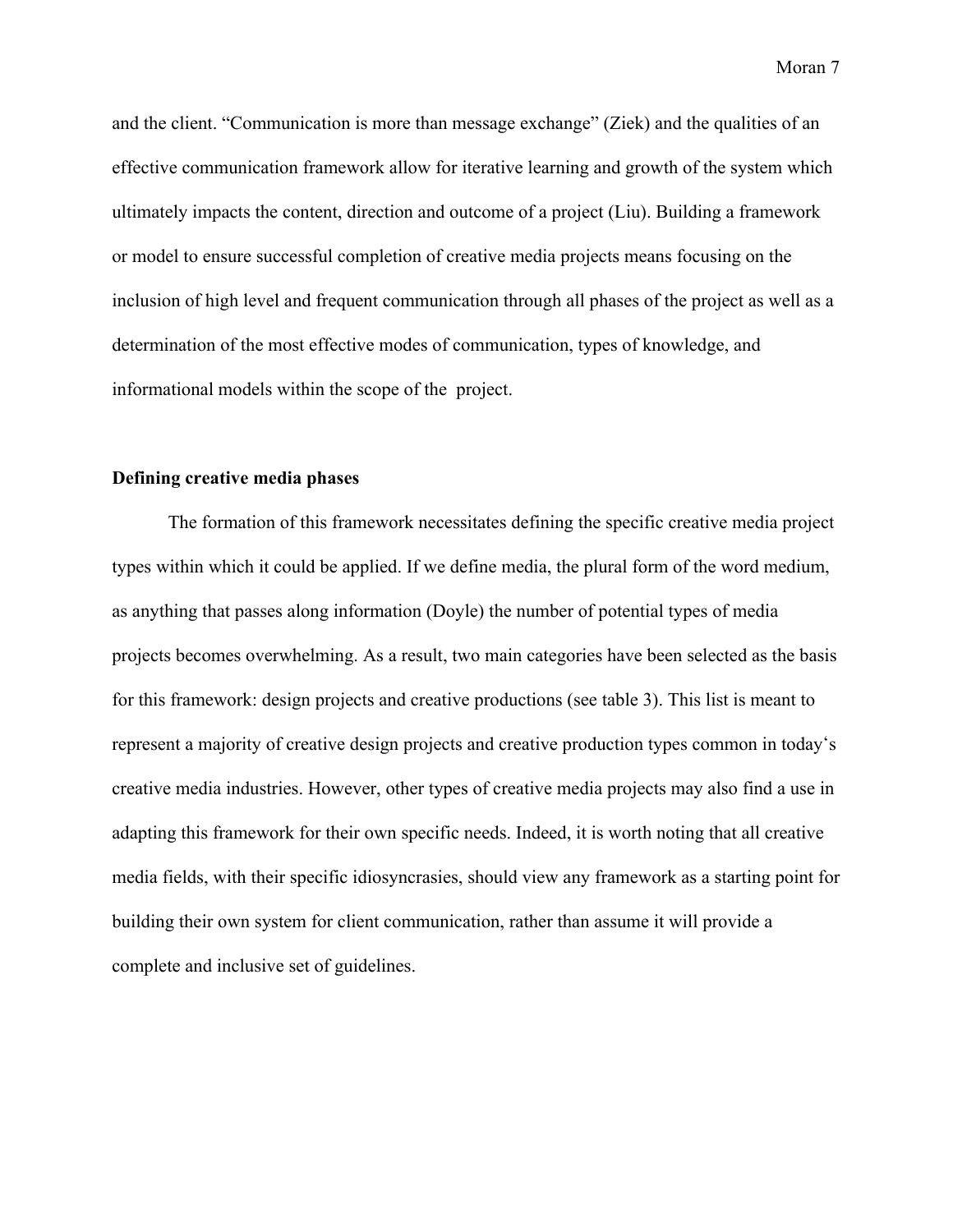| <b>Design Projects</b>                                                                                                                                                     | <b>Creative Productions</b>                                                            |
|----------------------------------------------------------------------------------------------------------------------------------------------------------------------------|----------------------------------------------------------------------------------------|
| Website Design, UI/UX design, graphic<br>design, print design, branding and logo<br>design, motion graphics, animation, drafting,<br>interior design, or industrial design | Film and video production and editing, audio<br>production and editing, or photography |

Table 3. Primary categories of creative media project types, Mark Moran

Given the diversity of creative media project types, the next step is to identify the common elements of each that allows a communication framework to be universally (or significantly) relevant. Given that most creative designers and creative design agencies have their own methods for breaking down the phases of their project, this framework is based on a four phase process for project management specifically adapted for creative media projects (HBR Staff). The Harvard Business Review outlines four phases of project management as follows:

- 1. Planning: The initial process of organizing and understanding the project.
- 2. Build-Up: Starting the project, kick off meetings, and defining the parameters.
- 3. Implementation: Execution of the project.
- 4. Closeout: Closing out the project and evaluating the results.

These phases have been adjusted for the requirements of creative media projects into the following four phases — or "The 4Dʻs" — each representing several possible steps that may or may not be included within each creative media project type (see table 4):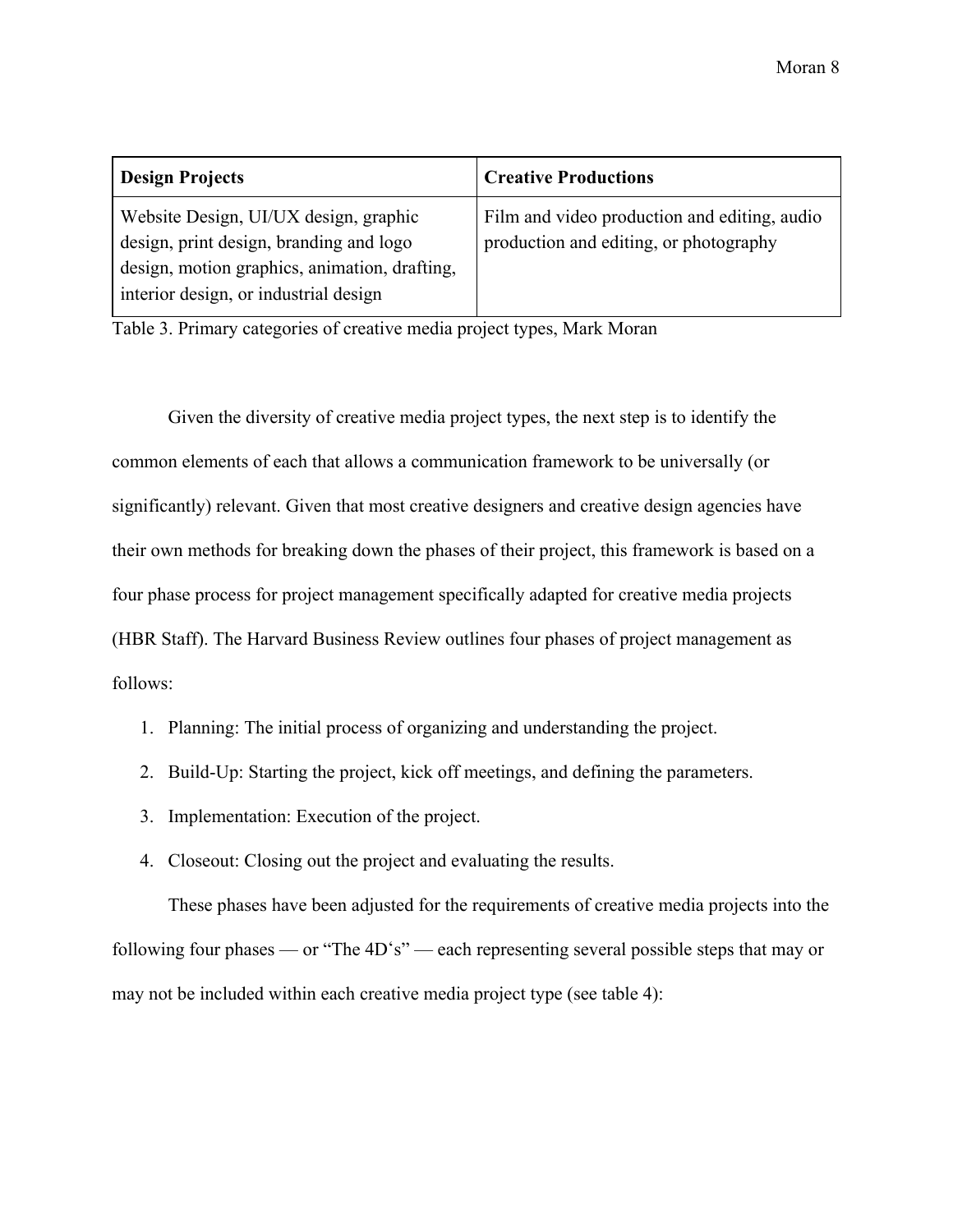- 1. Discovery: onboarding new clients, kick-off meetings, and workshops with the client to understand their audience, the use cases for the deliverable, and investigation of specific functionality or features of the deliverable.
- 2. Design: developing the aesthetic and visual components of the creative media project. These can include color palettes, typography, layout, images, copy, messaging, visual style, audio style, and how each of these fulfill both the needs of the client and their end user.
- 3. Development: building the deliverable through specific creative media practices to create the end product. This can be coding, programming, designing, layout, editing, or writing.
- 4. Deployment: launching and releasing the deliverable into the wider world. This can take the form of a website or application launch, printing and publication of a document, release of a film or audio production, or delivery of photographs to the client. Deployment can also include additional skill training for the client, or a transition into a maintenance contract

| <b>Project Phase</b> | <b>Possible Steps</b>                                                                                                                                   |
|----------------------|---------------------------------------------------------------------------------------------------------------------------------------------------------|
| Discovery            | Onboarding, kick-off meeting, discovery workshop, asset collection,<br>discovery submissions, discovery feedback, discovery approval, status<br>reports |
| Design               | Status reports, design discovery, content development, design<br>submissions, design feedback, design approval                                          |
| Development          | Status reports, building, testing, content integration                                                                                                  |
| Discovery            | Status reports, pre-launch, launch, post-launch, hand-off, training,<br>maintenance                                                                     |

Table 4. Possible steps for each of the four creative media project phases. Mark Moran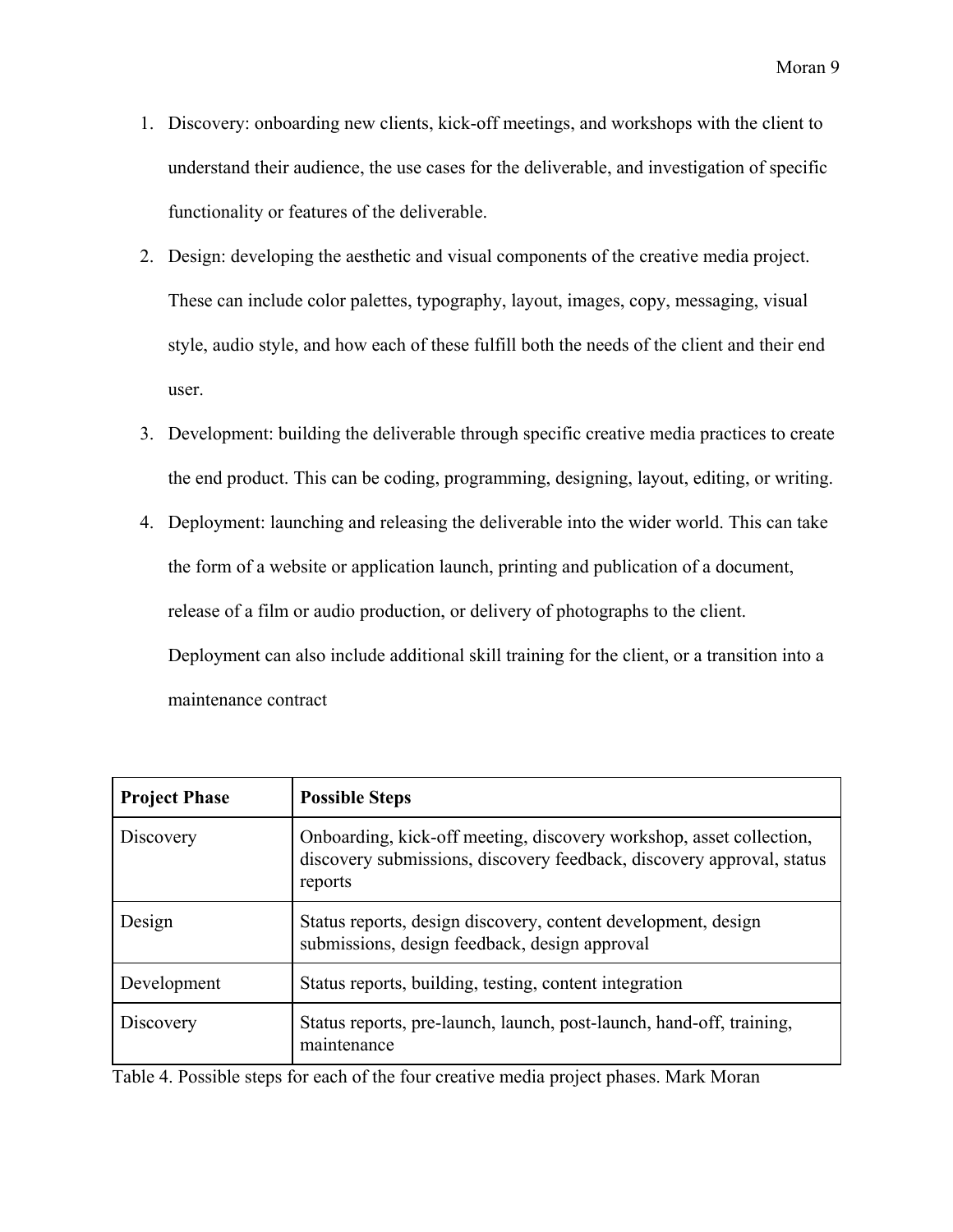Each phase consists of a variety of activities and it is necessary to analyze which specific modes of communication would be possible and appropriate within each context. Not all modes are applicable to all activities so a quick survey of the primary activities of each phase can provide a general idea of possible communication modes.

- Discovery requires detailed discussions and communication to review abstract concepts and methodologies and sets both the tone and expectations for the client through the life of the project.
- Design requires a consistent back-and-forth style of communication with deliverables and feedback being exchanged on a regular basis.
- Development is often the most labor intensive phase for creatives and communication is typically in one direction with the creative providing updates to the client.
- Deployment primarily involves the creative instructing the client in methods for distribution, training, and setting up maintenance systems.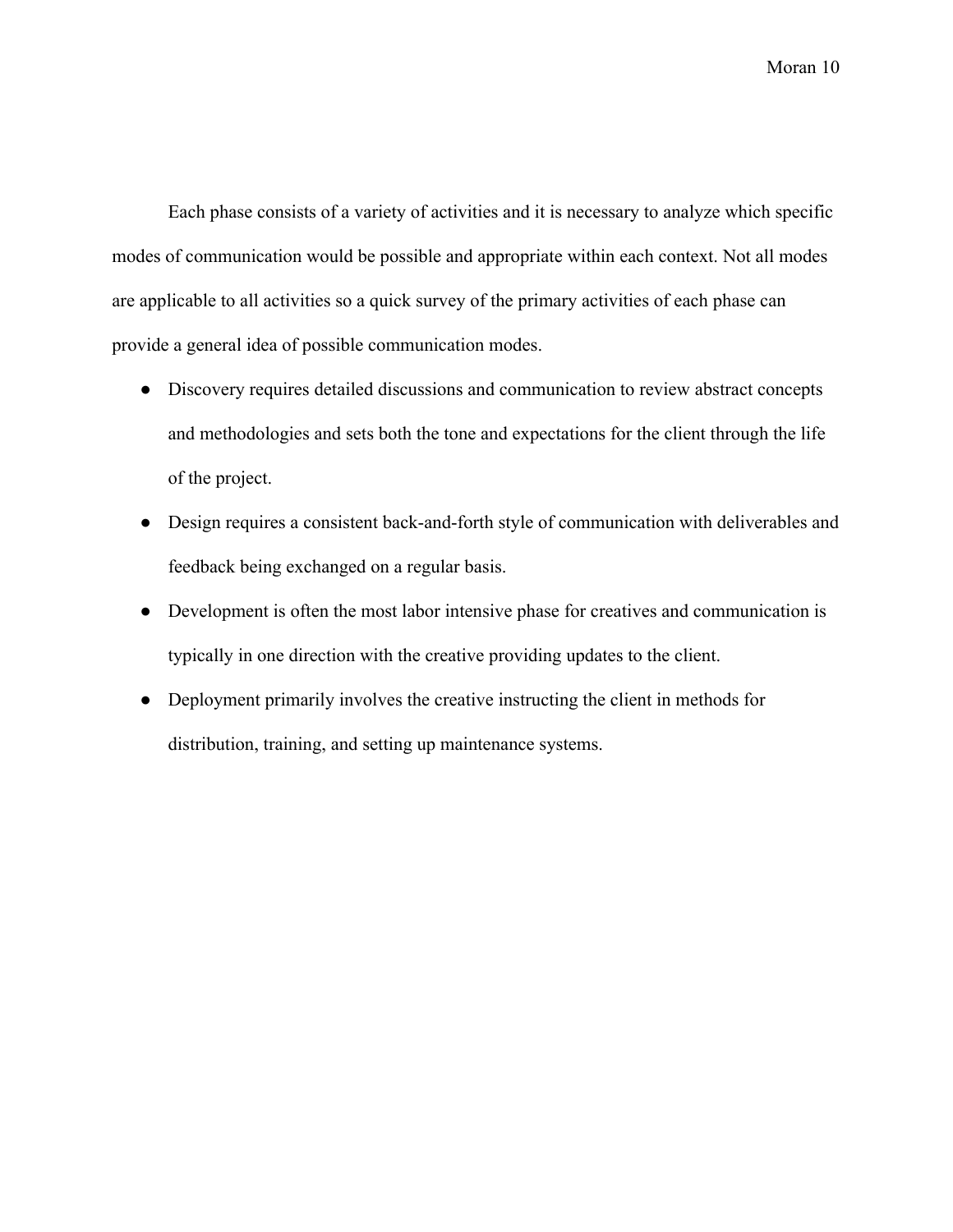|                              | <b>Communication Systems and Methods</b>        |                                                           |                                           |                                    |                                                           |                                                    |                                    |                                                           |                                                 |                                                             |                                    |  |
|------------------------------|-------------------------------------------------|-----------------------------------------------------------|-------------------------------------------|------------------------------------|-----------------------------------------------------------|----------------------------------------------------|------------------------------------|-----------------------------------------------------------|-------------------------------------------------|-------------------------------------------------------------|------------------------------------|--|
|                              |                                                 | Informative (General Data)                                |                                           |                                    | <b>Technical Systems</b>                                  |                                                    | Procedural (Methodologies)         |                                                           |                                                 | <b>Consultative (Opinions and Feedback)</b>                 |                                    |  |
| <b>Communication Flow</b>    | Email / Instant<br>Messaging / Text<br>Mesaging | Meeting (In-<br>Person /<br>Teleconference<br>Phone Call) | <b>Documentation</b><br>(Written / Video) | Documentation<br>(Written / Video) | Training (In-<br>Person,<br><b>Distance.</b><br>Recorded) | Training (In-<br>Person,<br>Distance.<br>Recorded) | Documentation<br>(Written / Video) | Meeting (In-<br>Person /<br>Teleconference<br>Phone Call) | Email / Instant<br>Messaging / Text<br>Mesaging | Meeting (In-<br>Person /<br>Teleconference /<br>Phone Call) | Documentation<br>(Written / Video) |  |
| Creative -> Client           | $\times$                                        | $\mathsf{x}$                                              | $\mathsf{x}$                              | $\times$                           | $\times$                                                  | $\mathbf{x}$                                       | $\mathbf{x}$                       | $\times$                                                  |                                                 |                                                             |                                    |  |
| <b>Bi-Directional</b>        | $\times$                                        | $\mathsf{x}$                                              | $\mathsf{x}$                              |                                    |                                                           |                                                    |                                    |                                                           | $\times$                                        | $\times$                                                    | $\mathsf{x}$                       |  |
| Client -> Creative           | $\times$                                        |                                                           | $\mathsf{x}$                              | $\mathbf{x}$                       |                                                           | $\mathbf{x}$                                       | $\mathbf x$                        |                                                           |                                                 |                                                             |                                    |  |
| Creative -> Client           | $\times$                                        | $\times$                                                  | $\mathsf{x}$                              |                                    |                                                           |                                                    |                                    |                                                           |                                                 |                                                             |                                    |  |
| <b>Client -&gt; Creative</b> | $\times$                                        | $\times$                                                  |                                           |                                    |                                                           |                                                    |                                    |                                                           | X                                               | $\times$                                                    |                                    |  |
| Client -> Creative           | $\times$                                        | $\times$                                                  |                                           |                                    |                                                           |                                                    |                                    |                                                           | $\times$                                        | $\times$                                                    |                                    |  |
|                              |                                                 |                                                           |                                           |                                    |                                                           |                                                    |                                    |                                                           |                                                 |                                                             |                                    |  |
| <b>Bi-Directional</b>        | $\times$                                        | $\times$                                                  | $\times$                                  |                                    |                                                           |                                                    |                                    |                                                           | $\times$                                        | $\times$                                                    |                                    |  |
| Client -> Creative           | $\times$                                        |                                                           | $\times$                                  |                                    |                                                           |                                                    |                                    |                                                           |                                                 |                                                             |                                    |  |
| Creative -> Client           | $\times$                                        | $\times$                                                  | $\times$                                  |                                    |                                                           |                                                    |                                    |                                                           |                                                 |                                                             |                                    |  |
| Client -> Creative           | $\times$                                        | $\times$                                                  |                                           |                                    |                                                           |                                                    |                                    |                                                           | $\times$                                        | X                                                           |                                    |  |
| Client -> Creative           | $\times$                                        | $\times$                                                  |                                           |                                    |                                                           |                                                    |                                    |                                                           | $\times$                                        | $\mathsf{x}$                                                |                                    |  |
|                              |                                                 |                                                           |                                           |                                    |                                                           |                                                    |                                    |                                                           |                                                 |                                                             |                                    |  |
| Creative -> Client           | $\times$                                        | $\times$                                                  | $\times$                                  |                                    |                                                           |                                                    |                                    |                                                           | $\times$                                        | $\times$                                                    |                                    |  |
| Non-Directional (Creative)   |                                                 |                                                           |                                           |                                    |                                                           |                                                    |                                    |                                                           |                                                 |                                                             |                                    |  |
| Non-Directional (Creative)   |                                                 |                                                           |                                           |                                    |                                                           |                                                    |                                    |                                                           |                                                 |                                                             |                                    |  |
| Non-Directional (Creative)   |                                                 |                                                           |                                           |                                    |                                                           |                                                    |                                    |                                                           |                                                 |                                                             |                                    |  |
| Non-Directional (Creative)   |                                                 |                                                           |                                           |                                    |                                                           |                                                    |                                    |                                                           |                                                 |                                                             |                                    |  |
|                              |                                                 |                                                           |                                           |                                    |                                                           |                                                    |                                    |                                                           |                                                 |                                                             |                                    |  |
| Creative -> Client           | $\mathbf{x}$                                    | $\times$                                                  | $\times$                                  |                                    |                                                           |                                                    |                                    |                                                           | $\times$                                        | $\times$                                                    |                                    |  |
| Non-Directional (Creative)   |                                                 |                                                           |                                           |                                    |                                                           |                                                    |                                    |                                                           |                                                 |                                                             |                                    |  |
| <b>Bi-Directional</b>        | $\times$                                        | X                                                         | $\times$                                  | X                                  |                                                           |                                                    | $\mathsf{x}$                       |                                                           | $\times$                                        | $\times$                                                    | $\times$                           |  |
| <b>Bi-Directional</b>        | $\mathsf{x}$                                    | $\times$                                                  | $\mathsf{x}$                              | $\mathsf{x}$                       |                                                           |                                                    | $\mathsf{x}$                       |                                                           | $\times$                                        | $\times$                                                    | $\mathsf{x}$                       |  |
| Creative -> Client           | $\mathsf{x}$                                    | $\times$                                                  |                                           | $\mathsf{x}$                       | $\mathsf{x}$                                              | $\mathsf{x}$                                       | $\mathbf{x}$                       | $\times$                                                  |                                                 |                                                             |                                    |  |
| Creative -> Client           | $\mathsf{x}$                                    | $\times$                                                  | $\times$                                  | $\mathsf{x}$                       | X                                                         |                                                    |                                    |                                                           |                                                 |                                                             |                                    |  |
| Creative -> Client           | $\times$                                        |                                                           | $\times$                                  | X                                  | $\times$                                                  |                                                    | $\times$                           |                                                           | $\times$                                        | $\mathsf{x}$                                                |                                    |  |
|                              |                                                 |                                                           |                                           |                                    |                                                           |                                                    |                                    |                                                           |                                                 |                                                             |                                    |  |

Table 5. Matrix between Tables 1 and 2, with communication needs for each phase, Mark Moran

Comparing the primary communication requirements for each phase of a creative media project to the data in Tables 1 and 2, allow us to create a new matrix between creative media phases and the specific systems of communication available for each (see table 5). While this matrix provides us with all possible communication methods for each part of the four creative media project phases, it does not provide an analysis of which methods are most ideally suited to each part. The next requirement to build a communication framework is to use this matrix as a basis from which to survey clients and creatives and analyze their views of creative media projects.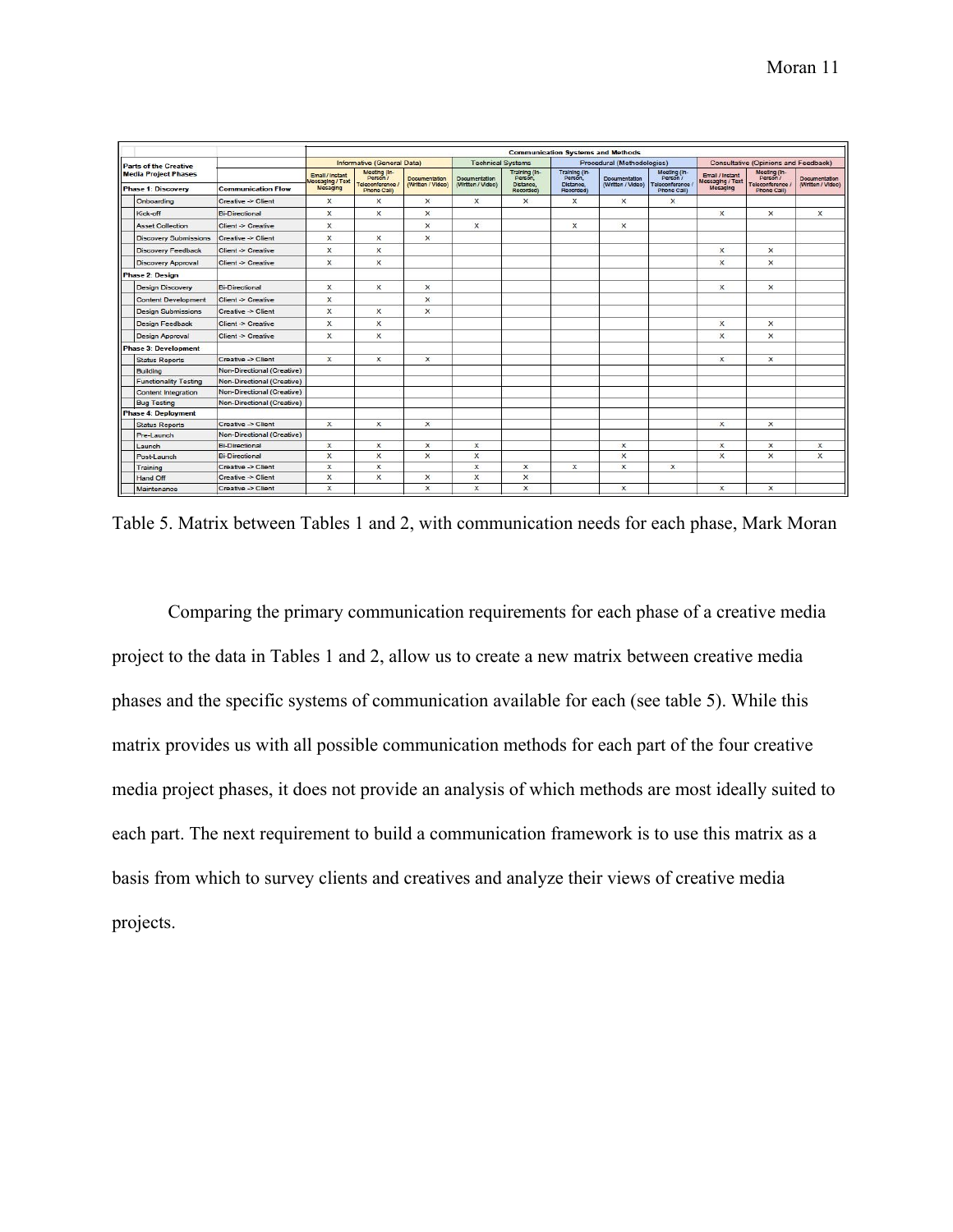### **Survey of clients and creatives**

An online survey (Appendix A-1, Appendix B-1) was sent to both creatives and clients with questions related to their experiences with creative media projects, as well as their feelings on the communication methods used in those projects. Given the consistency of communication issues that many creatives and clients experience during a creative media project (Bridges) the expected results were an inconsistent attitude towards effective communication between clients and customers.

The results of the survey (Appendix A-2, Appendix B-2) provided valuable insights into how clients and creatives view project communication. There were several overlaps with preferred methods of communication and perceptions of good creative project methodologies. However, gaps were present in their views of how client feedback should be given to creatives as well as how clients should be trained for project-related skills. While most clients felt that an in-person meeting was the most effective way to provide feedback to creatives, creatives felt that email and the utilization of a web-based portal was more effective. In addition the hand-off process and training of clients in skills such as website maintenance showed inconsistent attitudes, with clients preferring video walkthroughs and documentation, and creatives generally preferring in-person meetings.

The approach to building this communication framework will start with the attitudes and beliefs that both groups have in common as a foundation for building additional bridges to mutual understanding and communication. This common ground was found with both group's views on the kick-off and discovery process, with each seeing email and an in-person meeting as the best ways to communicate during these activities. For the resulting gaps in attitudes about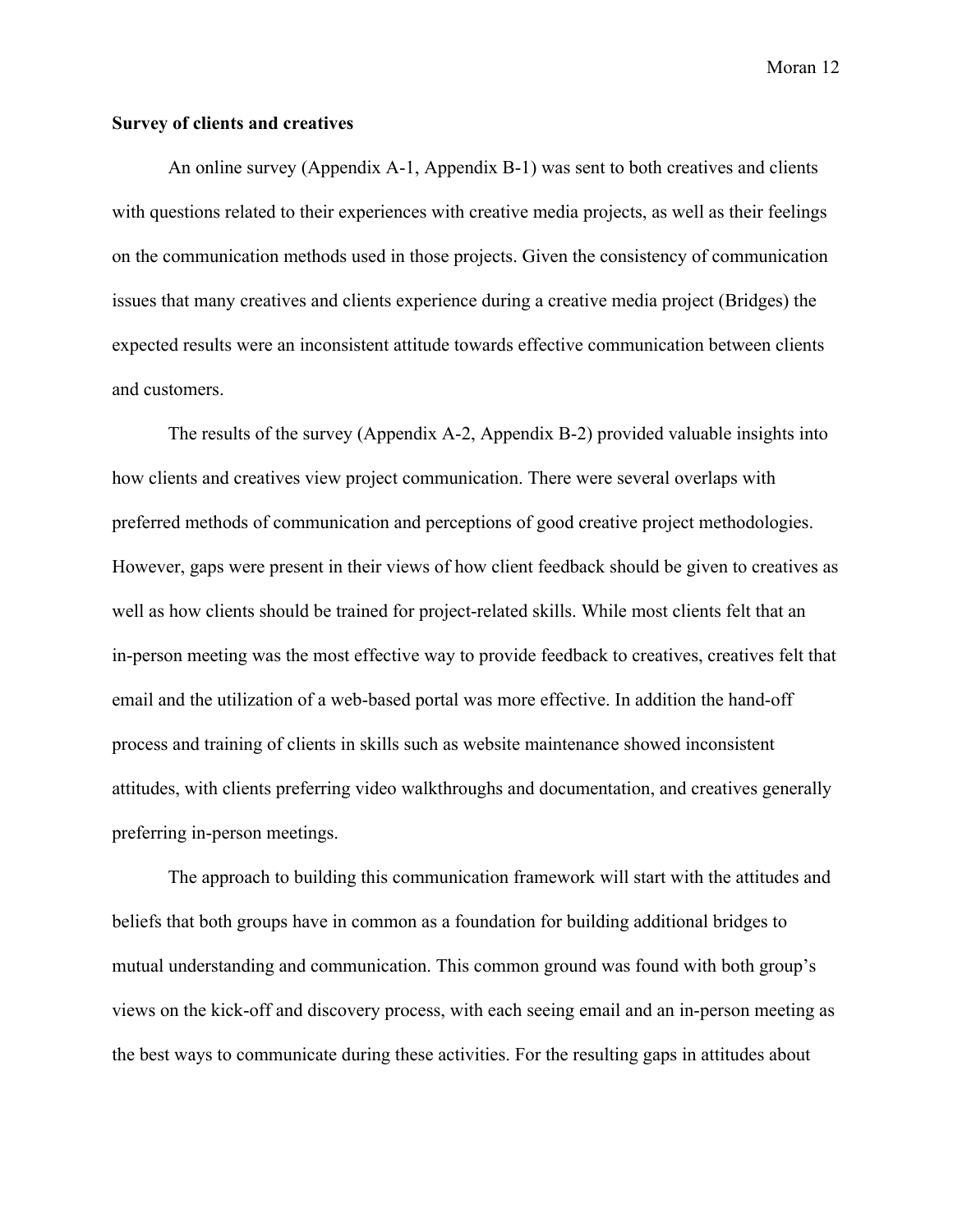communication the views of the clients will have a heavier weight because by "adopting the viewpoint of the owners, we can focus our attention on the complete process" (Hendrickson and Au) which will allow this framework to be client-centered. With client referrals being the most valuable form of marketing, driving the highest conversion rates among all marketing channels (Efti) it is important to make sure the client feels their needs are being met, especially in terms of effective project communication, as it will ensure longevity for the business of the creative.

### **Case Study: The ACM Website Project**

During the Spring 2020 semester at the University of Hawaiʻi West Oʻahu, a student self-study project to redesign the UH System Academy for Creative Media website was used as a case study to determine how different styles of communication affect a client's perceptions of the creative media process. During the first two months of the project the communication was intentionally infrequent and non-responsive. Afterwards the project communication transitioned to one that was proactive, frequent, and engaged. Towards the later parts of the project a survey (Appendix C) was sent to the client to determine their feelings and attitudes related to the communication process, comparing their experiences during each period of time.

Questions in the survey asked about the first part of the project, from January 15, 2020 to February 29, 2020, the second part of the project, from March 1, 2020 to April 30, 2020, and then asked for a comparison of each part. As expected, the second part of the project yielded a more favorable project communication experience for the client. The client's responses show that communication in Part 1 was considerably less satisfying than those in Part 2. Part 2 was also felt to be more effective with more progress being made. The attribute the respondent felt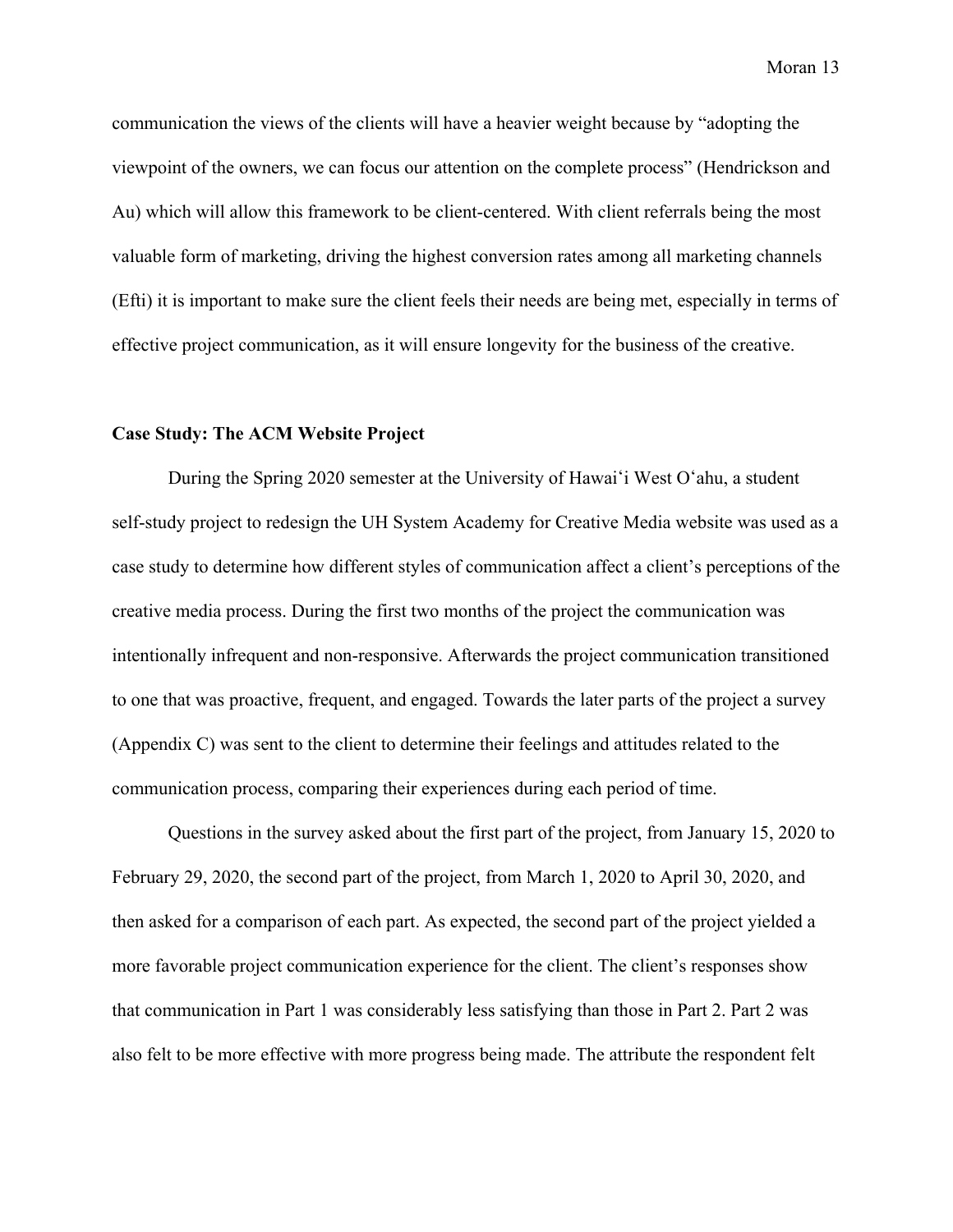contributed to most to lowering the quality of communication was a lack of information, while following a timeline was the attribute which made the project more helpful and easier. It is worth noting that while email communication was felt to be used the most often, the most effective method of communication was perceived as the web-based project portal. During the first part the respondent felt that the most helpful aspect of communication was in-person discussions, which is interesting due to the lack of in-person meetings during this period of time. This is also in alignment with the client survey respondents (Appendix A-2) who felt that in-person meetings allowed them to be "heard", and during this period with very little communication the ACM Website client felt they were not being heard. During part 2 the respondent felt that a high frequency of communication and back-and-forth collaboration were most represented, which aligns with the consistent, proactive and effective communication demonstrated during this time frame. Based on this limited data set with a single case study, it seems to corroborate the idea that specific forms of communication in creative media projects are not as important as the consistency with which they are utilized.

While these survey results may change based on a larger sample group it is still possible to make initial conclusions regarding a potential communication framework. Given the results of these three surveys, combined with research on methods of communication and project management, the next step is to craft a framework from which creative professionals may ensure (or create favorable conditions for) the success of their creative media projects and their client's satisfaction with the communication process.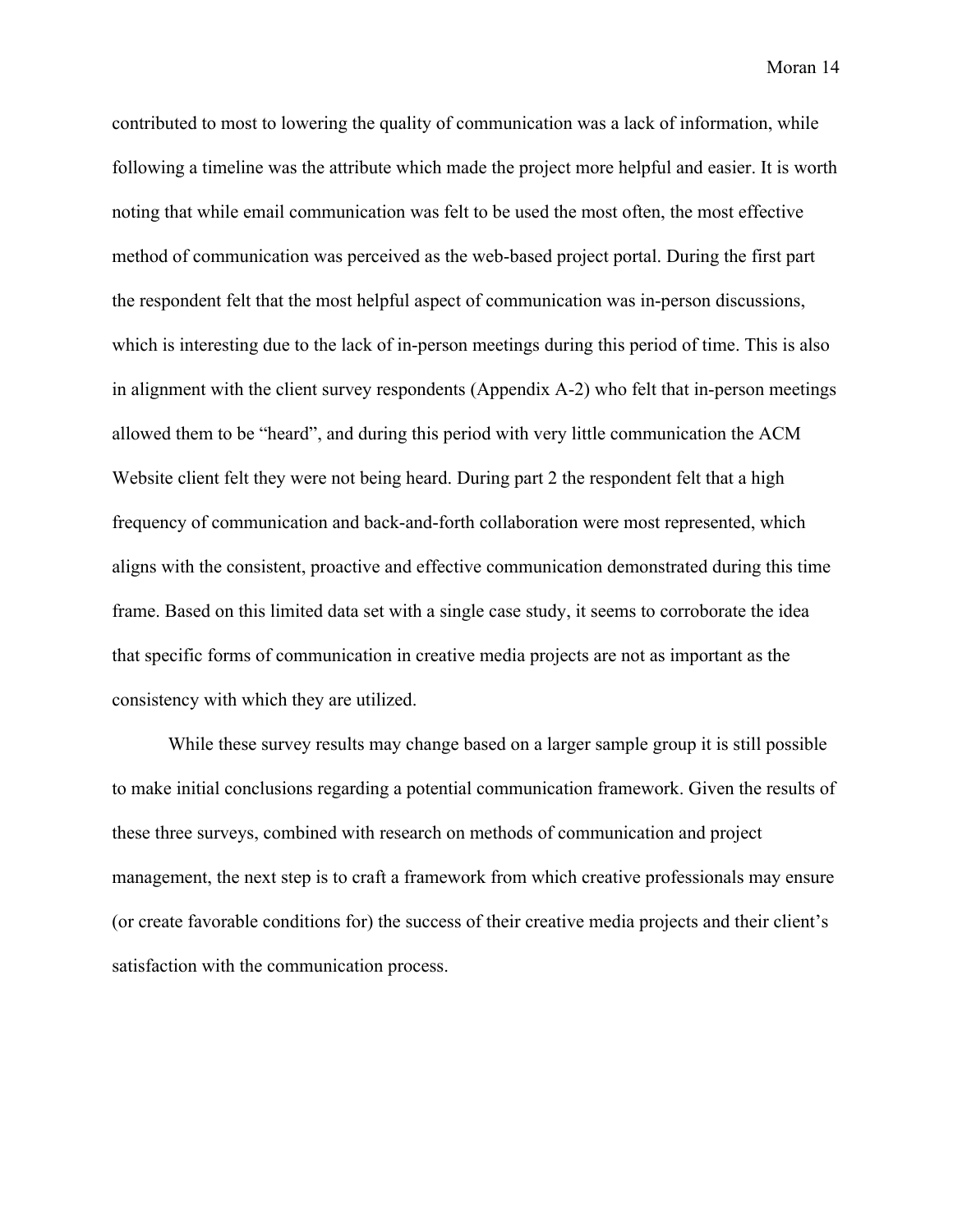## **The framework**

It is worth reiterating that this framework is being designed to adapt to the needs of creatives without enforcing a specific creative media project methodology. Each creative professional has a different system for how they serve their clients, and there isn't one process that fits all creatives (Eaton). This requires any framework developed for better client communication to be adaptable for each specific creative's process, and each specific project media's unique attributes. While this creative media project communication framework is adapted from the "4D" project phase structure (Discovery, Design, Development, Deployment), it is meant to be media-agnostic, not relying on a specific type of creative media. The modes of communication discussed in Table 5 have been further distilled into nine communication methods divided into three primary communication types (Table 6). Note that in-person meetings and teleconferences can be interchanged one for the other, based on geographic limitations of each participant.

| <b>Communication Types</b>      | <b>Communication Methods</b> |                    |               |  |  |  |
|---------------------------------|------------------------------|--------------------|---------------|--|--|--|
| Data Transmission               | Email                        | Documentation      | Messaging     |  |  |  |
| Discussion / Training           | In-Person Meeting            | Teleconference     | Telephone     |  |  |  |
| <b>Information Repositories</b> | Web-Based Portal             | Video Walkthroughs | Documentation |  |  |  |

Table 6. Types and Methods of Communication, Mark Moran.

# *The Discovery Phase*

Given the importance of the Discovery phase in setting a client's initial expectations as well as providing a comprehensive scope of their responsibilities (Schwendeman), this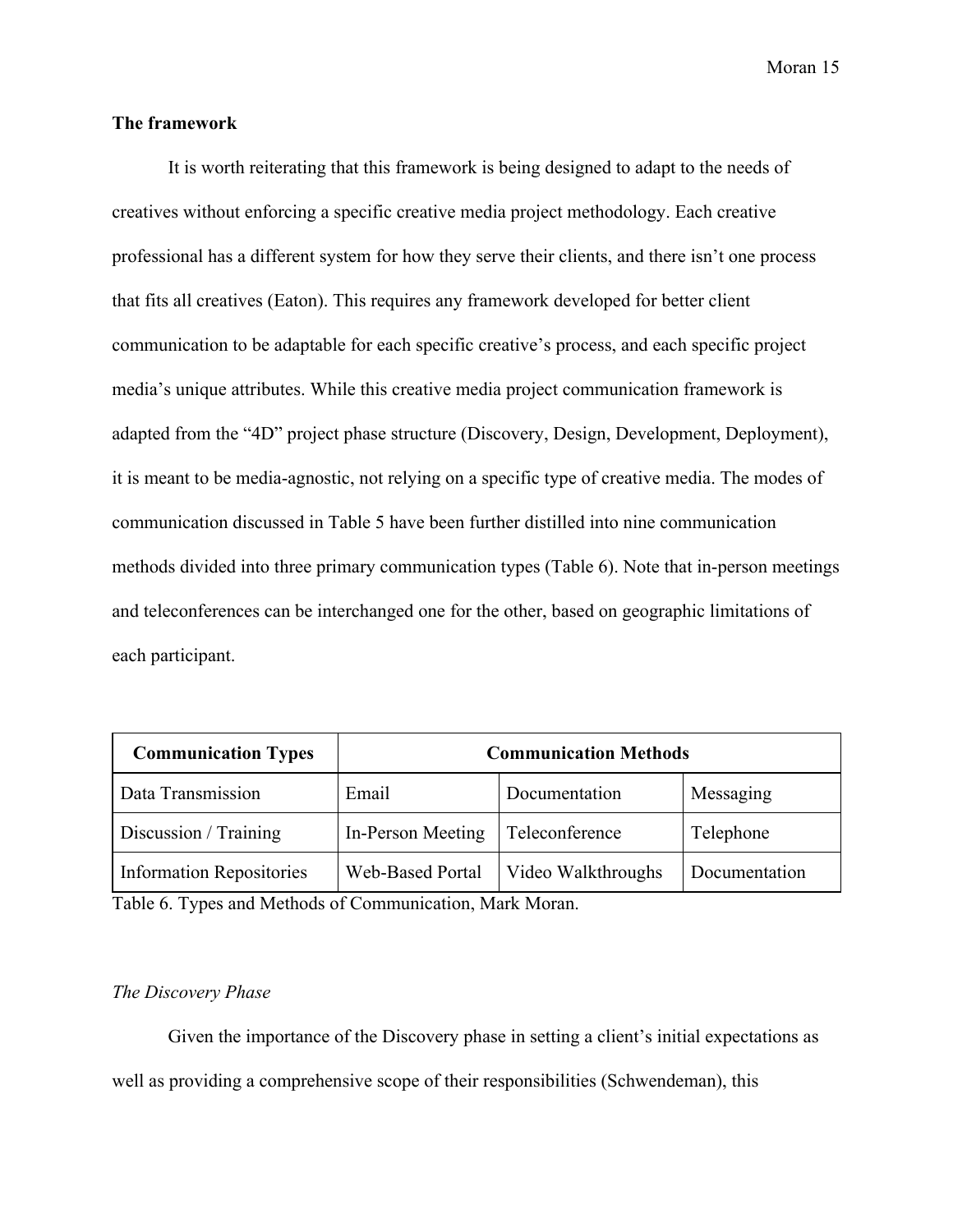framework is heavily front-loaded with this first phase. Most of the early work is designed to properly set client expectations and provide opportunities for them to ramp-up as the project moves forward. This is also necessary to ensure that systems are in place as the project progresses, with each phase increasingly dependent on the successful implementation of a foundational communication methodology with the client.

Given the emphasis by clients and creatives on frequency of communication as an important element for project success (Appendix A-2, Appendix B-2), it is necessary to set up a consistently scheduled touch-base meeting between the creative and client. The scope of the meeting and the time it takes is relatively less significant than keeping to a consistent schedule and allowing the client to feel that they are always aware of the current status of the project.

During this phase it is also important to encourage a habit for the client to check your web-based portal (or other central repository of project information). A central client portal provides better customer collaboration, saves time, money, and improves productivity (Elorus) but it does require consistent reminders for the client to adapt to this potentially new way of checking a project's status.

In various phases of a design project it may also be necessary to receive content, assets, or information from the client, and so it becomes a requirement to provide a stable and easy-to-use platform for the client to send these to the creative. This system can be a part of the web-based portal, or linked from the portal, but training of this system should be done in-person, via teleconference, or with a video walkthrough. It is a good practice to record all meetings and training sessions, whether video or audio, within the web-based portal, as one of the responses to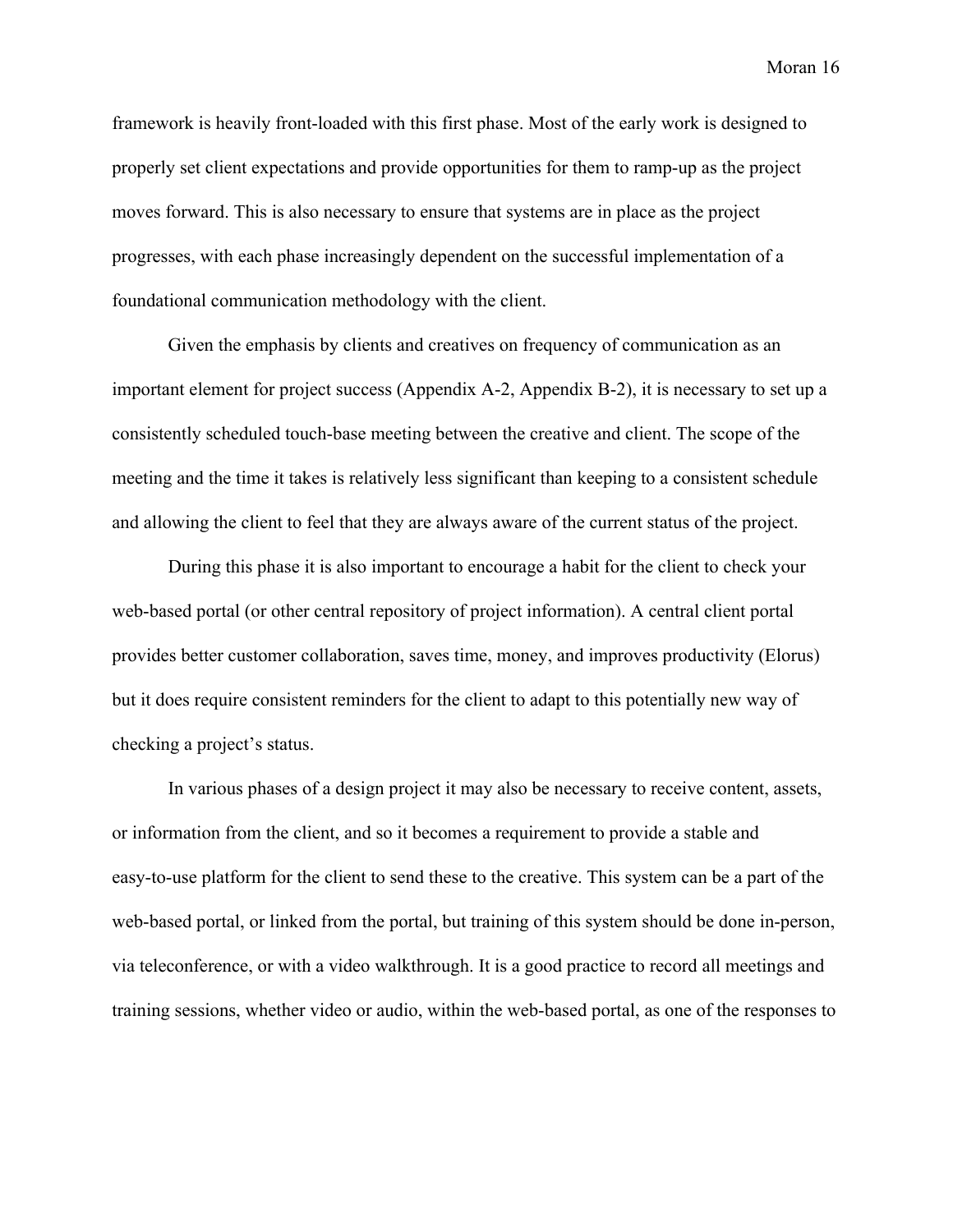the client survey expressed a concern that certain methods of communication are "too limited to create full understanding" (Appendix B-1).

## *The Design Phase*

With communication practices firmly in place the design phase provides the opportunity to practice methods for sharing designs and receiving feedback. Given the desire by clients for in-person meetings when providing feedback (Appendix A-2) this communication method should be utilized for at least the initial feedback session. Depending on how well the client and creative understand each other additional feedback rounds can be utilized through emails or telephone conversations.

When submitting designs to clients, the first round typically requires a more detailed explanation. For this purpose a video walkthrough can provide the necessary context for the client to understand the deliverable's intent. Additional rounds can be provided through email or further video walkthroughs depending on circumstances.

This phase also requires further utilization of a web-based portal as a central repository for the creative media project's deliverables and documentation.

## *The Development Phase*

While the creative builds the deliverable media it is easy to slip into "work mode" without paying attention to the client's need for information and assurance. Since "a website has a number of technical and administrative steps which, while incredibly important, are effectively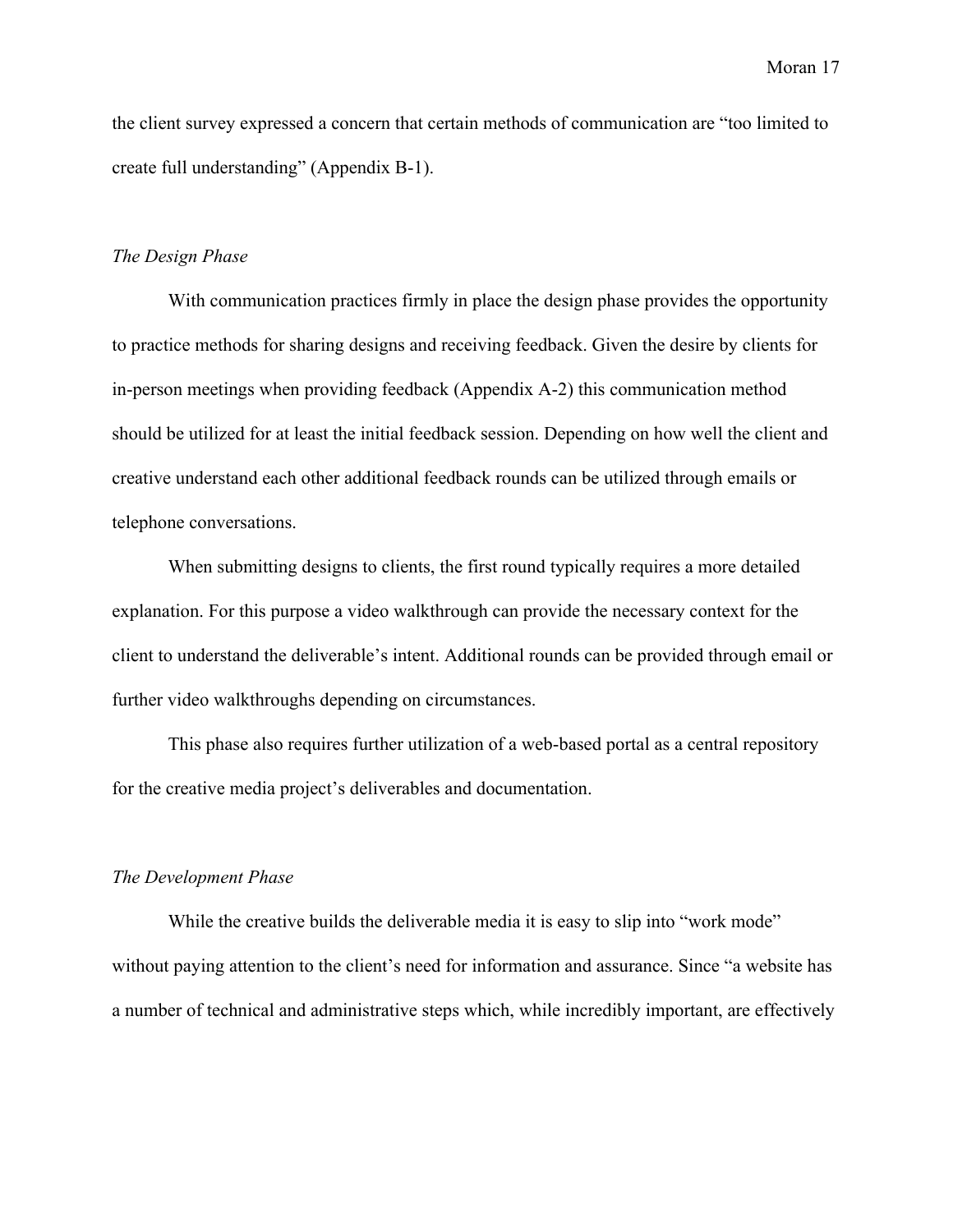invisible to the business" (Seigel), the previously established practice of consistent touch-base meetings becomes vital to providing the client with regular status updates.

It is also valuable to acknowledge milestones, regardless of their perceived importance, and inform the client of the significance. This allows the client to participate, albeit vicariously, in the building process. Back and forth collaboration was cited as contributing the most to the quality of communication (Appendix B-1) so this look "behind the curtain" allows clients to feel a certain level of participation. These status updates can be provided more frequently than the regularly scheduled touch-base, and may take the form of an email or video walkthrough. The key point, as emphasized throughout the survey responses, is the value of consistent and frequent levels of communication to improve the perception of the quality of the project.

## *The Deployment Phase*

When the deliverable has been approved and is being prepared for distribution to the world, this is an excellent opportunity to prepare the client for their role in the future of the project results. For some creative media project types there may also be long term maintenance and upkeep requirements to keep in mind. These items are best covered in an extended in-person meeting where the expectations of the client's role can be clearly established.

During the finalization of the deliverable, there is often a considerable amount of back-and-forth communication. When providing information with specific data, such as PMS color codes, printing requirements, web hosting information, or video screen resolution, email and documentation are adequate. However, for discussions on specific processes or distribution methods, a telephone, teleconference, or in-person meeting is ideal.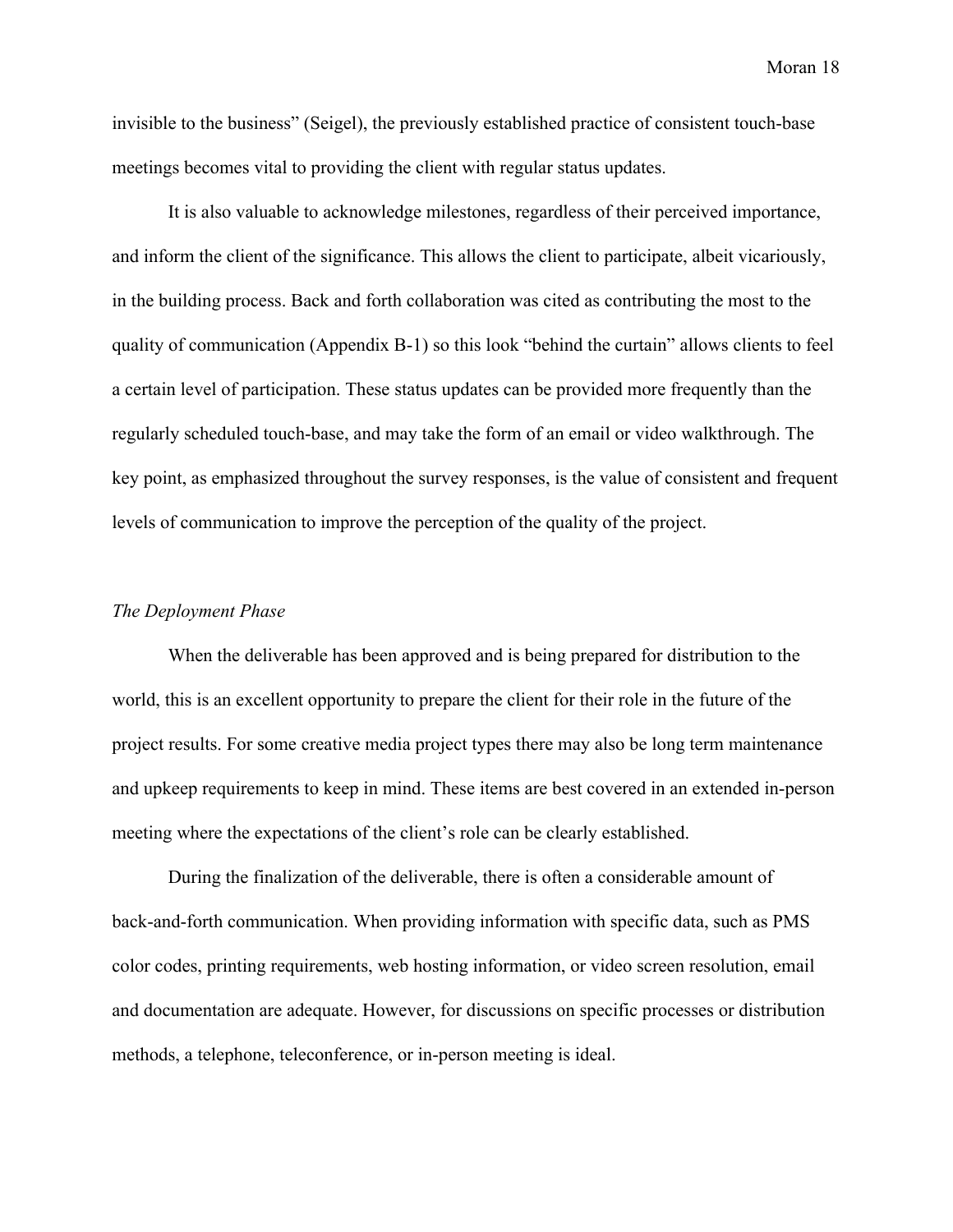A final hand-off and launch celebratory meeting can also provide closure to the project, allow the creative to give the client required files, hard drives, documents, and deliverables, and lead into a possible maintenance agreement.

If the project requires training the client on systems, processes, or technologies, then an in-person meeting or teleconference is preferred, along with sufficient documentation and/or video walkthroughs of easy-to-forget processes.

This communication framework has also been integrated into a website presentation at [capstone.markmoran.dev.](http://capstone.markmoran.dev/) It is worth noting that the framework is an initial prototype based on initial research and experience, but there may be opportunities in the future to continue iterating and improving the framework for increased effectiveness. Field testing of the framework is also necessary to establish a feedback loop and ensure continued improvements.

### **Implementation of the framework**

Viewing the framework on its own may prove challenging without context of how it is implemented in a real-world scenario. As such, an example of the framework utilized during a web design project is provided below. A web design project was selected due to its inclusion of most of the parts of the various creative media projects types (see table 3, table 4, and table 5) and as well as the relevant results of the ACM Website Project case study (Appendix C). As discussed before, this is an example and the specific implementation of the framework will vary for each creative media project.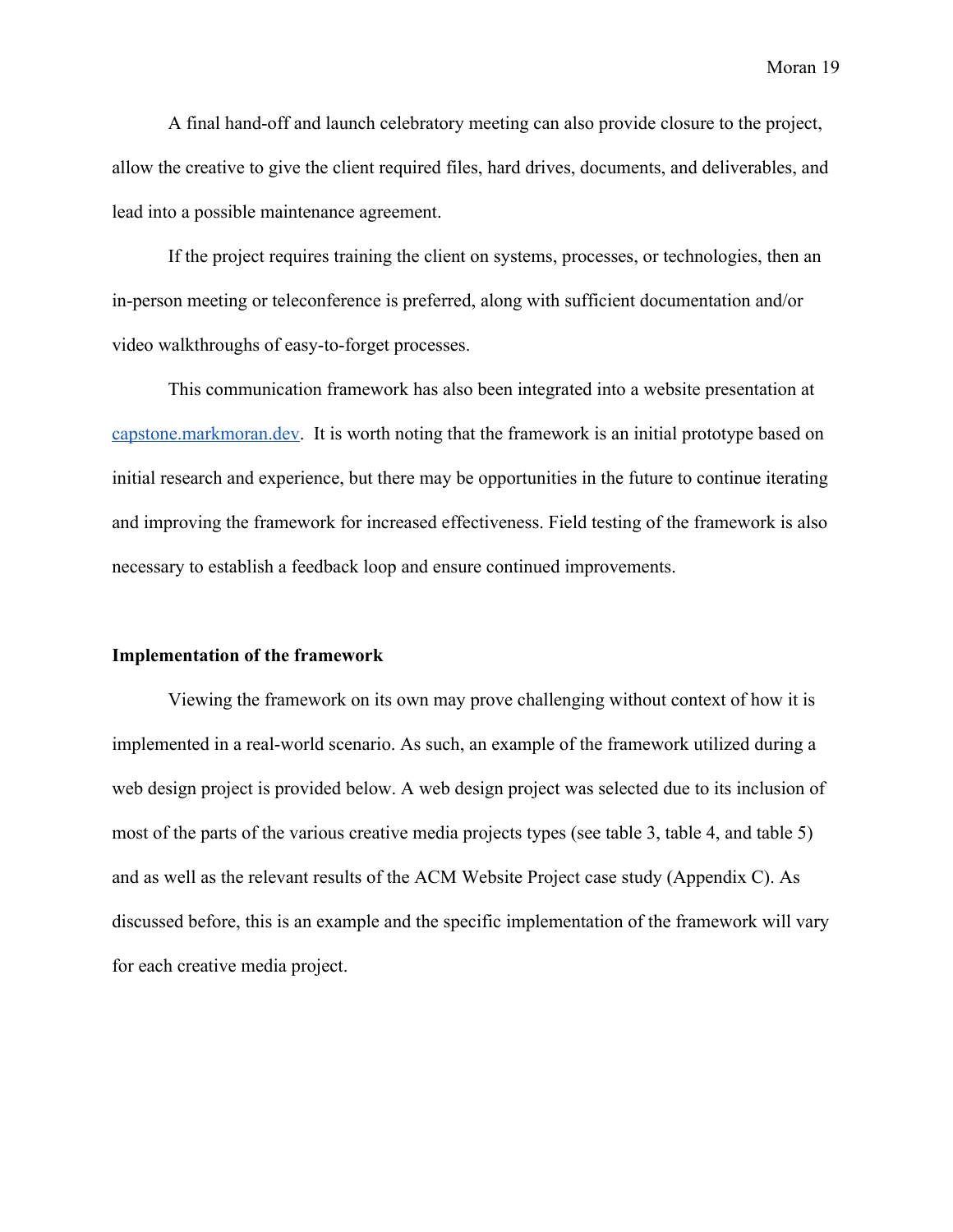## *Phase 1: Discovery*

This phase begins once the initial contract for work has been agreed upon and signed. During each part of the phase (see table 4), specific communication methods should be emphasized as follows:

- Onboarding: A welcome email is sent to the client with instructions on how they can access their web-based project portal. It also includes a link to a video walkthrough that provides an overview of how the web-based portal works.
- Kickoff: A kick off meeting is held in-person or via teleconference where the creative runs a discovery workshop. During this workshop they will uncover requirements of the brand identity, purpose and mission of the organization, and dive into the specific user types and personas relevant to the website. A recording of the workshop is housed in the web-based portal, and a summary of the main points are sent via email to the client.
- Touch Base: Weekly in-person, teleconference, or telephone touch-base meetings are established. Some meetings may last only 10 minutes, with others going for an hour. Each meeting should include a follow up email to recap discussions, reiterate, expectations, and confirm action items.
- Discovery Submissions: (Personas, User Flows, and Site Maps): The first discovery submission is done through in-person / teleconference meeting where terminology and delivery processes are established. Afterwards submissions are done through email, with the creative uploading various iterations on the web-based project portal and emailing additional information. Occasionally video walkthroughs are created for more detailed explanations.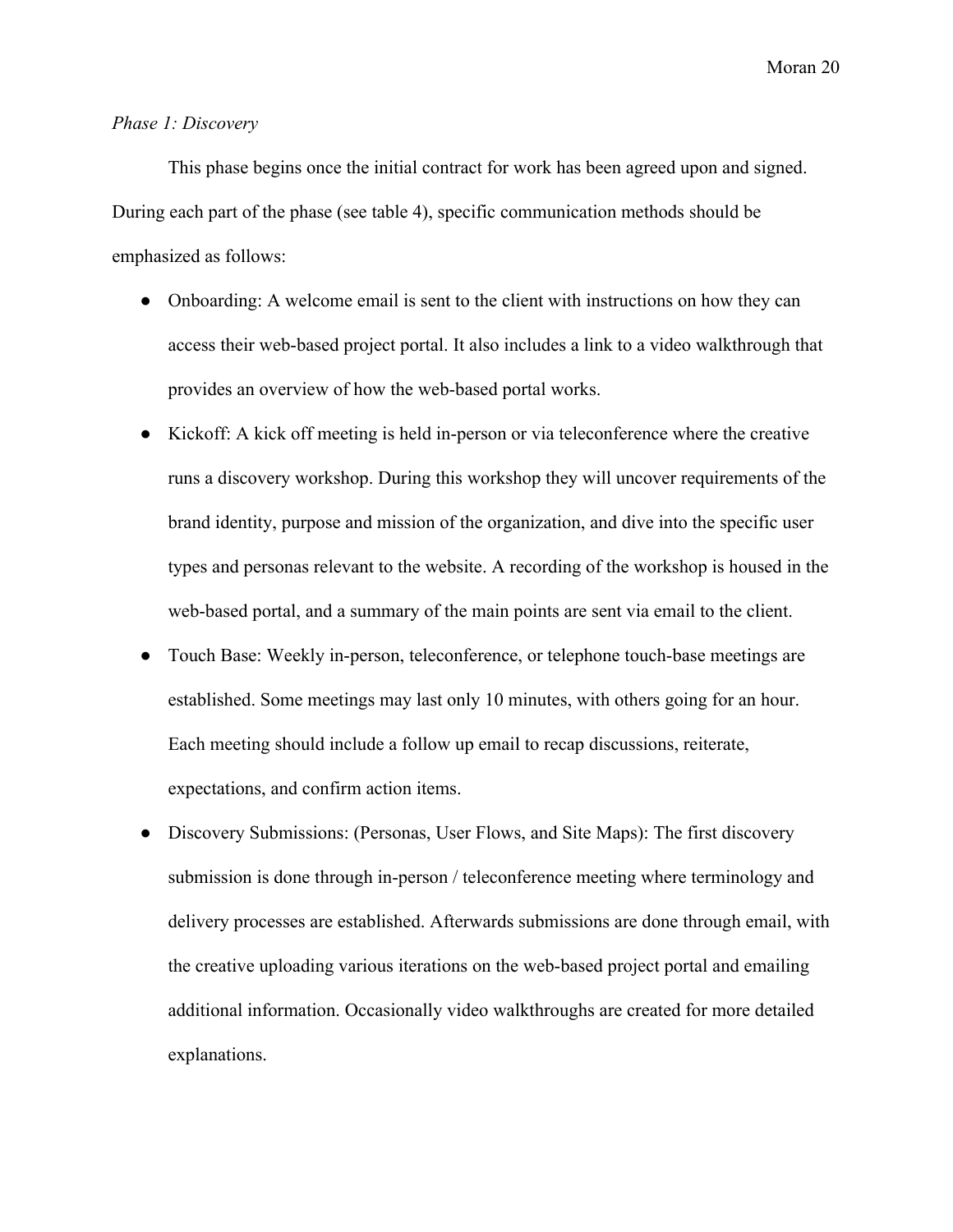• Discovery Feedback: The first round of feedback is held in an in-person meeting / teleconference in order for the client to understand the type of feedback that will be most beneficial. Afterwards clients provide their feedback through email or telephone.

## *Phase 2: Design*

This phase starts with a design discovery workshop, but the majority of time involves submitting designs to clients, with clients providing their feedback and approval. Content development also begins during this phase.

- Content Development: With the site maps finalized, the creative provides the client with a framework for website content. An in-person walkthrough of the content collection and documentation system is followed up with an email and video walkthrough which is housed on the web-portal. Additional status updates and reviews related to content development are held during the regular touch base meetings or through email.
- Design Workshop: Prior to the design workshop, the creative sends the client a document or form to collect their design preferences and brand requirements. The in-person workshop covers an analysis of the current brand requirements, as well as additional aesthetic preferences the client has based on comparable websites and competitor examples. The workshop is recorded and uploaded to the project portal, and an email summary of action items is sent to the client.
- Design Submissions (Mood Boards, Style Guides, Wireframes, Mockups, Prototypes): Similar to the Discovery phase, the first round of submissions are reviewed in-person or via teleconference, with subsequent submissions sent through email, video walkthroughs, and placement on the web project portal.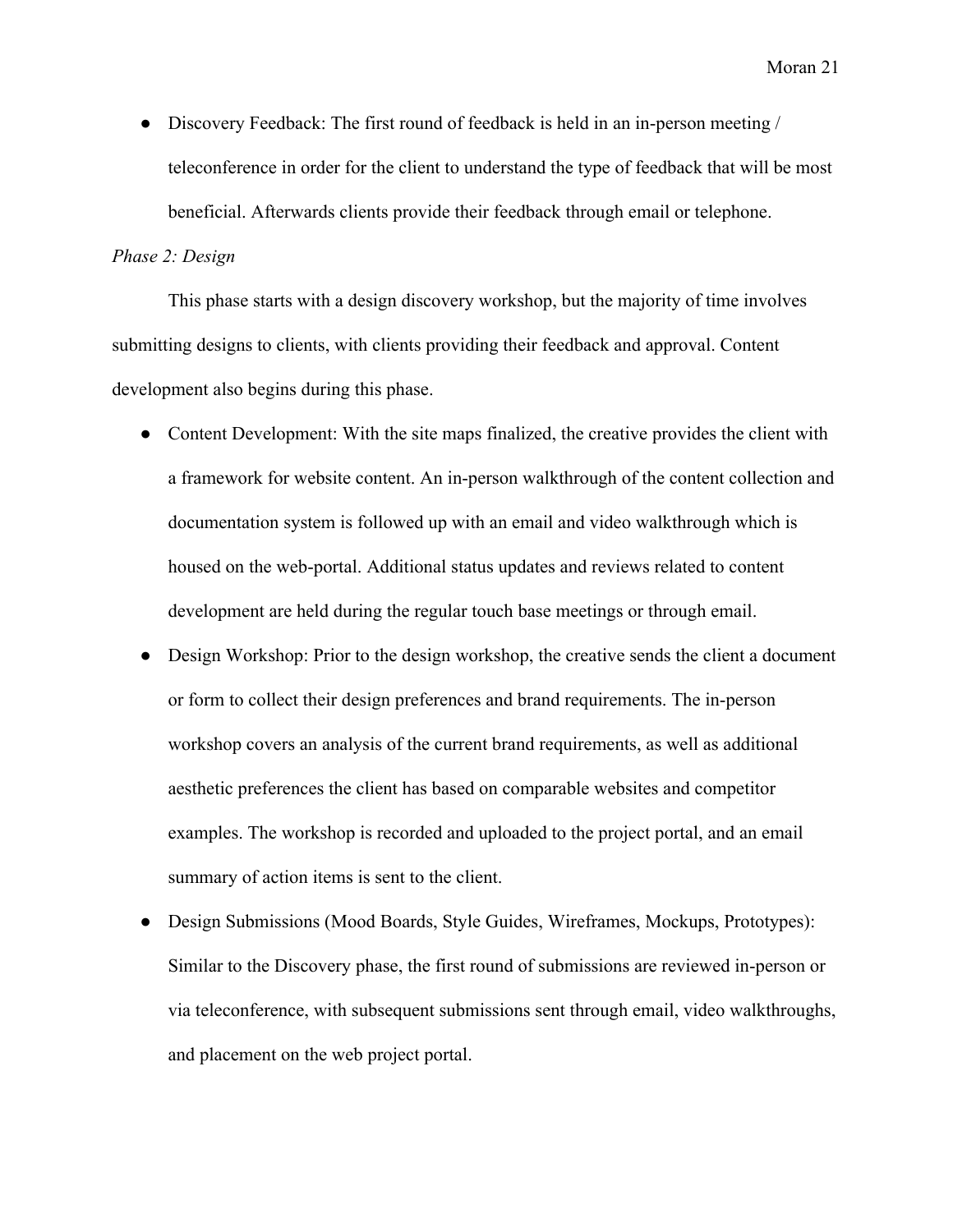• Design Feedback: Given the often visual nature of this activity, in-person meetings and teleconferences are held for the first several rounds of design feedback. Discussions are recorded and posted to the web project portal, with email summaries sent to the client. These feedback sessions can be held during the regular touch-base meetings, or on an ad-hoc basis.

#### *Phase 3: Development*

Web development often involves many hours of coding and functionality development. It is important during this stage to maintain a schedule of consistent communication through the touch base meetings. Even without much to "show" the client, it is helpful for them to know that progress is being made and which steps are in process.

● Building: Primary communication with status updates and light discussions are done through email, messaging, or telephone. They are also provided during the weekly touch-base meeting.

#### *Phase 4: Deployment*

This collaborative process involves the designer working on launching the website with feedback and input from the client. The client also receives training on how to use their website, including a transition into a website maintenance agreement.

• Pre-Launch, Launch, and Post-Launch: After the site has been approved to launch, the creative meets with the client to explain the website launch process. They also provide a website launch checklist for the client where they can track the progress before, during and after the site launches. This is housed on the web portal and discussed during the touch-base meetings and email updates.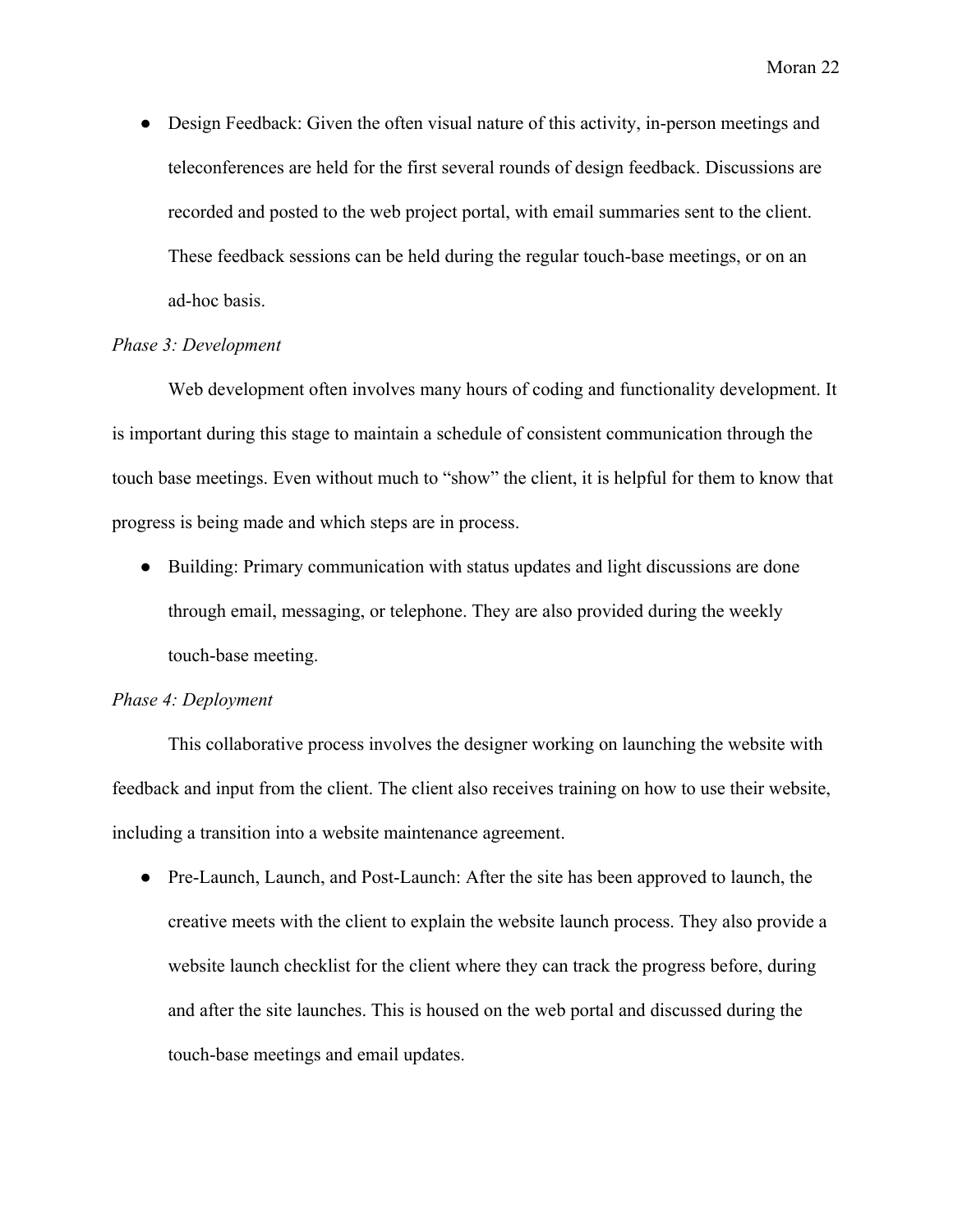● Training and Hand Off: After the site is launched the creative and client hold an in-person hand-off meeting to celebrate a successful project, hand over any physical assets, and train the client on how to update the content on their website. Supplementary video walkthroughs, documentation, and a recording of the training session is also sent to the client, along with logins and security credentials for the website-related accounts.

While many of the steps in this example are not relevant to all types of creative media projects, it is important to approach this framework as a recipe that can be tailored to the tastes and preferences of the "chef" (creative). The most significant aspects of each of these steps is the importance of consistent, regular, and thorough methods of communication such that the client is never in doubt about the current status of the project.

#### **Summary and Conclusion**

While the challenges of communication within a creative media project are diverse, there are certain elements that are common between them, such as a lack of frequency, not providing relevant information, and being unfamiliar with specific communication methods and systems. Based on the survey response analysis, this framework has been developed to provide an approach for creatives to spearhead a more effective and enjoyable creative media project communication system with clients.

It is ultimately the creative professional's responsibility as the "expert" to onboard, educate, and guide the client through the creative project process. Setting the right tone, establishing expectations, and building an understanding of this framework is done during the initial stages of a project. Implementation of this framework should be adaptable and flexible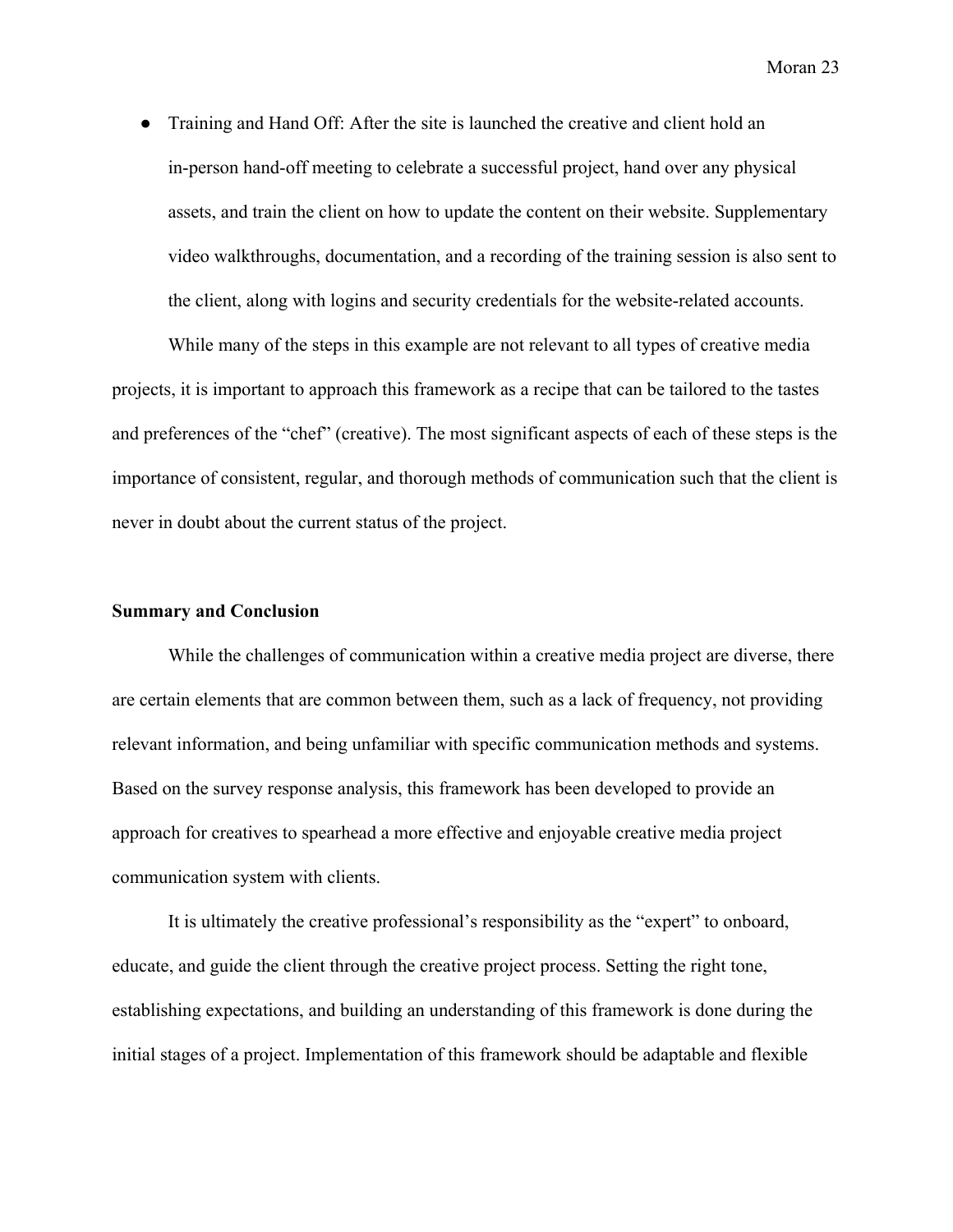enough to adjust to the different parameters of creative media projects across various industries and with the different styles of each designer.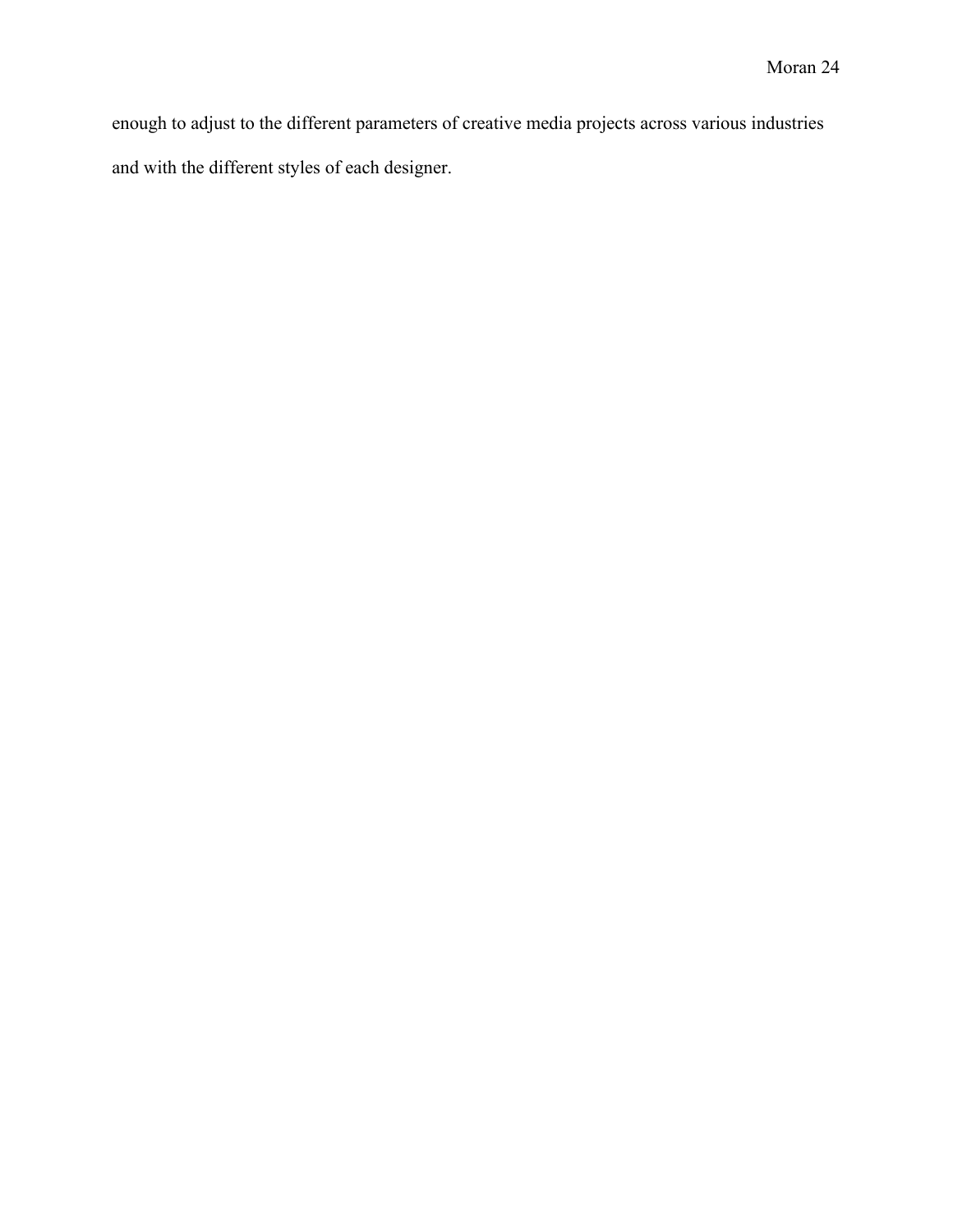### Works Cited

- Ahmad, Norizan, et al. "Important Qualities of Design Teams in Managing Client's Brief and their Impact on Delivering Quality Buildings." *Procedia - Social and Behavioral Sciences*, vol. 35, 2012, pp 728-738.
- Bourn, Jennifer. "The Difference Between Client Management and Project Management (And Why You Need Both)." 20 Jul. 2018.

<https://jenniferbourn.com/client-management-and-project-management/>

- Bridges, Jennifer. "What It Takes to Be a Great Creative Project Manager." *Project Manager*, 17 Dec. 2018. <https://www.projectmanager.com/training/creative-project-manager>
- Bumblauskas, Daniel. "Managing multiple projects: Applying a demand-based approach." *The International Journal of Management Education*, vol. 16, issue 1, Mar. 2018, pp. 52-62.
- Chen, Chung-Yang. "Managing projects from a client perspective: The concept of the meetings-flow approach." *International Journal of Project Management*, vol. 29, issue 6, Aug. 2011, pp. 671-686.
- Cheung, Sai On, et al. "Interweaving Trust and Communication with Project Performance." *Journal of Construction Engineering and Management*, vol. 139, issue 8, Aug. 2013.
- Chin, C.M.M. and Spowage, A.C. "Defining & Classifying Project Management Methodologies." *PM World Today*, vol. XII, issue V, May 2010, pp. 1-9.

Communication Theory. "Types of Communication."

<https://www.communicationtheory.org/types-of-communication/>, Accessed 26 Jan. 2020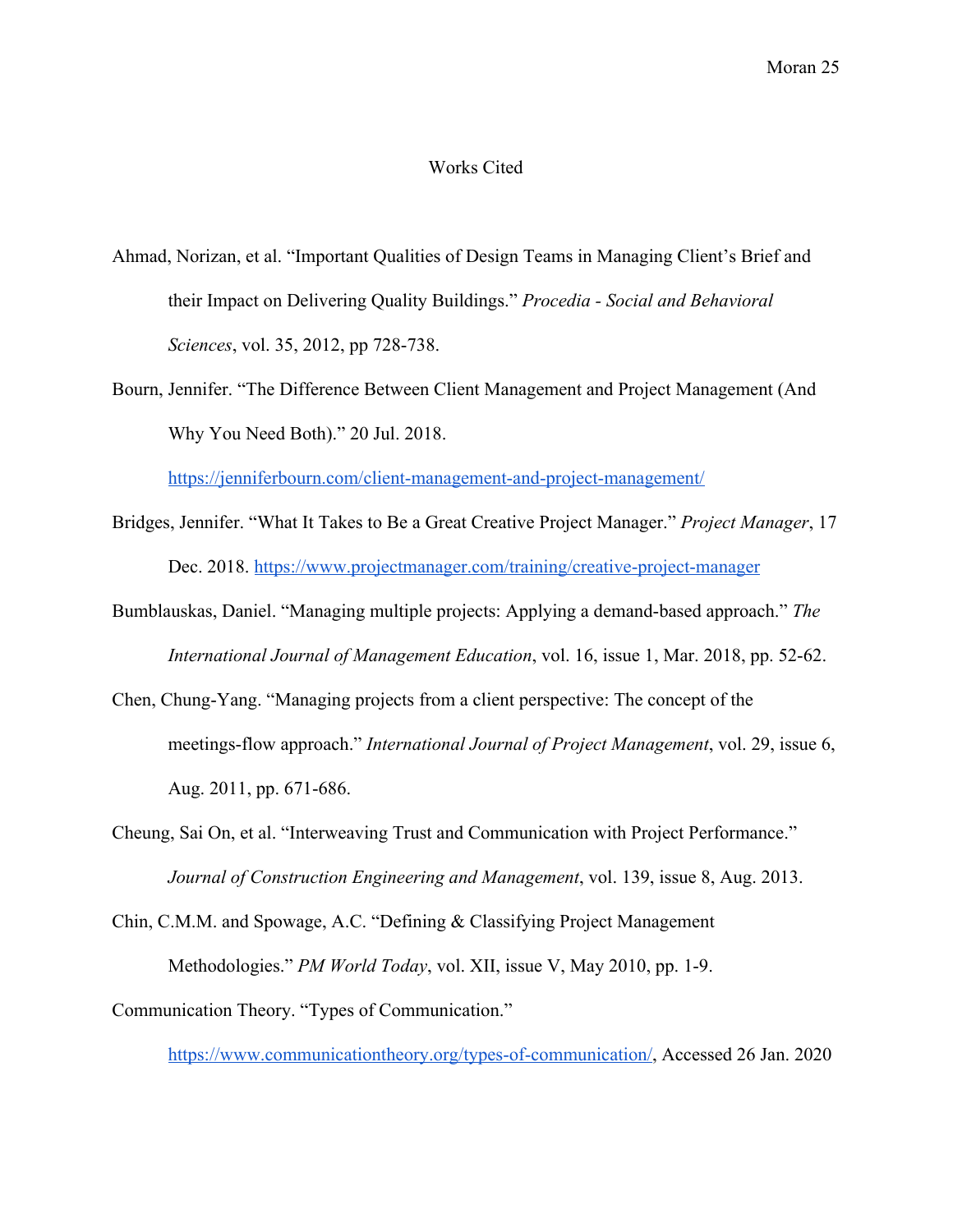- Doyle, Alison. "Media Careers: Options, Job Titles, and Descriptions." *The Balance Careers*, 3, Aug. 2019, <https://www.thebalancecareers.com/media-job-titles-2061502>
- EDUCBA. "Types of Communication." [https://www.educba.com/types-of-communication/.](https://www.educba.com/types-of-communication/) Accessed 26 Jan. 2020.

EDUCBA. "Different Ways to Communicate Effectively in the Workplace." [https://www.educba.com/different-methods-of-communication.](https://www.educba.com/different-methods-of-communication/) Accessed 26 Jan. 2020.

- Elorus. "Client portal what is it and why your company needs one today." 21 Jun. 2017, [https://www.elorus.com/blog/client-portal-what-is-it-and-why-your-company-needs-one-t](https://www.elorus.com/blog/client-portal-what-is-it-and-why-your-company-needs-one-today/) [oday/.](https://www.elorus.com/blog/client-portal-what-is-it-and-why-your-company-needs-one-today/)
- Efti, Steli. "Why referrals are the most valuable form of marketing (and how to get more)."

*Forbes*, 7 Jun. 2019,

[https://www.forbes.com/sites/steliefti/2019/06/07/why-referrals-are-the-most-valuable-fo](https://www.forbes.com/sites/steliefti/2019/06/07/why-referrals-are-the-most-valuable-form-of-marketing-and-how-to-get-more)

[rm-of-marketing-and-how-to-get-more](https://www.forbes.com/sites/steliefti/2019/06/07/why-referrals-are-the-most-valuable-form-of-marketing-and-how-to-get-more)

- Galavan, Ruairi. "C.A.R.E. A simple customer onboarding framework." *Inside Intercom*, [https://www.intercom.com/blog/c-a-r-e-simple-framework-user-onboarding/.](https://www.intercom.com/blog/c-a-r-e-simple-framework-user-onboarding/) Accessed 30 Mar. 2020.
- Gemma, Will. "The 6 Types of Knowledge: From A Priori to Procedural." *Udemy*, 19 May 2014. <https://blog.udemy.com/types-of-knowledge/>
- Gonzaga, Stephanie. "Three Simple Ways to Keep Your Clients Happy." *Team Gantt*, 4 Dec. 2014. <https://www.teamgantt.com/blog/keep-your-clients-happy>

Harned, Brett. "Guide to Project Management: Tips & Skills for Successful Project

Management." *Team Gantt*. <https://www.teamgantt.com/guide-to-project-management>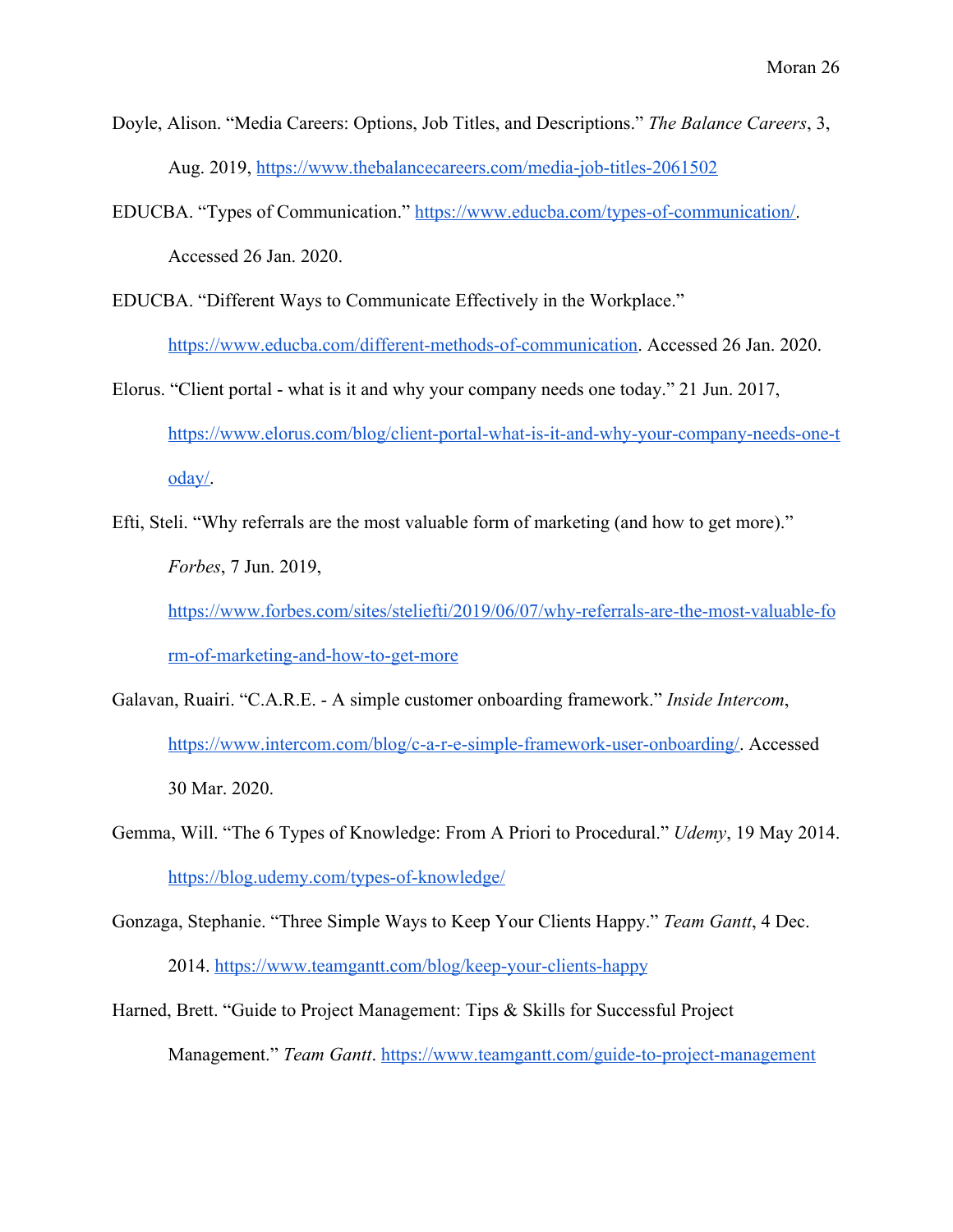- HBR Staff. "The Four Phases of Project Management." *Harvard Business Review*, 3 Nov. 2016, <https://hbr.org/2016/11/the-four-phases-of-project-management>
- Hendrickson, Chris and Au, Tung. "Project Management for Construction: Fundamental Concepts for Owners, Engineers, Architects and Builders." *Department of Environmental Engineering, Carnegie Mellon University*, 1989.
- Kestel, J. W. "Successfully manage your projects and your client's expectations: consultants' secrets." *Paper presented at PMI Global Congress 2006 - North America, Seattle, WA*. Newtown Square, PA: Project Management Institute.
- Kozarkiewicz, Alina and Kabalska, Agnieszka. "Management of Creative Projects: Challenges and Paradoxes." *PM World Journal*, vol. VI, issue VII, Jul. 2017, pp. 1-15.
- Kurzawska, Kate. "What Makes A Great Creative Project Manager?" *Time Camp*, 27 Oct. 2017. <https://www.timecamp.com/blog/2017/10/boost-creativity-product-manager/>
- Larson, Richard and Larson, Elizabeth. "Top five causes of scope creep … and what to do about them." *Scope Management*, 13 Oct 2009. Paper presented at PMI Global Congress 2009 - North America, Orlando, FL. Newton Square, PA: Project Management Institute
- Liu, Ming, et al. "An iterative approach to enhance the clinical learning experience in Macao nursing education." *International Journal of Nursing Sciences*, vol. 6, issue 2, 10 Apr. 2019, pp. 216-220.
- Mai, Robert, et al. "The Shifting Range of Optimal Web Site Complexity." *Journal of Interactive Marketing*, vol. 28, issue 2, May 2014, pp 101-116.
- Müller, Ralf. "Determinants for external communications of IT project managers." *International Journal of Project Management*, vol 21, issue 5, Jul. 2003, pp. 345-354.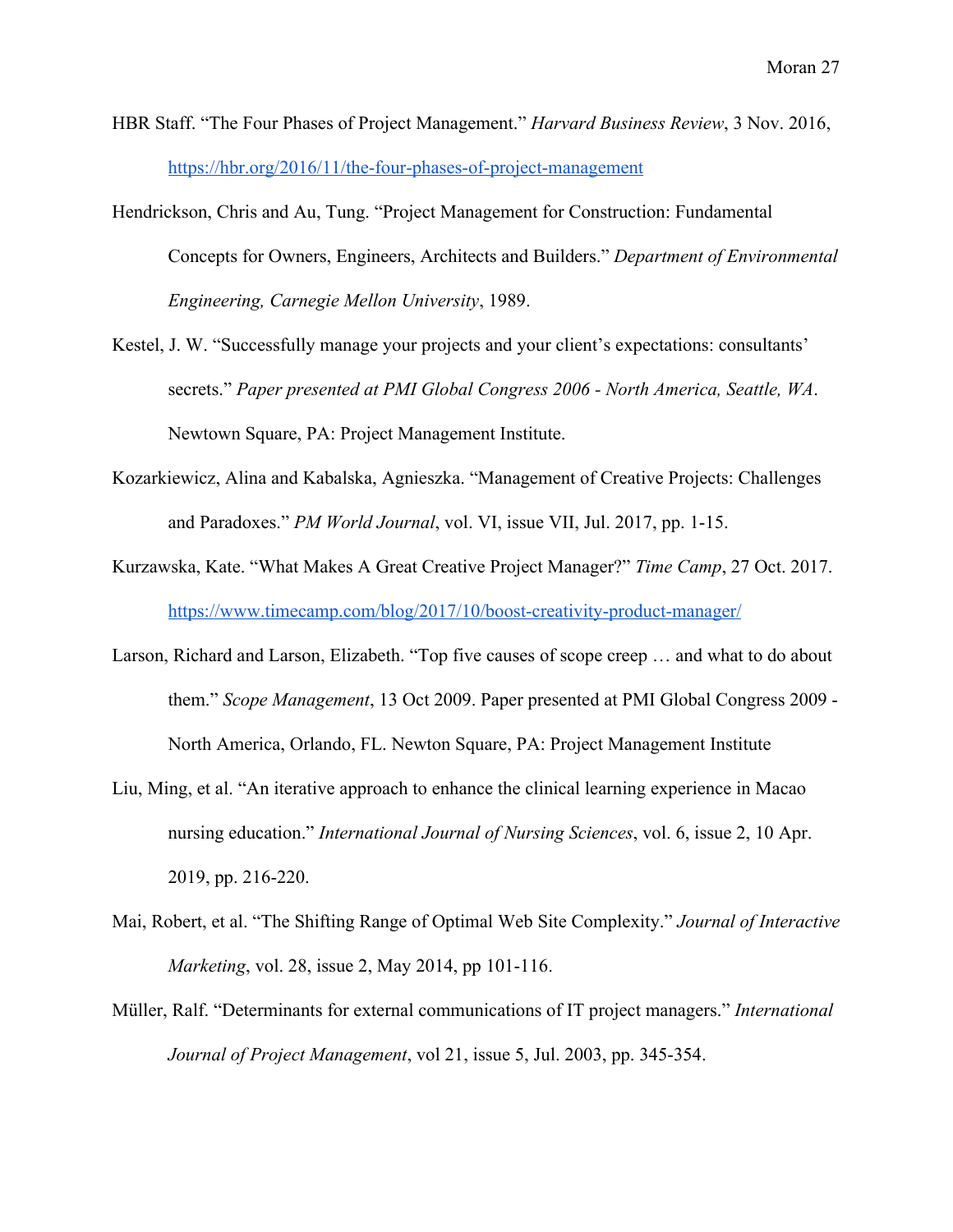- Müller, Ralf and Turner, J. Rodney. "The impact of principal-agent relationship and contract type on communication between project owner and manager." *International Journal of Project Management*, vol. 23, issue 5, Jul. 2005, pp. 398-403.
- Niazi, Mahmood, et al. "Toward successful project management in global software development." *International Journal of Project Management*, vol. 34, issue 8, Nov. 2016, pp. 1553-1567.
- Oliveira, Gilberto Francisco de. "Stakeholder management influence on trust in a project: A qualitative study." *International Journal of Project Management*, vol. 37, issue 1, Jan. 2019, pp. 131-144.
- Picard, Robert G. "Unique Characteristics and Business Dynamics of Media Products." *Journal of Media Business Studies*, vol. 2, no. 2, 2005, pp. 61-69.
- Pinto, Mary Beth and Pinto, Jeffrey K. "Project team communication and cross-functional cooperation in new program development." *Journal of Product Innovation Management*, vol. 7, issue 3, Sep. 1990, pp 200-212.
- Powell, Nathan. "Designers are a flakey bunch." *Onextrapixel*, 18 Dec. 2013, <https://onextrapixel.com/designers-are-a-flaky-bunch/>
- Redbooth. "How to Keep Client Projects on Track (Infographic)." [https://redbooth.com/resources/infographics/how-to-keep-client-projects-on-track-infogra](https://redbooth.com/resources/infographics/how-to-keep-client-projects-on-track-infographic) [phic](https://redbooth.com/resources/infographics/how-to-keep-client-projects-on-track-infographic)
- Schwendeman, Charlotte. "Case 20 Billingsly: A case study in managing project risks and client expectations." *User Centered Design Stories*, Interactive Technologies, 2007, pp. 449-467.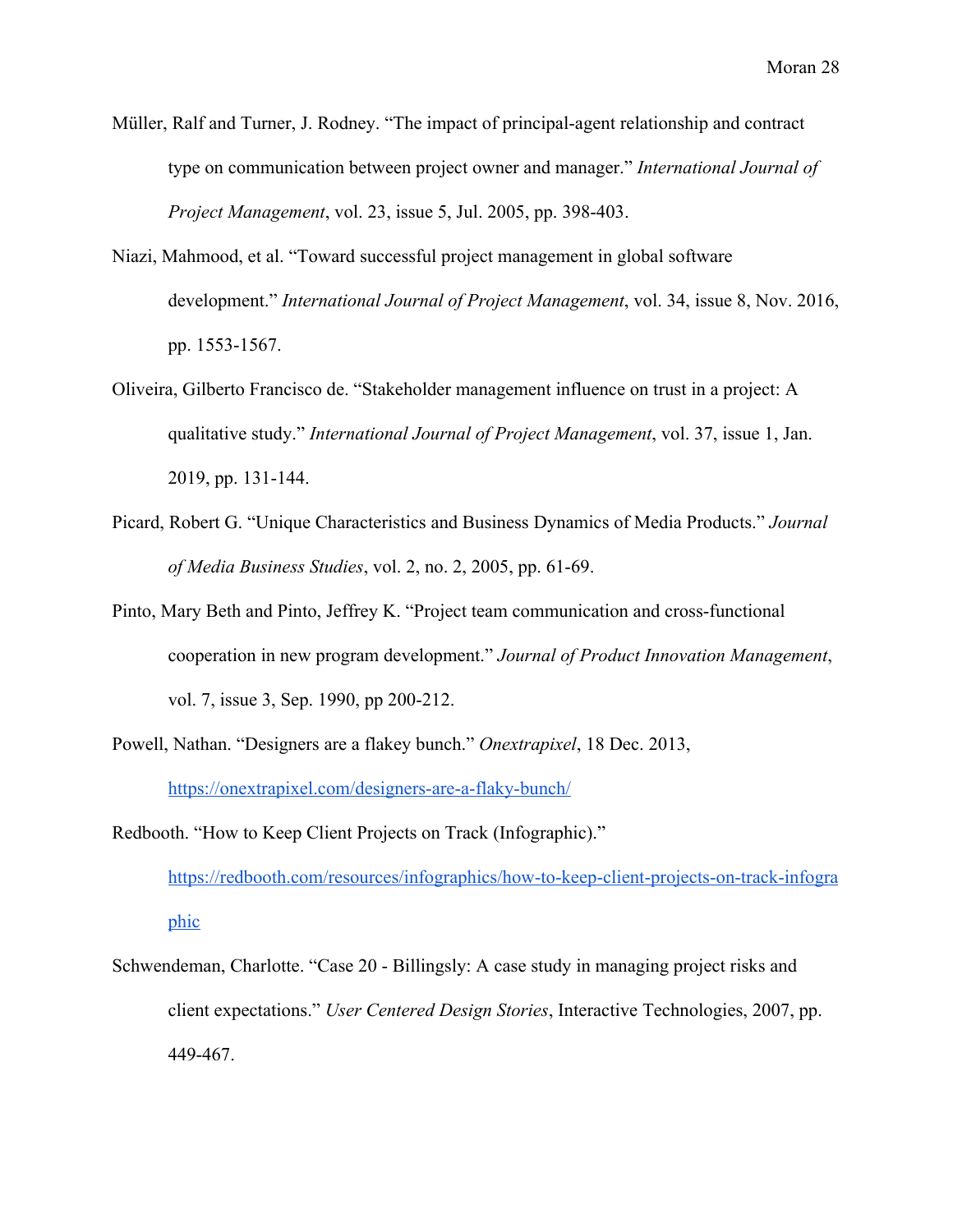Seigel, Ben. "A comprehensive website planning guide (part 1)." *Smashing Magazine*, 20 Feb. 2018,

[https://www.smashingmagazine.com/2018/02/comprehensive-website-planning-guide-pa](https://www.smashingmagazine.com/2018/02/comprehensive-website-planning-guide-part1/) [rt1/](https://www.smashingmagazine.com/2018/02/comprehensive-website-planning-guide-part1/)

- Simon, Laurent. "Managing creative projects: An empirical synthesis of activities." *International Journal of Project Management*, vol 24, issue 2, Feb. 2006, pp 116-126.
- Vrountas, Ted. "7 examples that will help you decode bad client feedback." *Instapage*, 22 Jan. 2020, <https://instapage.com/blog/translating-unhelpful-client-feedback>
- Yap, Jeffrey Boon Hui. "Collaborative model: Managing design changes with reusable project experiences through project learning and effective communication." *International Journal of Project Management*, vol 35, issue 7, Oct. 2017, pp. 1253-1271.
- Ziek, Paul and Anderson, J. Dwight. "Communication, dialogue and project management." *International Journal of Managing Projects in Business*, vol. 8, no. 4, pp. 788-803.
- Zulch, BG. "Communication: The Foundation of Project Management." *Procedia Technology*, vol. 16, 2014, pp. 1000-1009.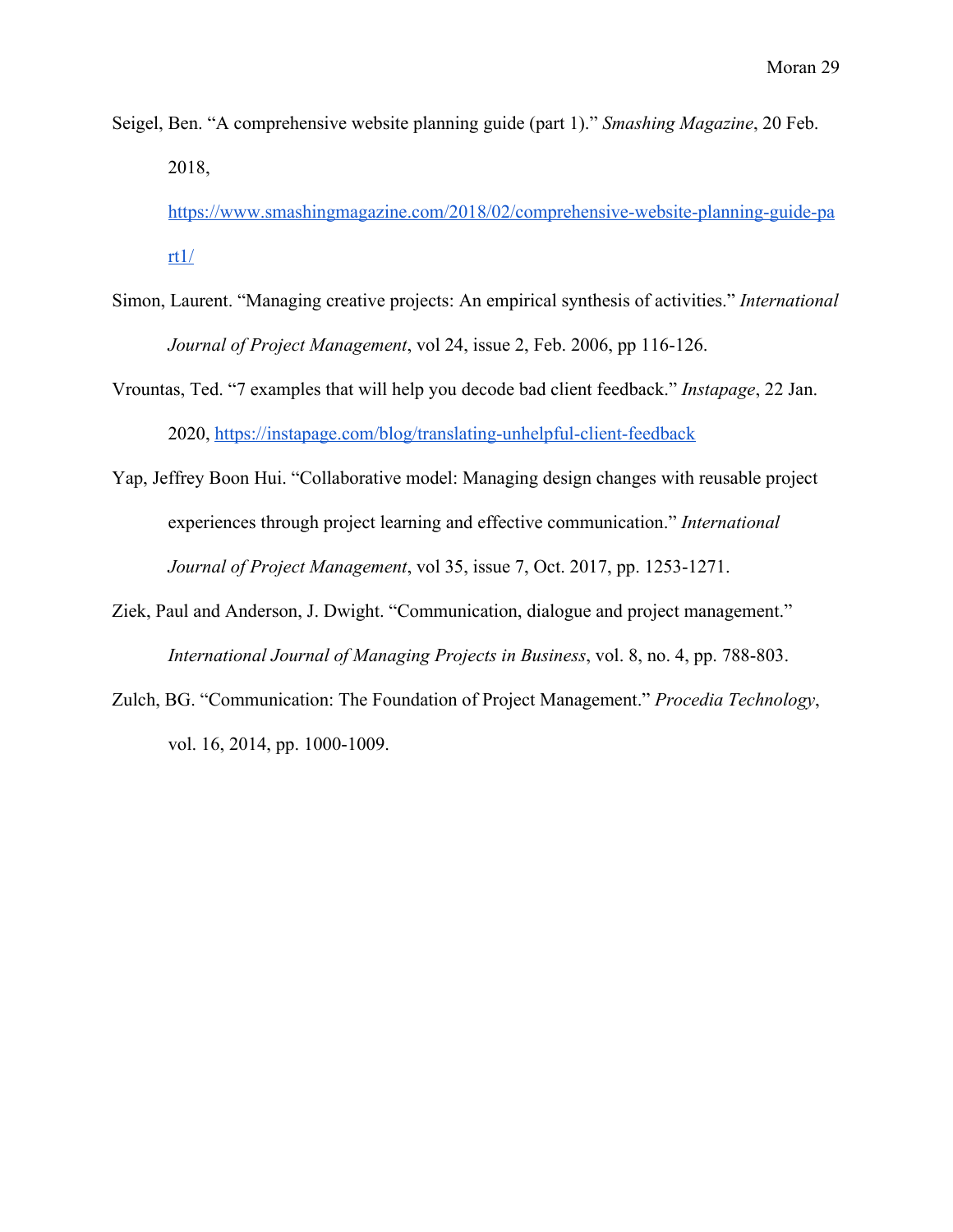# **Appendix A-1: Online Survey of Clients**

This survey is being conducted by Mark Moran for a CM491 (Creative Media 491)

Senior Capstone research project at the University of Hawaiʻi West Oʻahu

The purpose of this survey is to evaluate the experience of business owners or professionals who have hired creatives (designers, filmmakers, photographers, etc.) as it relates to communication during creative projects.

# *Demographic Information*

Information about your background and experiences

What has been your role when working with creatives for a creative media project? (Select all that apply)

- Business owner
- Project manager
- Stakeholder
- Point of contact
- Client team member
- Other:

How many creative media projects have you been involved with as a client?

Which of the following regions were you based in when working with creatives on these projects?

- Hawaii
- North America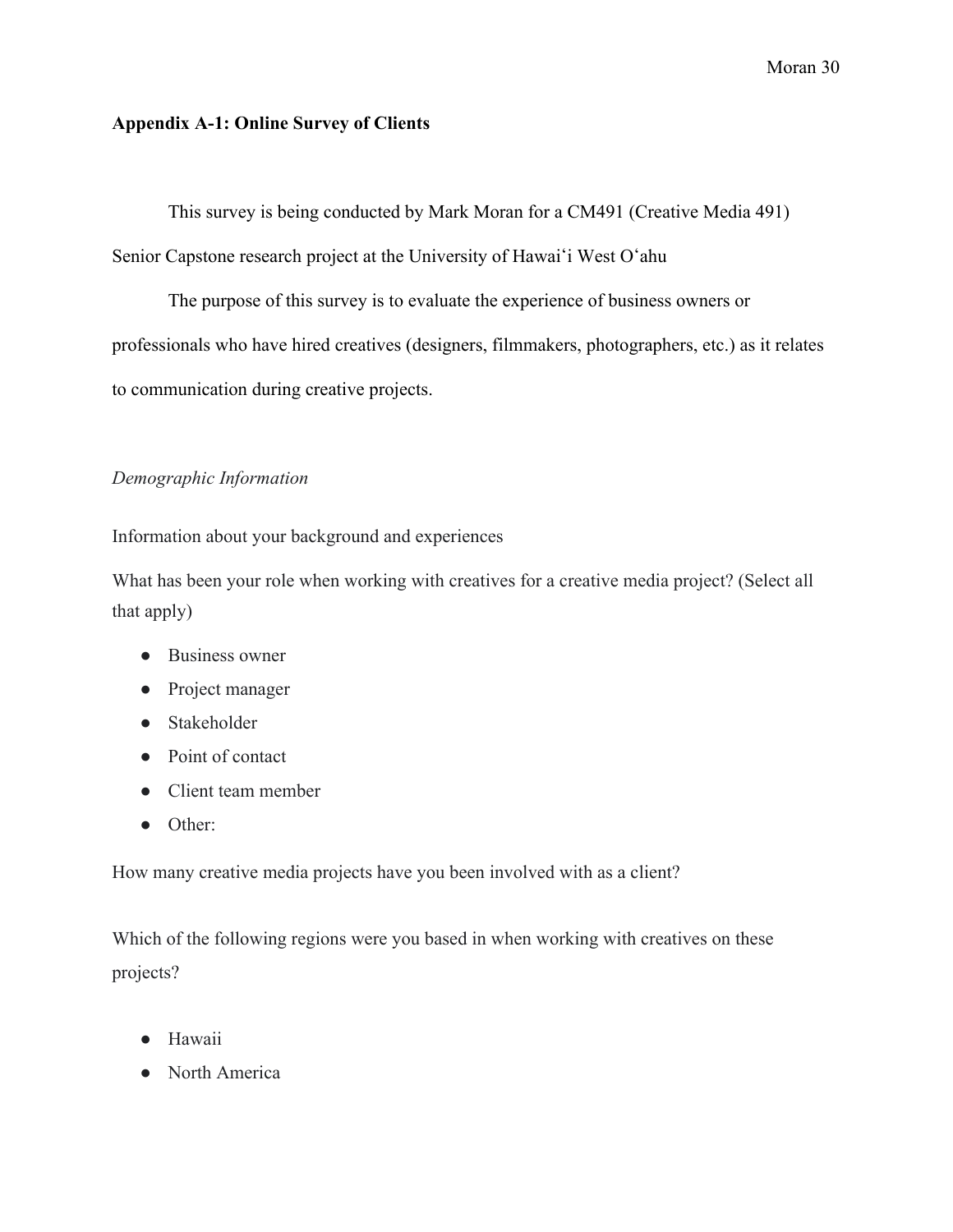- South America
- Europe
- Africa
- Asia
- Australia
- Oceania (not including Hawaii)

Which best describes the type of creative professionals you have worked with?

- freelancer
- agency
- contractor
- subcontractor
- creative team within your company
- Other:

What type of projects have you been involved with when working with creative professionals? (select all that apply) \*

- $\bullet$  web design / development
- mobile app design / development
- video game design / development
- graphic design
- branding / identity
- copywriting
- UX (User Experience) design
- UI (User Interface) design
- photography
- $\bullet$  film / video
- audio / music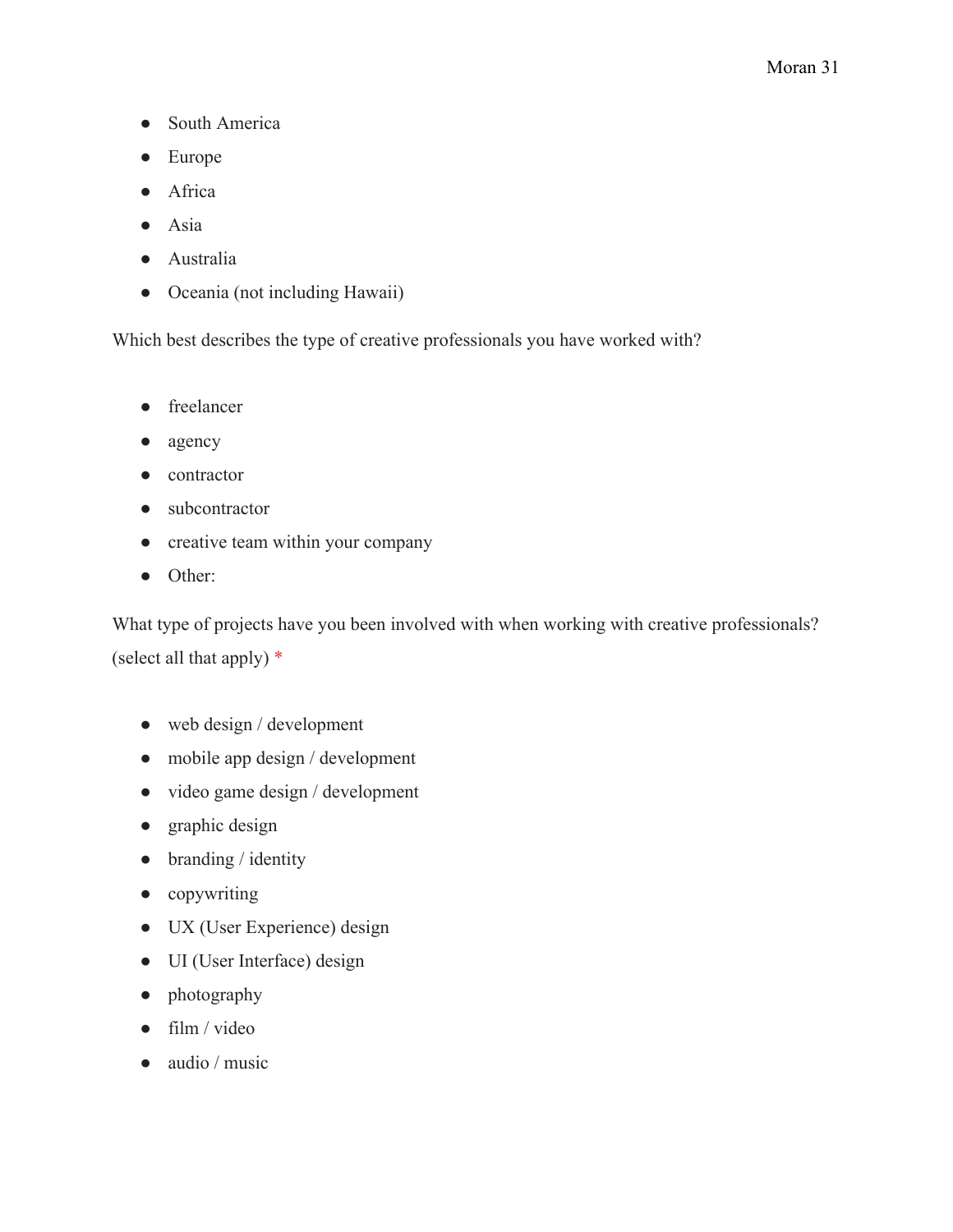● Other:

What type of project have you spent the MOST time involved with creative professionals? (select one) \*

- $\bullet$  web design / development
- $\bullet$  mobile app design / development
- video game design / development
- graphic design
- branding / identity
- copywriting
- UX (User Experience) design
- UI (User Interface) design
- photography
- $\bullet$  film / video
- audio / music
- Other:

In your experience what is the AVERAGE time frame from kick-off to delivery for the following project types?

# *Project Communication*

This section deals with methods of communication during your creative media projects

Who typically dictates the method of communication used during your creative media projects?

- I do
- The Creative Professional does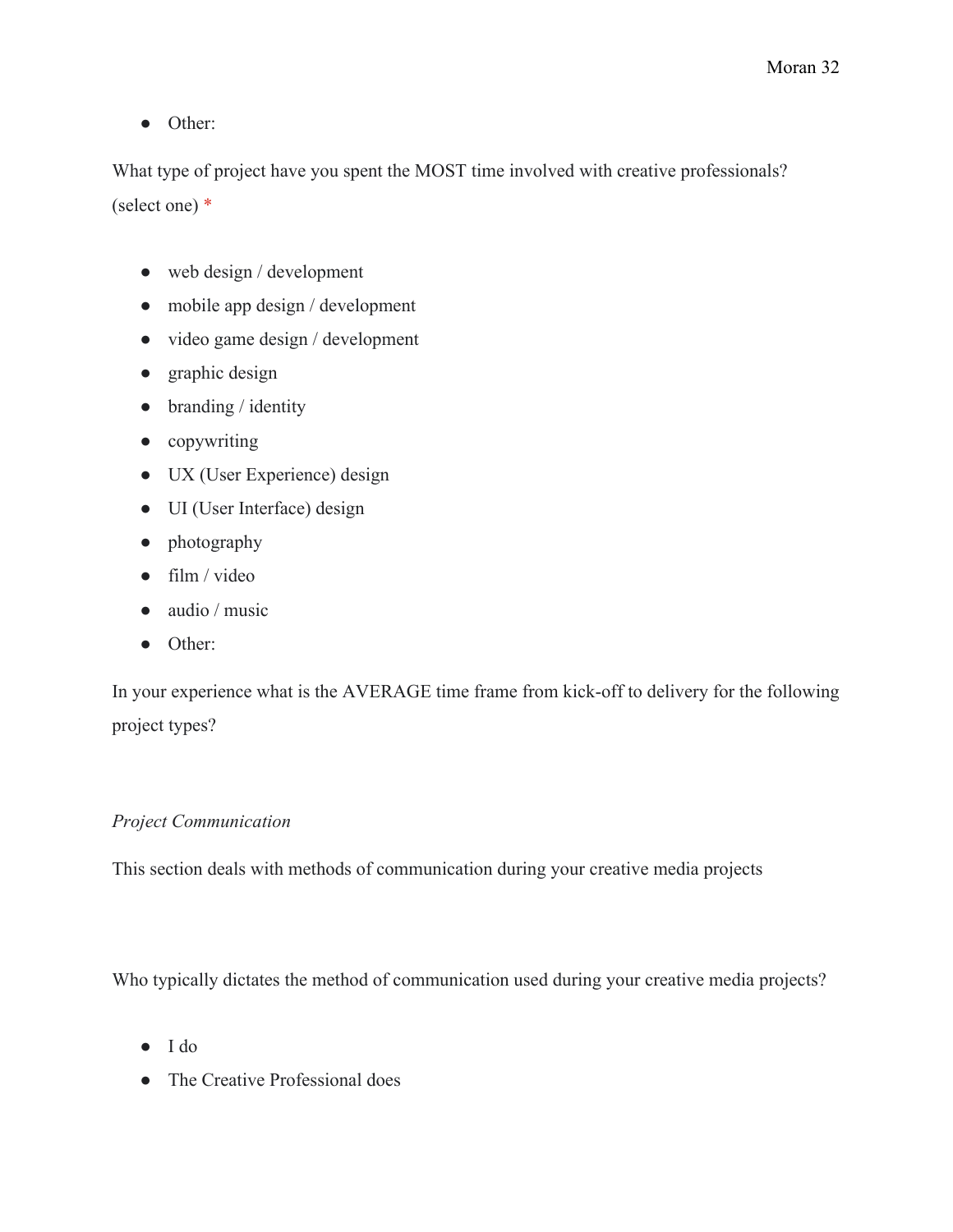● We work together to find the best method

What methods of communication have been utilized in your creative media projects?

- email
- telephone
- teleconference
- in-person meeting
- documentation
- web-based project portal
- uploaded videos
- online chat
- SMS / texting
- Other:

When starting a project with a kick-off event or being provided with a discovery workshop or initial questionnaire, which is your preferred method of communication?

- email
- telephone
- teleconference
- in-person meeting
- documentation
- web-based project portal
- uploaded videos
- online chat
- SMS / texting
- Other: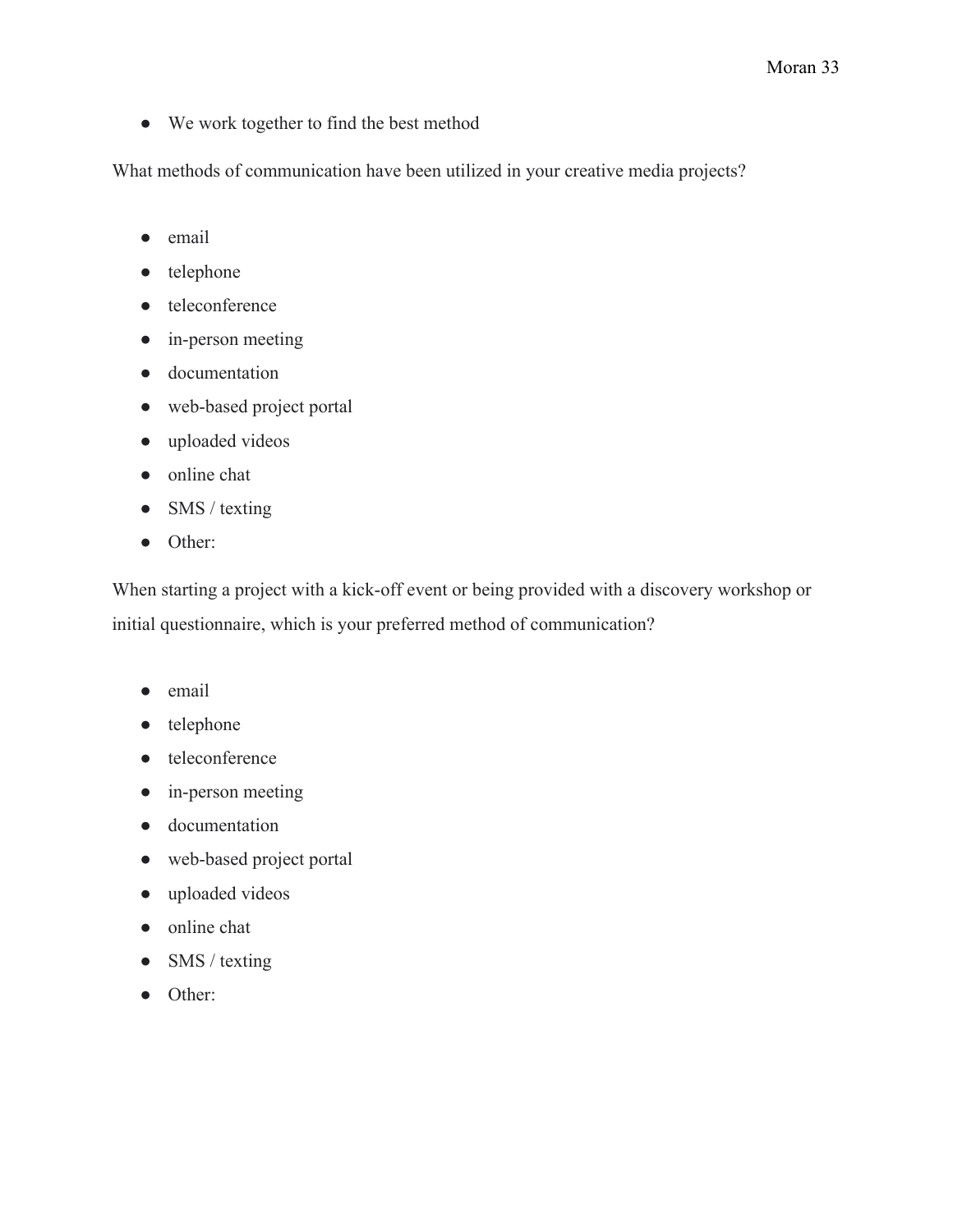When receiving factual information, such as website data, color codes, dates of milestones, etc., which is your preferred method of communication? (select one)

- email
- telephone
- teleconference
- in-person meeting
- documentation
- web-based project portal
- uploaded videos
- online chat
- SMS / texting
- Other:

When being provided designs for you to review, which method of communication do you prefer to receive them with?

- email
- telephone
- teleconference
- in-person meeting
- documentation
- web-based project portal
- uploaded videos
- online chat
- SMS / texting
- Other:

When providing feedback to a creative on their work, which is your preferred method of communication?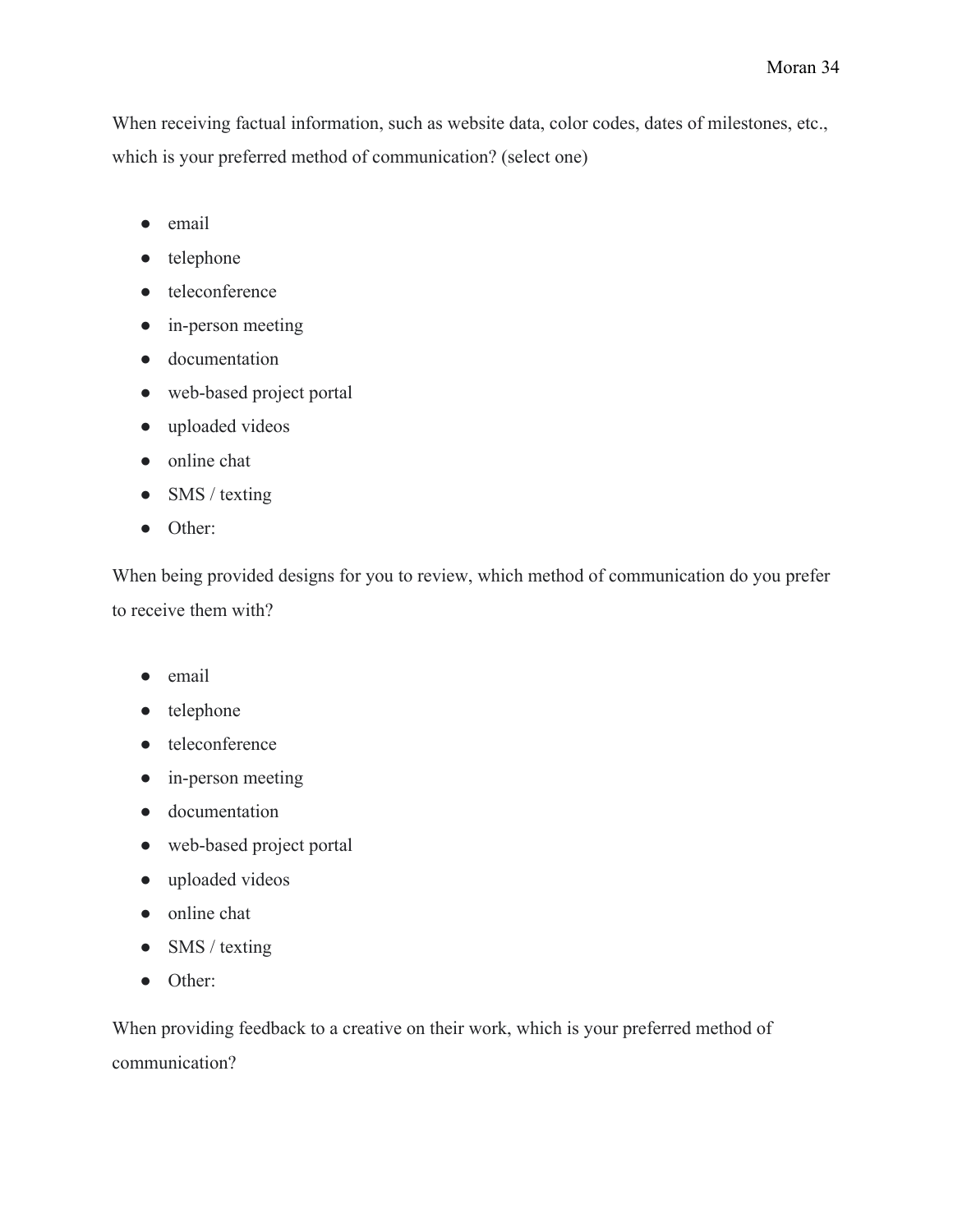- email
- telephone
- teleconference
- in-person meeting
- documentation
- web-based project portal
- uploaded videos
- online chat
- SMS / texting
- Other:

When being provided instructions or shown new skills (i.e. website content management) what is your preferred way to be taught these skills?

- email
- telephone
- teleconference
- in-person meeting
- documentation
- web-based project portal
- uploaded videos
- online chat
- SMS / texting
- Other:

When being handed off a project at its conclusion, what is your preferred method of communication?

- email
- telephone
- teleconference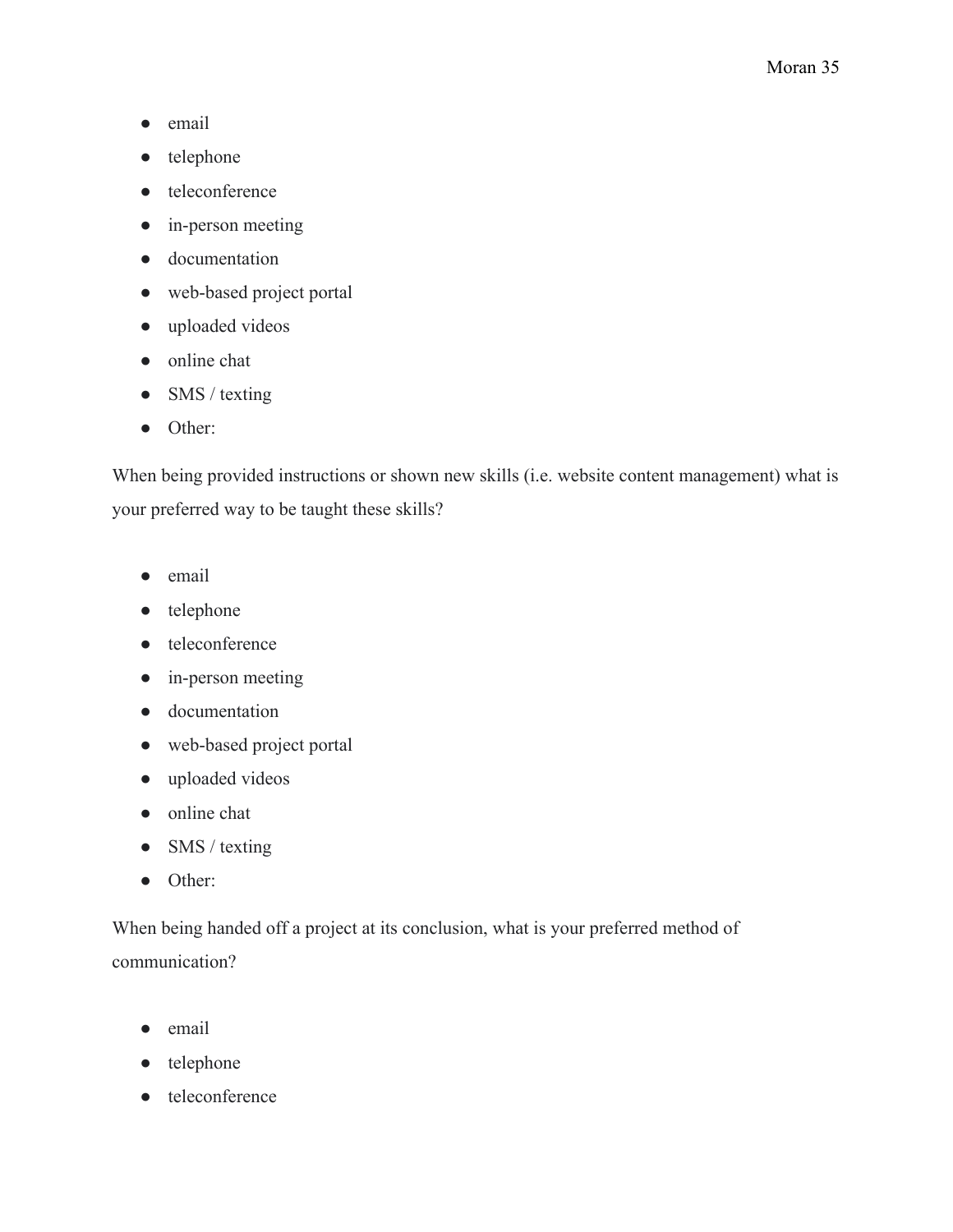- in-person meeting
- documentation
- web-based project portal
- uploaded videos
- online chat
- SMS / texting
- Other:

When working with a creative on maintenance projects for the finished project, which is your preferred method of communication?

- email
- telephone
- teleconference
- in-person meeting
- documentation
- web-based project portal
- uploaded videos
- online chat
- SMS / texting
- Other:

When thinking back to your previous creative media projects, which method of communication has provided the BEST results?

- email
- telephone
- teleconference
- in-person meeting
- documentation
- web-based project portal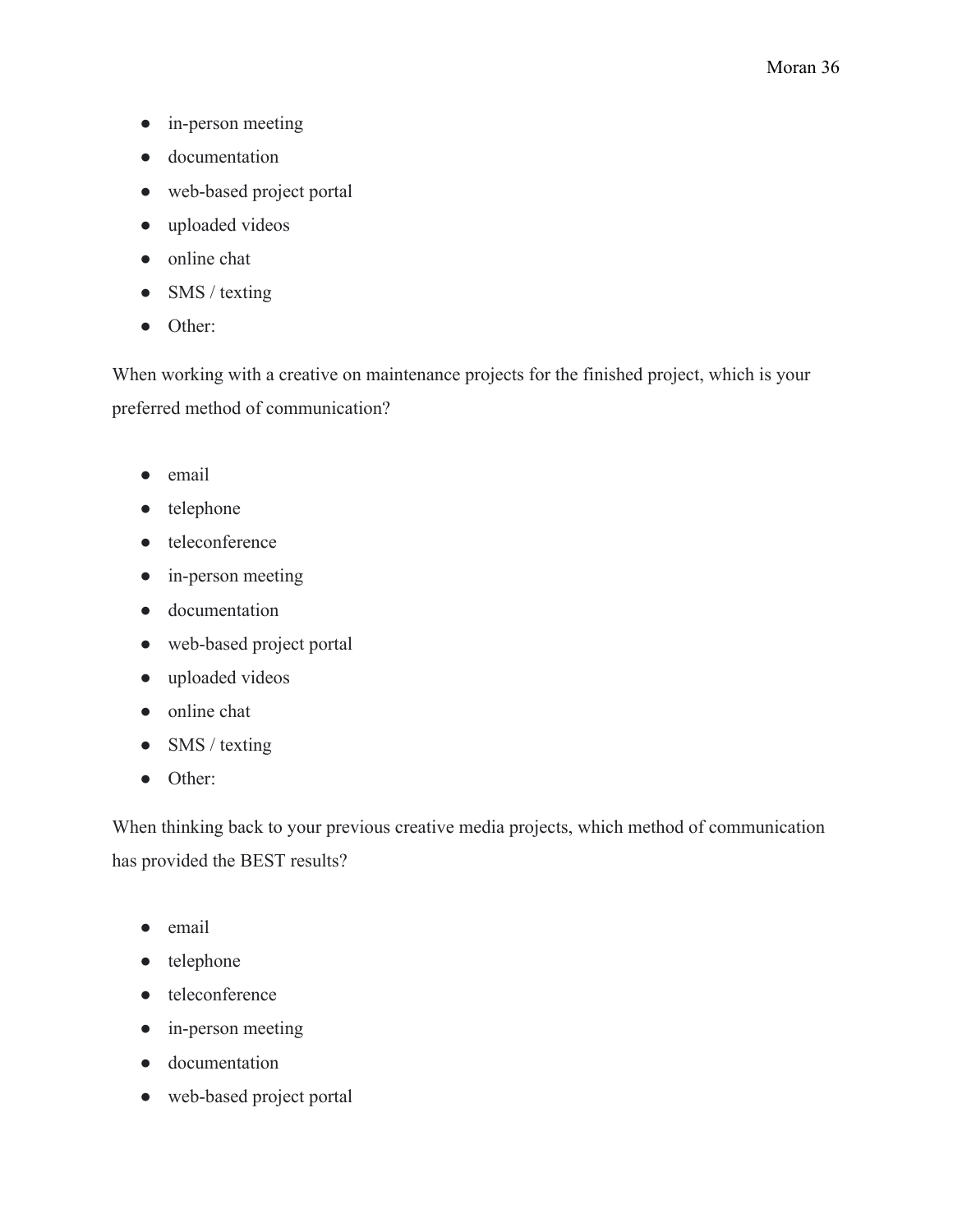- uploaded videos
- online chat
- SMS / texting
- Other:

What specifically was SATISFYING about this method of communication?

What do you think contributes the most to improving the quality of communication in a creative media project? \*

- High frequency of communication
- High quantity of information
- Back and forth collaboration
- In-person discussions
- Other:

Which method of communication has typically provided the most CHALLENGING or DIFFICULT situations with creative media projects?

- email
- telephone
- teleconference
- in-person meeting
- documentation
- web-based project portal
- uploaded videos
- online chat
- SMS / texting
- Other: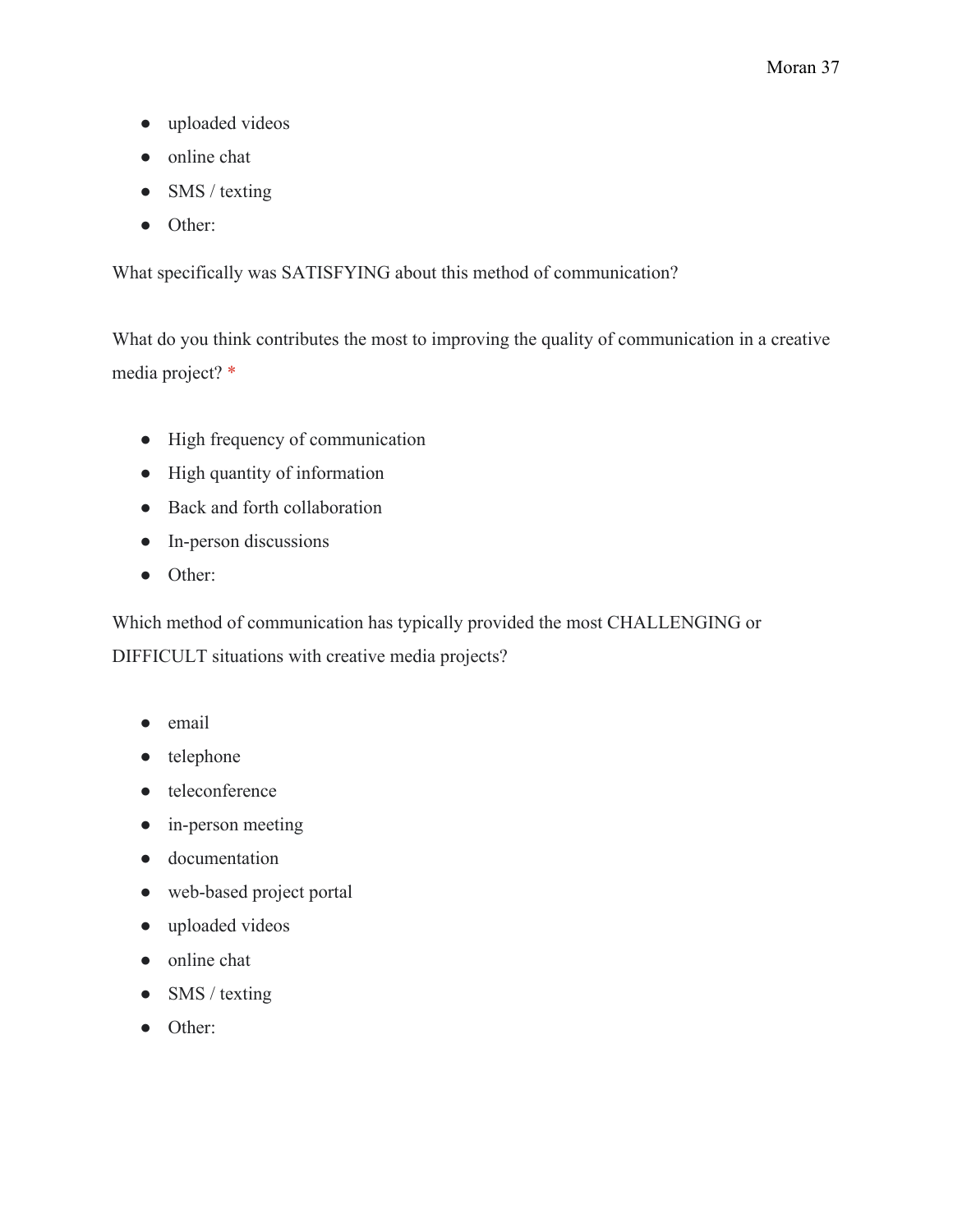What specifically was CHALLENGING or DIFFICULT about this method of communication?

What do you feel is the greatest contributor to LOWERING the quality of communication in a creative project? \*

- Lack of frequency
- Lack of information
- Lack of collaboration and discussion
- Lack of in-person interactions
- Other:

In your personal life, which mode of communication do you prefer the most when communicating with your peers and friends?

- email
- telephone
- teleconference
- in-person meeting
- documentation
- web-based project portal
- uploaded videos
- online chat
- SMS / texting
- Other: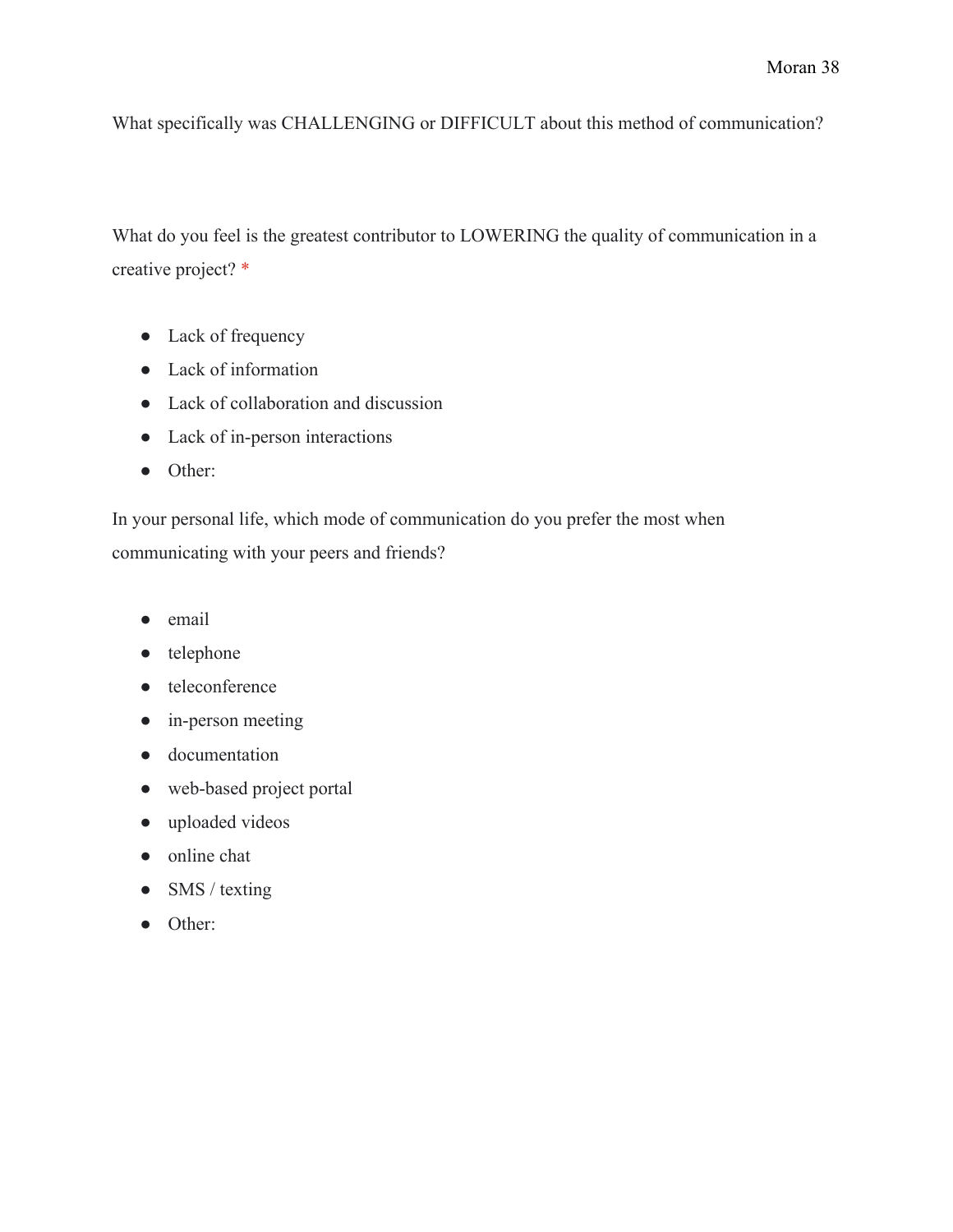#### Moran 39

# **Appendix A-2: Online Survey of Creatives**

This survey is being conducted by Mark Moran for a CM491 (Creative Media 491)

Senior Capstone research project at the University of Hawaiʻi West Oʻahu

The purpose of this survey is to evaluate the experience of creative professionals (designers, filmmakers, photographers, etc.) as it relates to communicating with clients during creative projects.

## *Demographic Information*

Information about your background and experiences as a creative professional

What type of creative media work do you CURRENTLY provide to clients on a professional basis? (select all that apply) \*

- $\bullet$  web design / development
- mobile app design / development
- video game design / development
- graphic design
- branding / identity
- copywriting
- UX (User Experience) design
- UI (User Interface) design
- photography
- $\bullet$  film / video
- audio / music
- Other: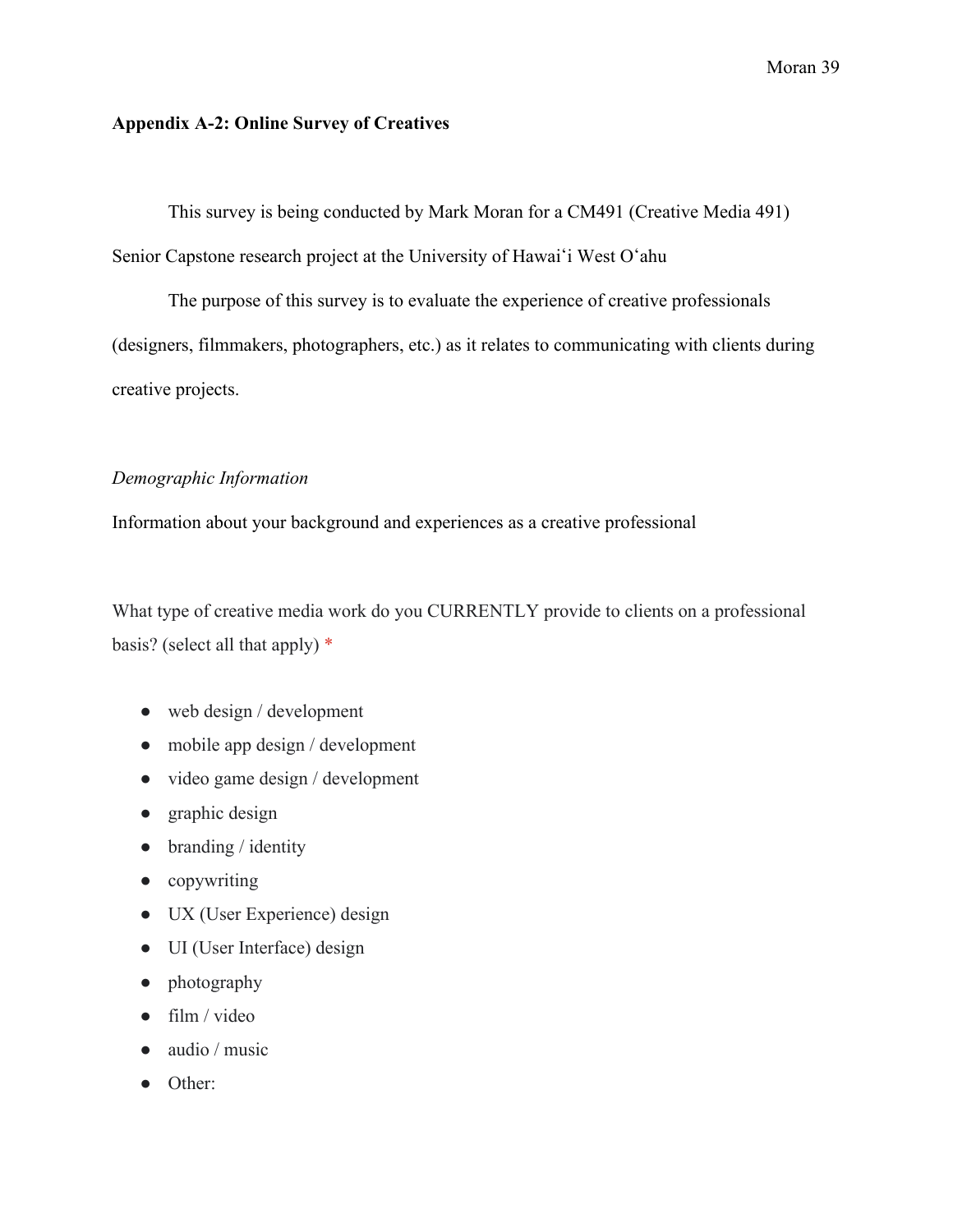Of the types listed above, which would you consider your CURRENT primary creative media profession? \*

- $\bullet$  web design / development
- mobile app design / development
- video game design / development
- graphic design
- branding / identity
- copywriting
- UX (User Experience) design
- UI (User Interface) design
- photography
- film / video
- audio / music
- Other:

How many years have you been working as a creative professional? \*

- $\bullet$  1 3 years
- $\bullet$  4 6 years
- $\bullet$  7 10 years
- $\bullet$  11 15 years
- $\bullet$  16 20 years
- $\bullet$  21+ years

In what role do you usually serve for the majority of creative media projects for which you are involved?

- freelancer
- agency team member
- team lead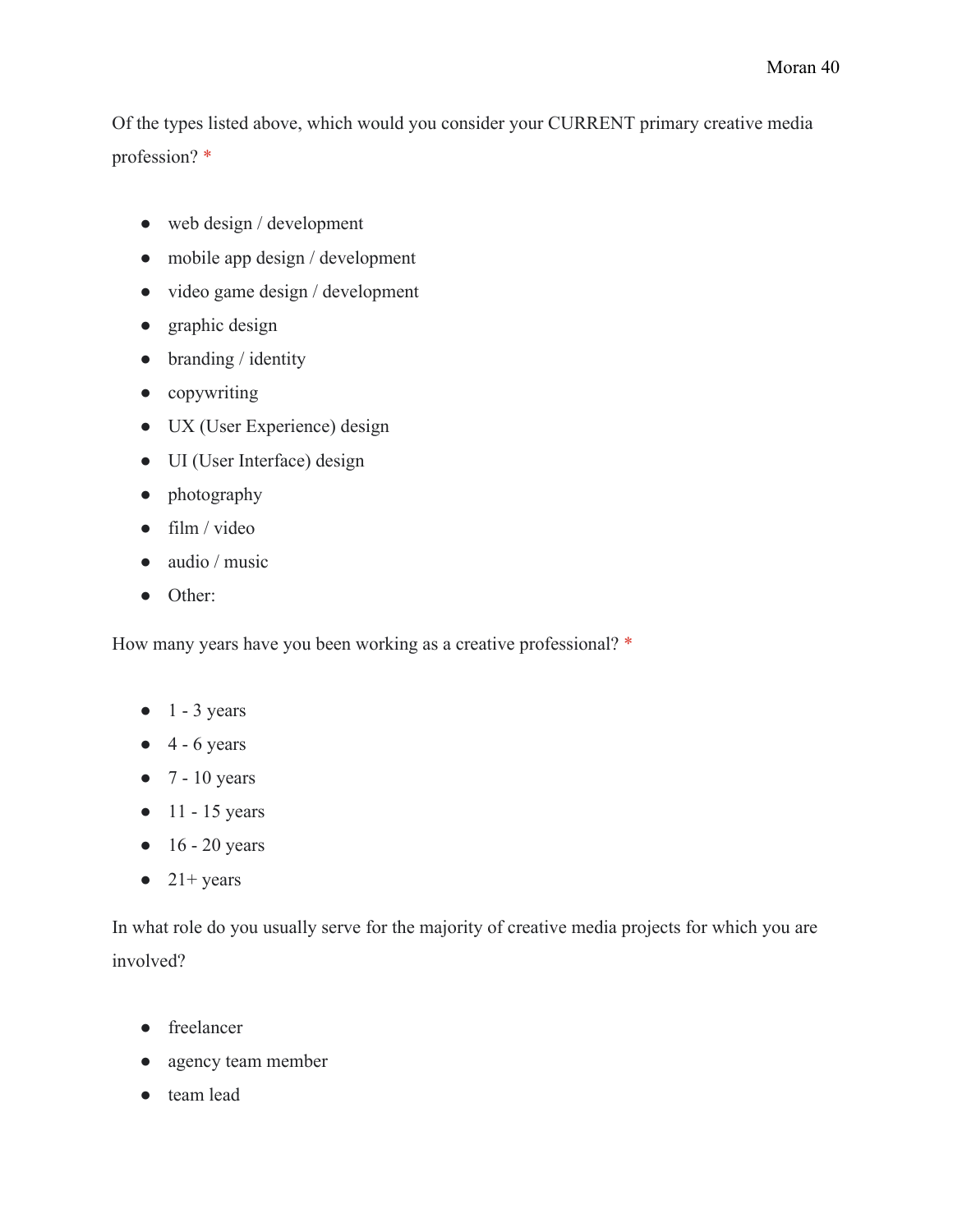- creative director
- subcontractor
- Other:

In what regions have you provided professional creative media services for clients?

- Hawaii
- North America
- South America
- Europe
- Africa
- Asia
- Australia
- Oceania

# *Project Scope*

These questions deal with the specific parameters of the creative media projects you have been involved with in the past

What type of creative media have you EVER been involved with as a creative professional? (select all that apply) \*

- $\bullet$  web design / development
- mobile app design / development
- video game design / development
- graphic design
- branding / identity
- copywriting
- UX (User Experience) design
- UI (User Interface) design
- photography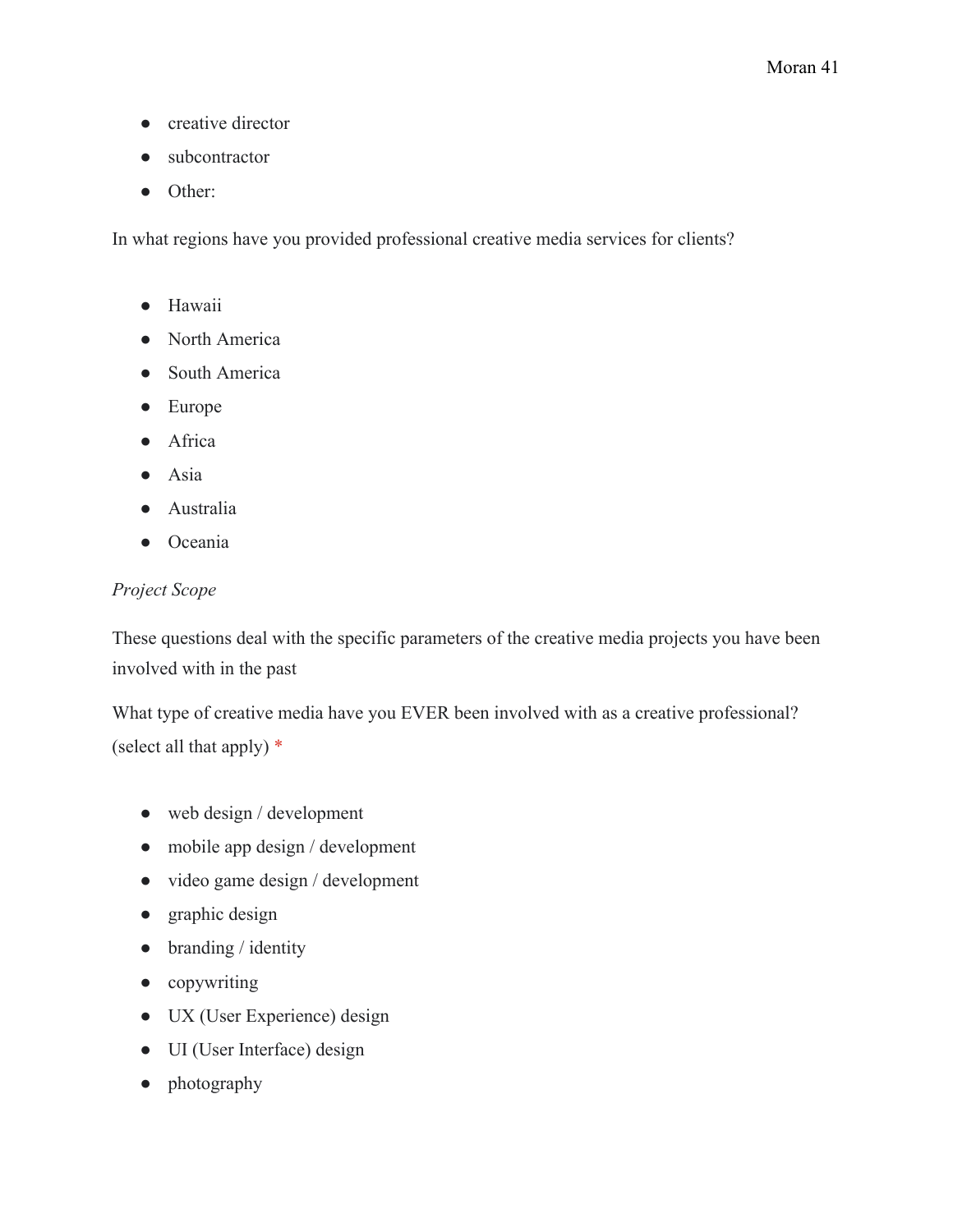- film / video
- audio / music
- Other:

In your experience what is the AVERAGE time frame from kick-off to delivery for the following project types? (select all that apply)

# *Project Communication*

This section deals with methods of communication during your creative media projects What methods of communication have you utilized in your creative media projects?

- email
- telephone
- teleconference
- in-person meeting
- documentation
- web-based project portal
- uploaded videos
- online chat
- SMS / texting
- Other:

When starting a project with a kick-off event, providing a discovery workshop, or sending a client an initial questionnaire, which is your preferred method of communication?

- email
- telephone
- teleconference
- in-person meeting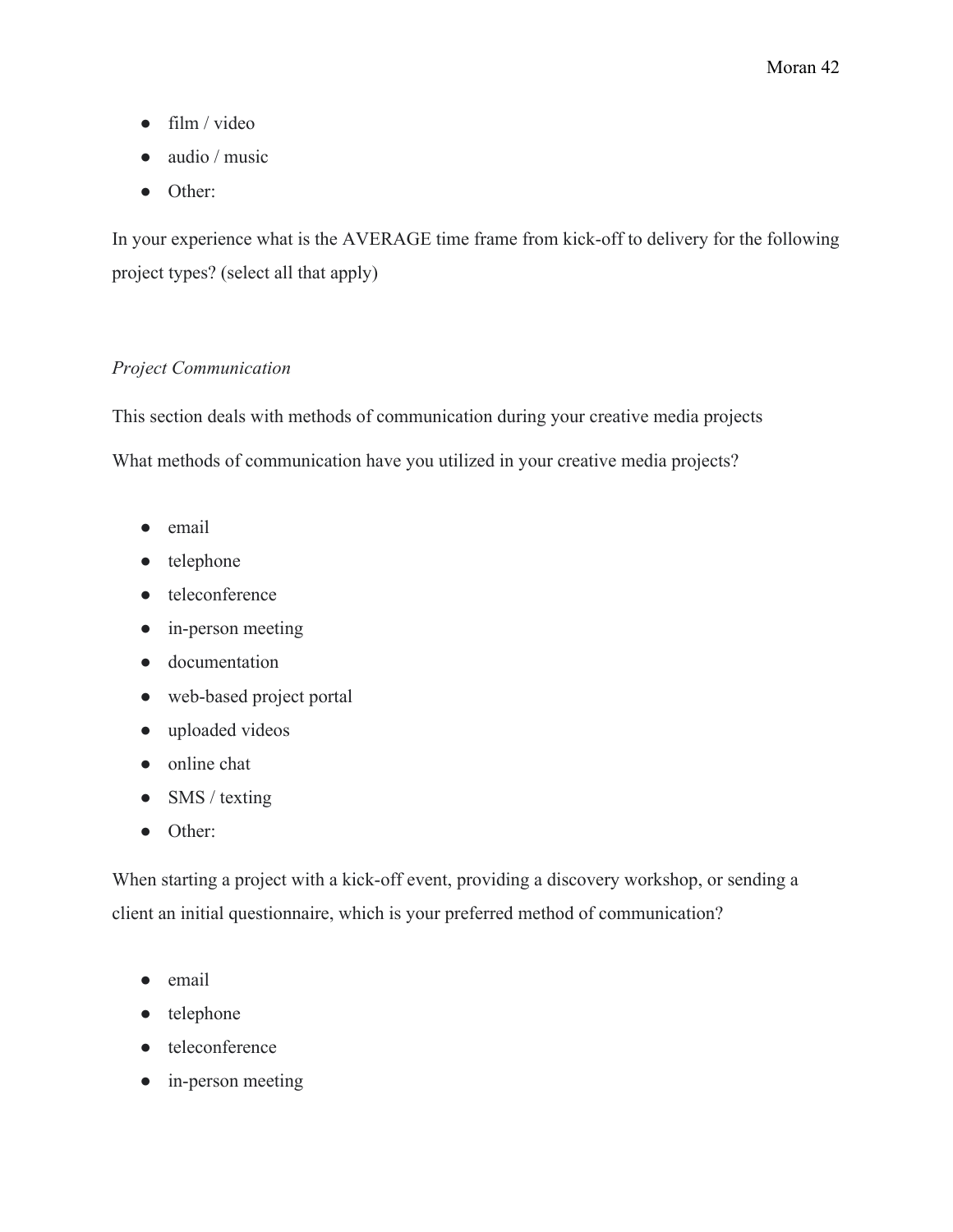- documentation
- web-based project portal
- uploaded videos
- online chat
- SMS / texting
- Other:

Which is your preferred method of communication when SENDING a client factual information, such as website data, color codes, dates of milestones, etc.?

- email
- telephone
- teleconference
- in-person meeting
- documentation
- web-based project portal
- uploaded videos
- online chat
- SMS / texting
- Other:

Which is your preferred method of communication when sending designs or concepts TO a client for their review and feedback?

- email
- telephone
- teleconference
- in-person meeting
- documentation
- web-based project portal
- uploaded videos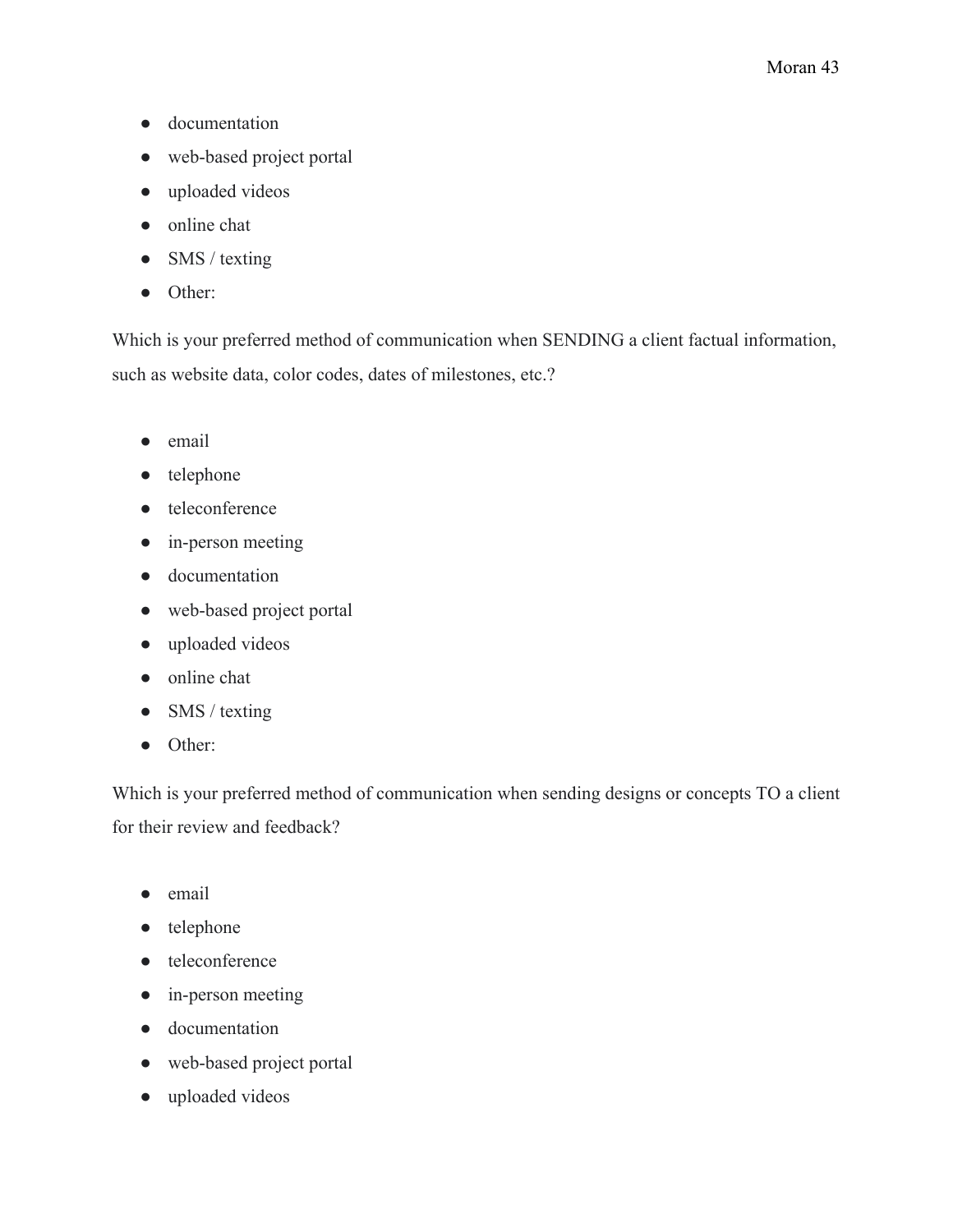- online chat
- SMS / texting
- Other:

When receiving feedback FROM a client, which is your preferred method of communication?

- email
- telephone
- teleconference
- in-person meeting
- documentation
- web-based project portal
- uploaded videos
- online chat
- SMS / texting
- Other:

When teaching or demonstrating skills TO a client, which is your preferred way to teach these skills?

- email
- telephone
- teleconference
- in-person meeting
- documentation
- web-based project portal
- uploaded videos
- online chat
- SMS / texting
- Other: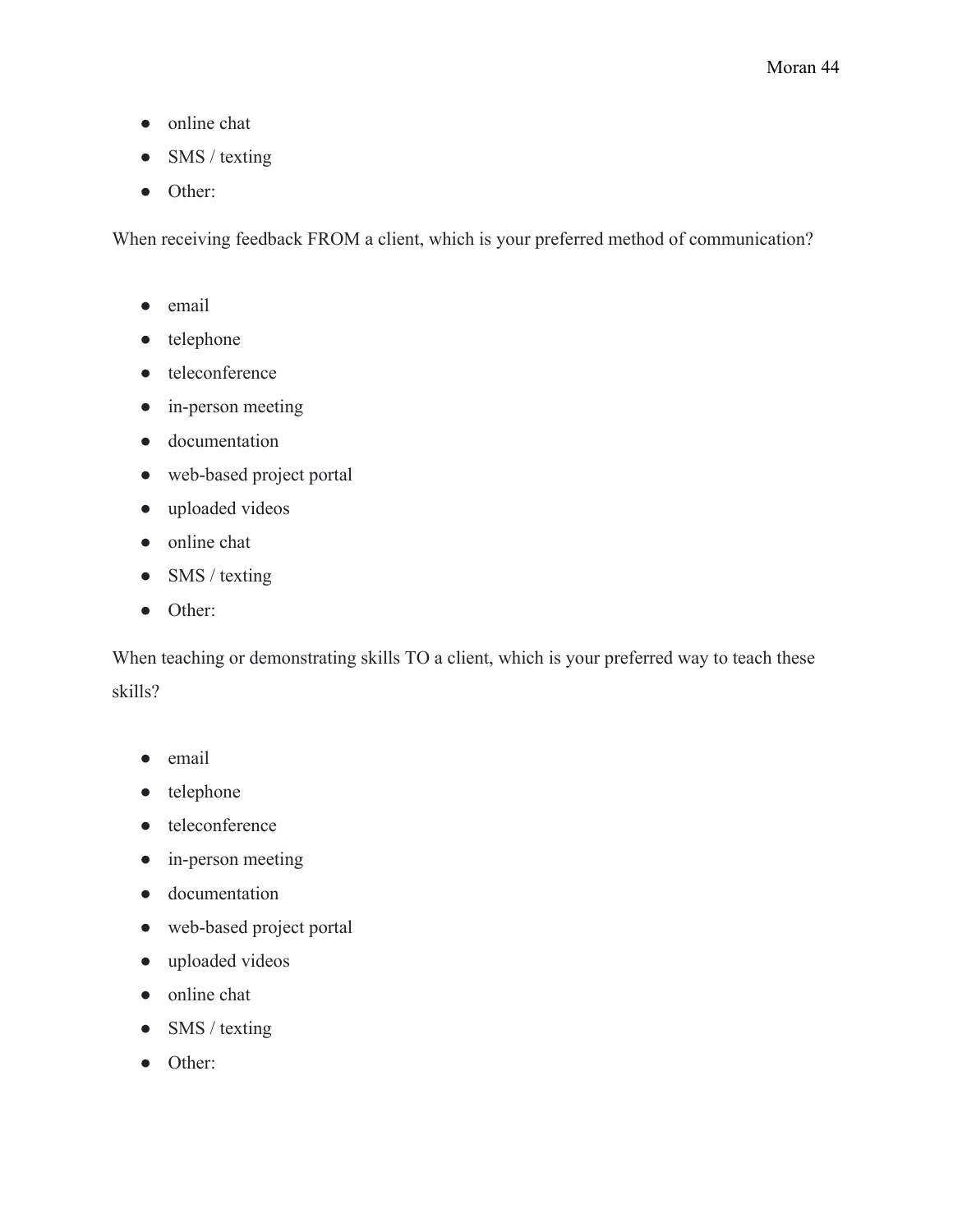When handing off a creative project at it's conclusion, what is your preferred method of communication?

- email
- telephone
- teleconference
- in-person meeting
- documentation
- web-based project portal
- uploaded videos
- online chat
- SMS / texting
- Other:

When working with a client on maintenance for a completed project (i.e. website upkeep), which is your preferred method of communication?

- email
- telephone
- teleconference
- in-person meeting
- documentation
- web-based project portal
- uploaded videos
- online chat
- SMS / texting
- Other:

Thinking back to your previous creative media projects, which method of communication has typically provided the BEST results?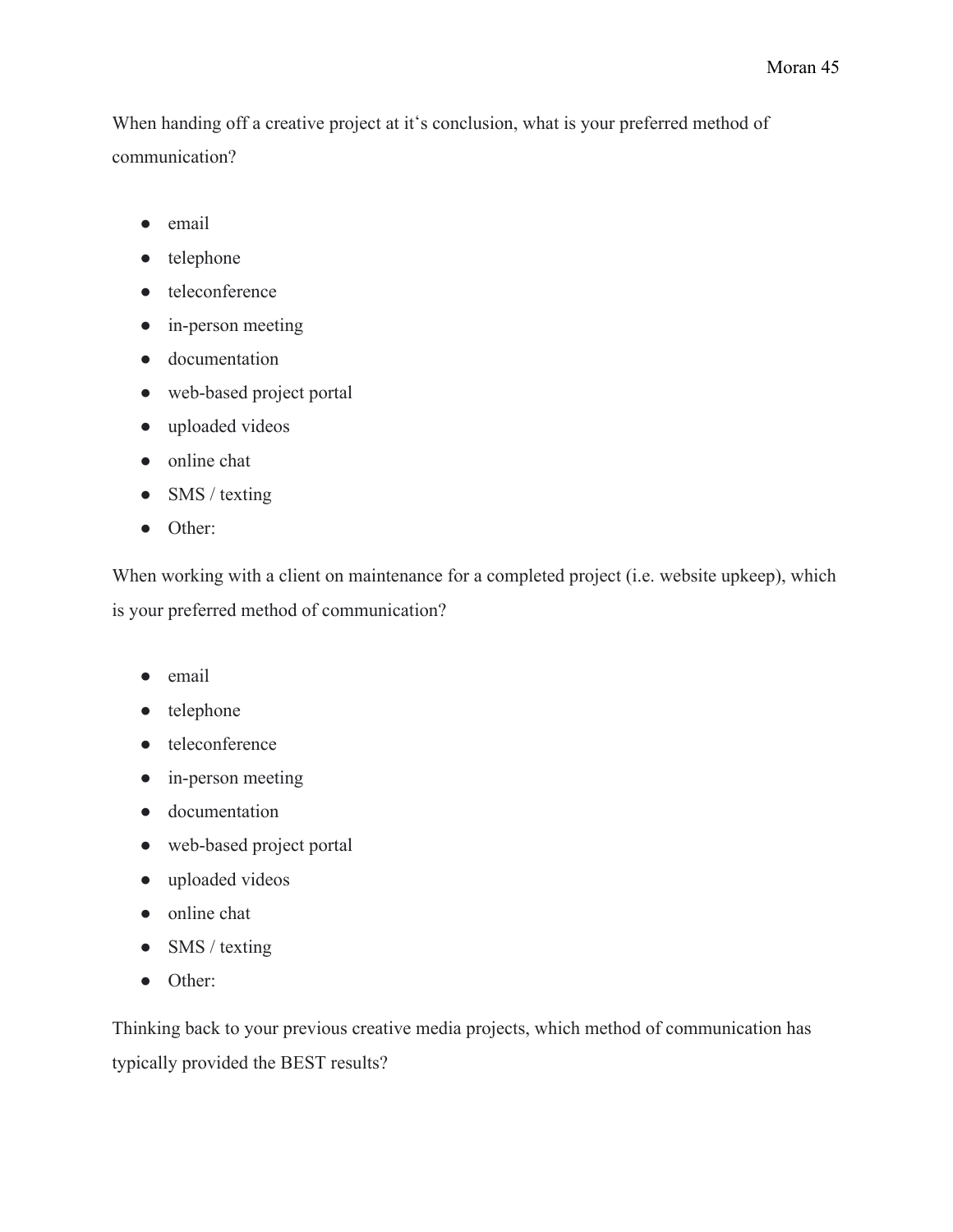- email
- telephone
- teleconference
- in-person meeting
- documentation
- web-based project portal
- uploaded videos
- online chat
- SMS / texting
- Other:

What specifically was SATISFYING about this method of communication?

What do you feel most contributes to IMPROVING the quality of communication in a creative media project? \*

- High frequency of communication
- Providing a high quantity of information
- Discussions and collaborations with the client
- In-person interactions with the client
- Other:

Which method of communication has typically provided the most CHALLENGING or DIFFICULT situations with creative media projects?

- email
- telephone
- teleconference
- in-person meeting
- documentation
- web-based project portal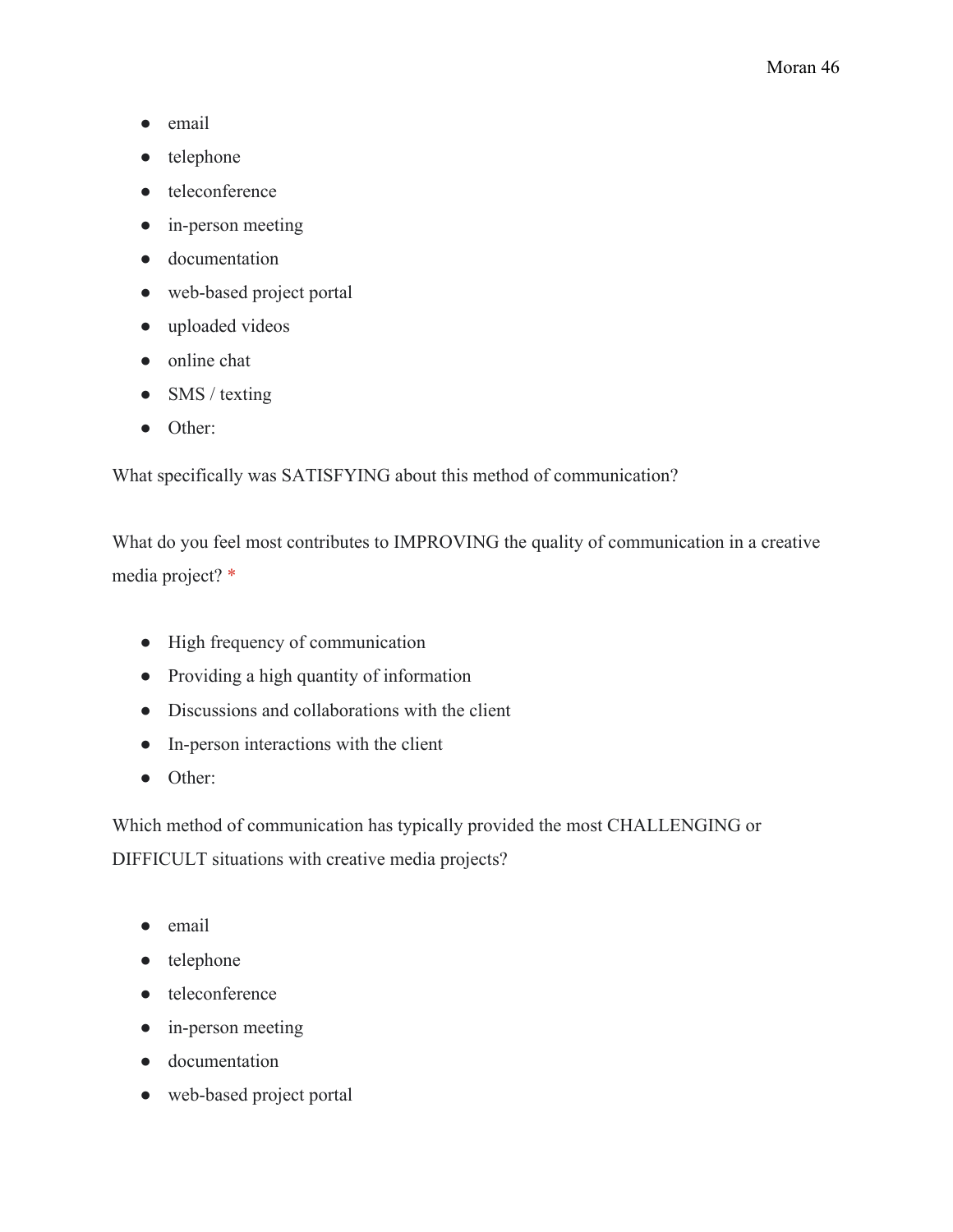- uploaded videos
- online chat
- $\bullet$  SMS / texting
- Other:

What specifically was CHALLENGING or DIFFICULT about this method of communication?

What do you feel is the greatest contributor to LOWERING the quality of communication in a creative project? \*

- Lack of frequency of communication
- Lack of information provided to the client
- Lack of collaboration and discussions
- Lack of in-person interactions
- Other:

In your personal life, which mode of communication do you prefer the most when communicating with your peers and friends?

- email
- telephone
- teleconference
- in-person meeting
- documentation
- web-based project portal
- uploaded videos
- online chat
- SMS / texting
- Other: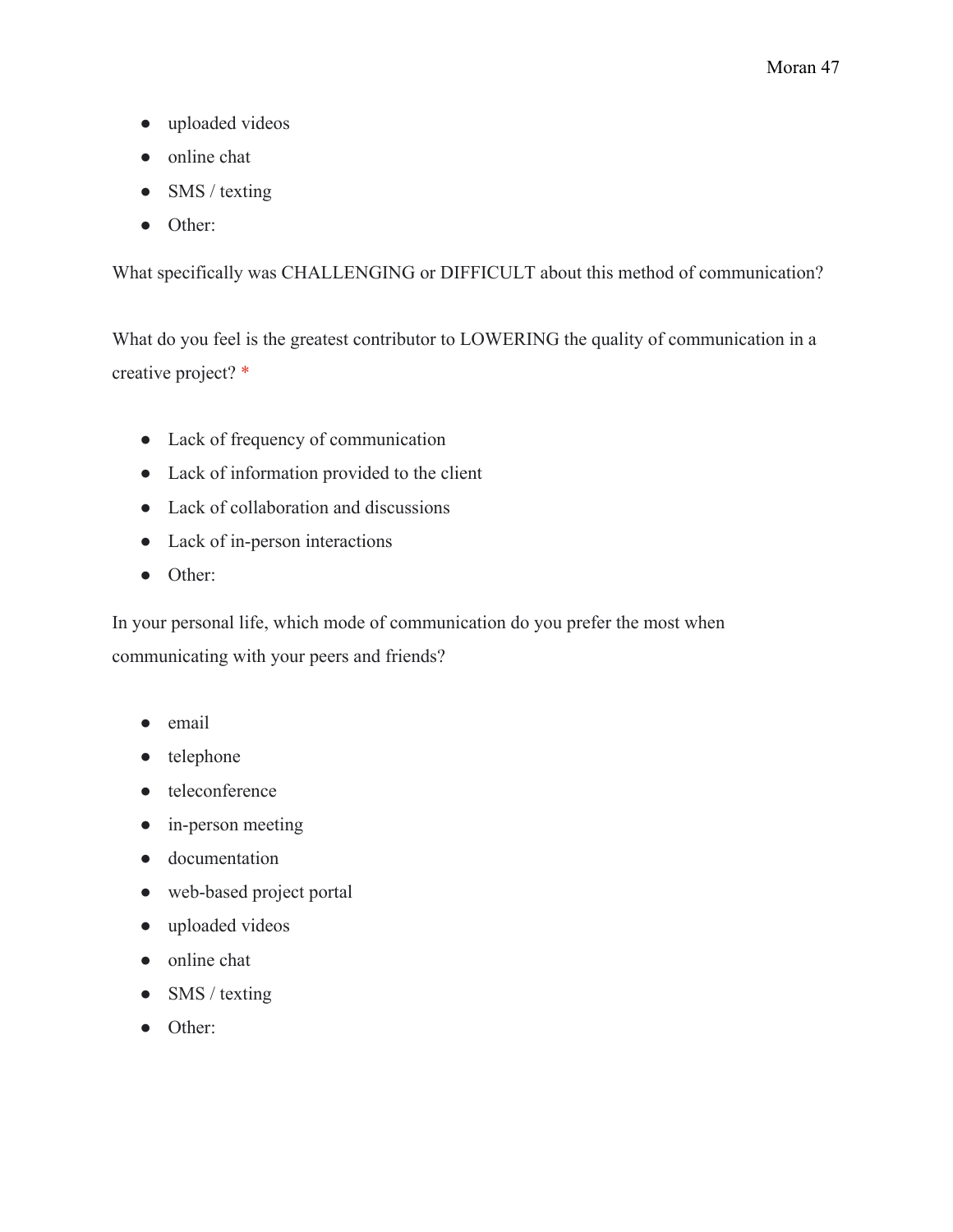Moran 48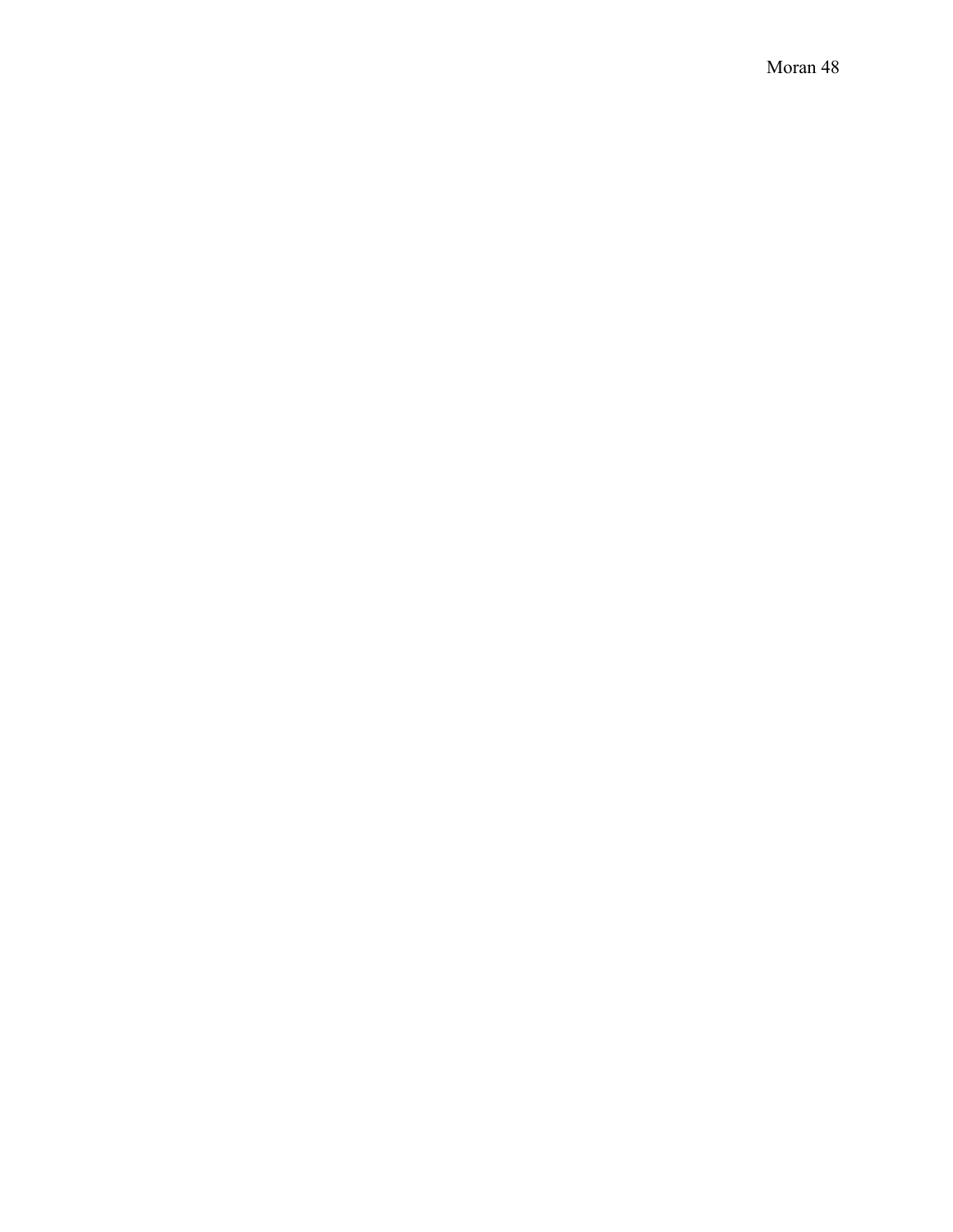## Moran 49

# **Appendix B-1: Results of Online Survey of Clients**

The results of this survey have been edited to those relevant to creating the creative media project communication framework. There were a total of 5 respondents to this survey.

Who typically dictates the method of communication used during your creative media projects?

- We work together to find the best method: 3
- $\bullet$  I do: 2
- The Creative Professional does: 1

When starting a project with a kick-off event or being provided with a discovery workshop or initial questionnaire, which is your preferred method of communication?

- Email: 3
- in-person meeting: 2

When receiving factual information, such as website data, color codes, dates of milestones, etc., which is your preferred method of communication? (select one)

- Email: 3
- Teleconference: 1
- web-based project portal: 1

When being provided designs for you to review, which method of communication do you prefer to receive them with?

- Email: 3
- in-person meeting: 1
- web-based project portal: 1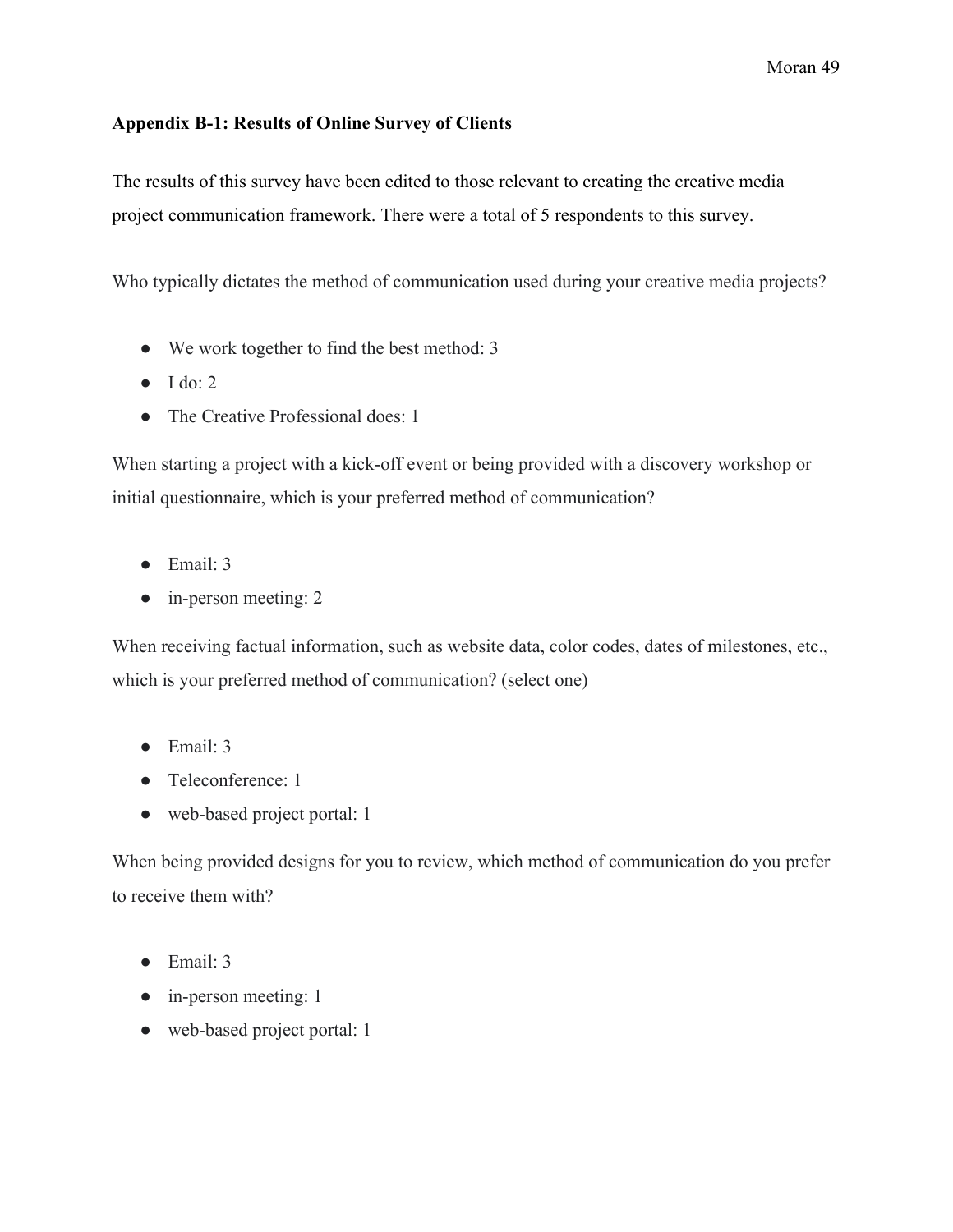When providing feedback to a creative on their work, which is your preferred method of communication?

- In-person meeting: 3
- Email: 2

When being provided instructions or shown new skills (i.e. website content management) what is your preferred way to be taught these skills?

- uploaded videos: 3
- Teleconference: 1
- Documentation: 1

When being handed off a project at its conclusion, what is your preferred method of communication?

- Documentation: 2
- $\bullet$  Email: 1
- Teleconference: 1
- in-person meeting: 1

When working with a creative on maintenance projects for the finished project, which is your preferred method of communication?

- Email: 3
- web-based project portal: 1
- online chat: 1

When thinking back to your previous creative media projects, which method of communication has provided the BEST results?

● Email: 2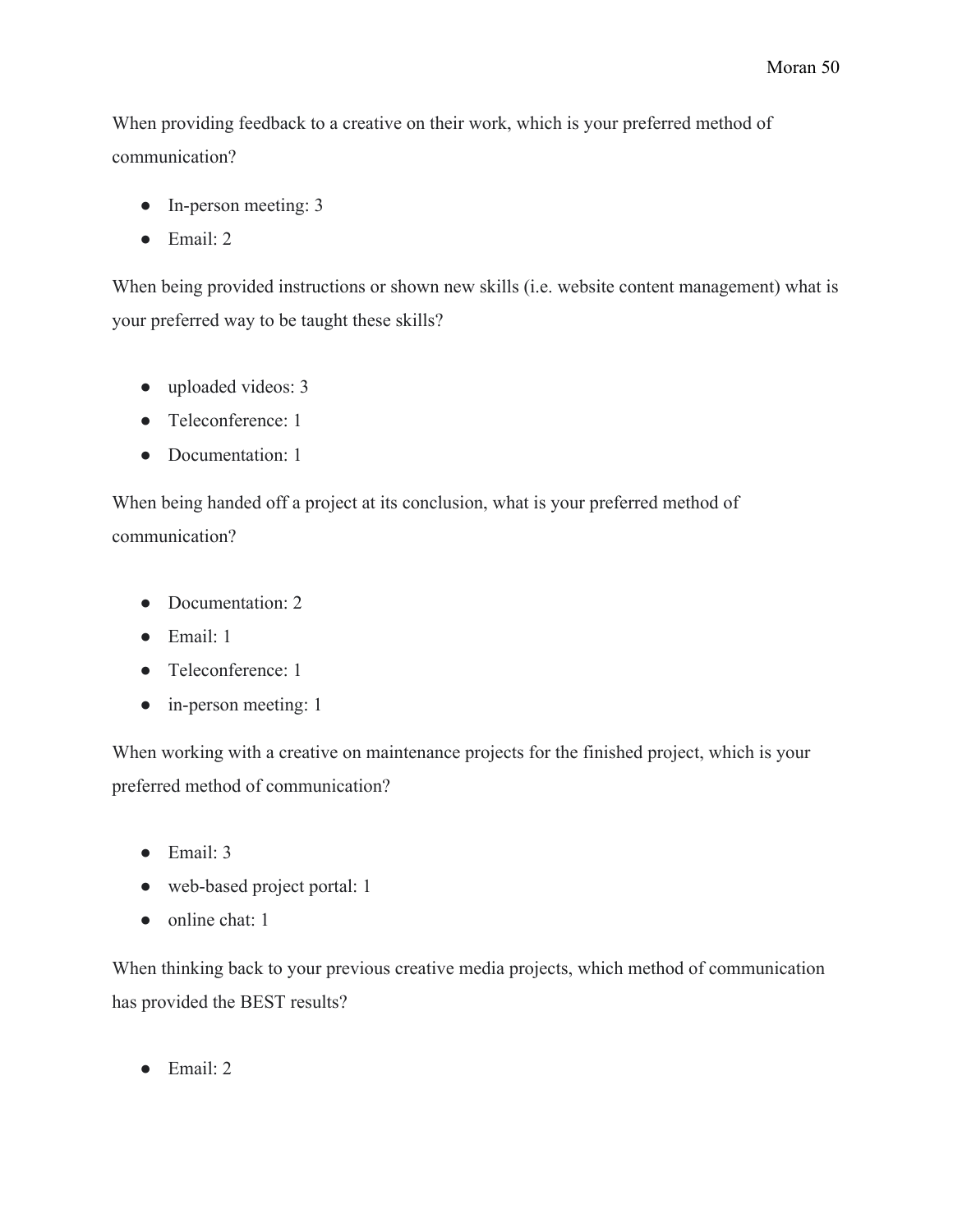- in-person meeting: 2
- online chat: 1

What specifically was SATISFYING about this method of communication?

- fast and efficient
- Speed of response, ability to get comprehensive ideas across
- Real time response and written text so less miscommunication
- Quicker interactions with feedback and idea generation. The connection helps to build stronger trust in the relationship.
- A timeline of conversation, updates and documentation that's easy to review.

What do you think contributes the most to improving the quality of communication in a creative media project? \*

- Back and forth collaboration: 4
- High frequency of communication: 1

Which method of communication has typically provided the most CHALLENGING or DIFFICULT situations with creative media projects?

- Telephone: 2
- Email: 1
- uploaded videos: 1
- SMS / texting:  $1$

What specifically was CHALLENGING or DIFFICULT about this method of communication?

- too limited to create full understanding
- Timing and comprehensiveness of response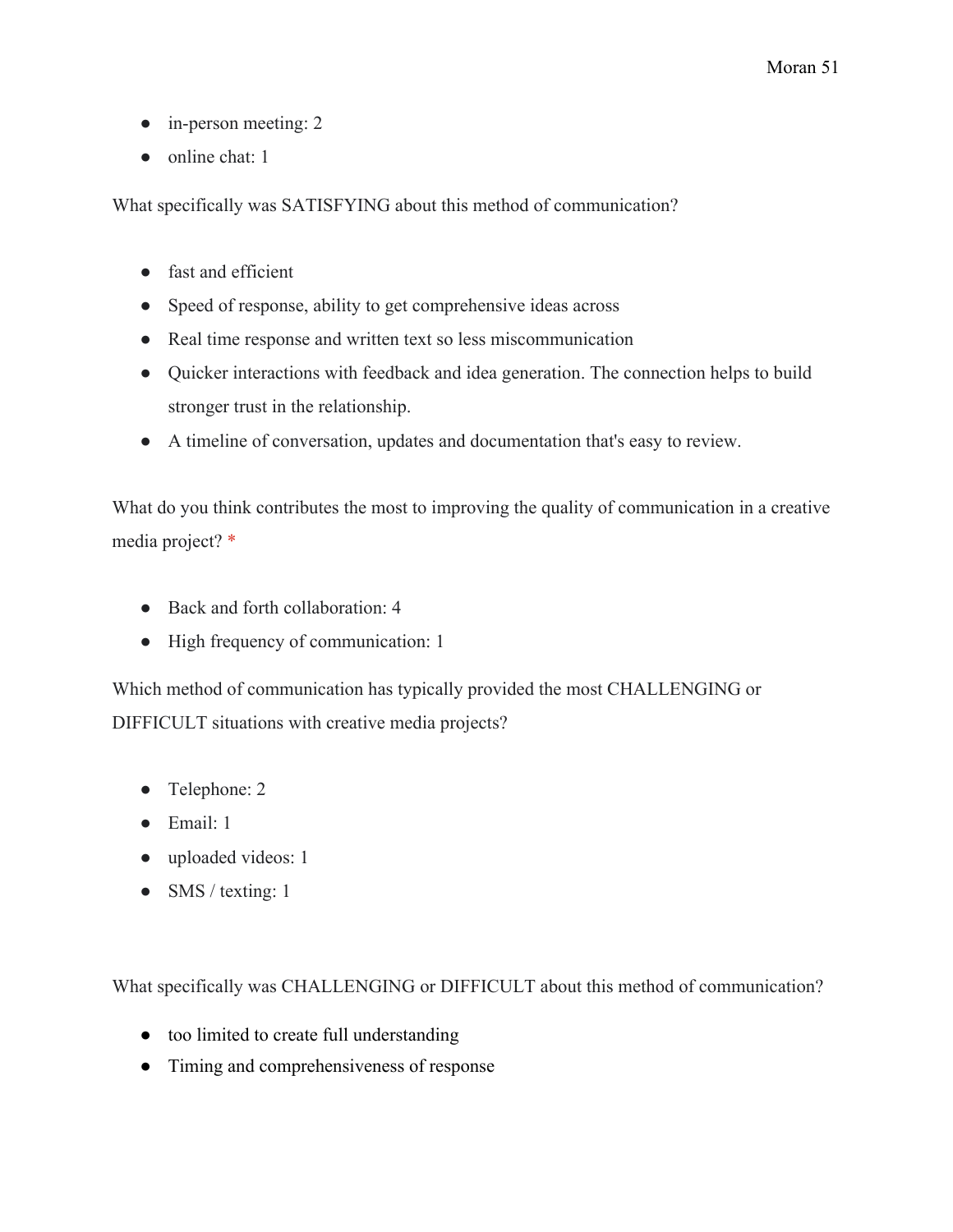- Our creative projects has been more successful when communication includes the ability to share visuals. Telephone doesn't allow a product visual nor visual on body language and expressions.
- It's difficult to be literally on the same page with someone else when you can't see quickly where the other person is and what they're referring to.

What do you feel is the greatest contributor to LOWERING the quality of communication in a creative project? \*

- Lack of collaboration and discussion: 2
- Lack of frequency: 1
- Lack of information: 1
- Lack of in-person interactions: 1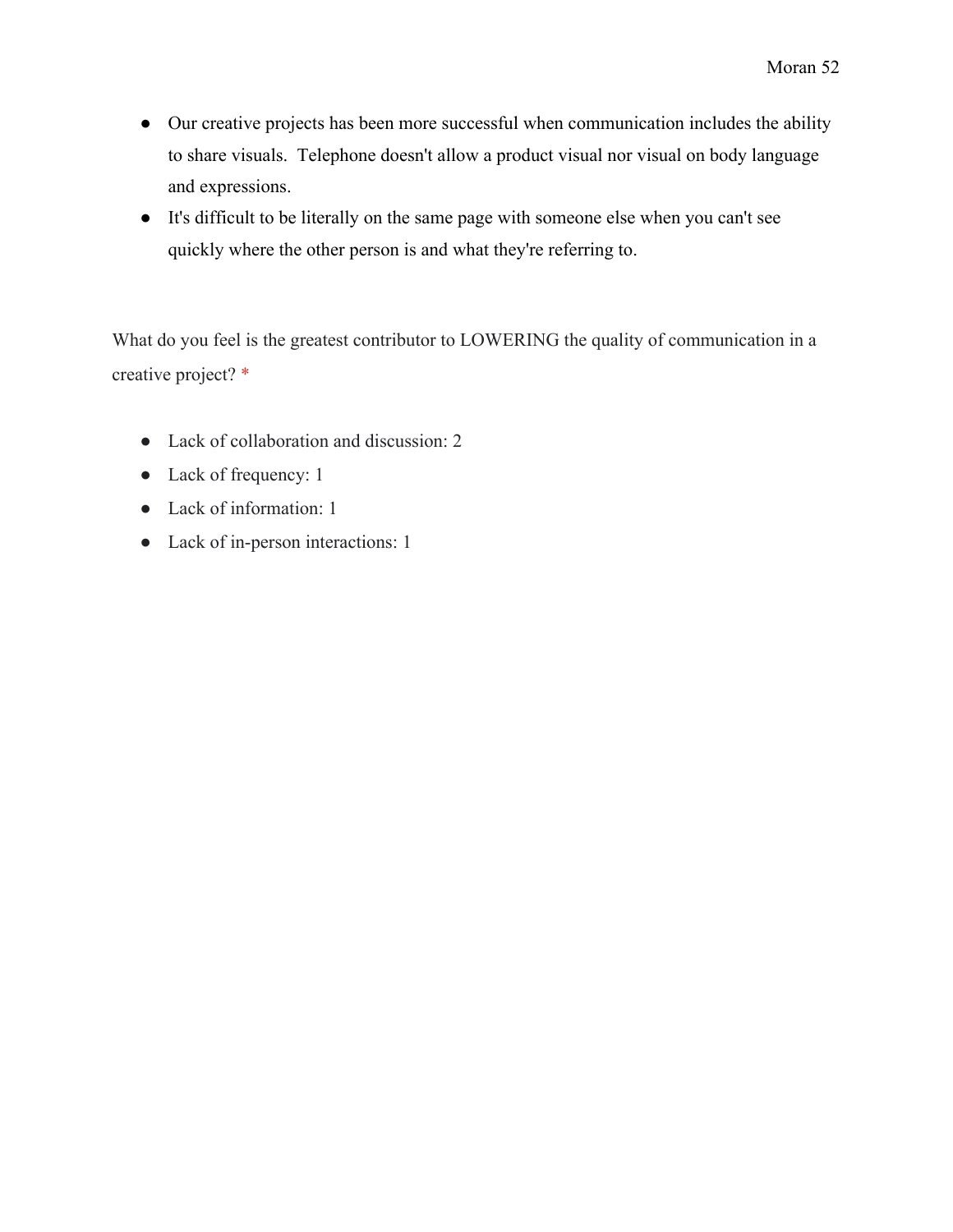#### Moran 53

### **Appendix B-2: Results of Online Survey of Creatives**

The results of this survey have been edited to those relevant to creating the creative media project communication framework. There were a total of 17 respondents to this survey.

When starting a project with a kick-off event, providing a discovery workshop, or sending a client an initial questionnaire, which is your preferred method of communication?

- Email: 5
- In-person meeting: 5
- Teleconference: 4
- Telephone: 1
- web-based project portal: 1
- Other: Website form: 1

Which is your preferred method of communication when SENDING a client factual information, such as website data, color codes, dates of milestones, etc.?

- $\bullet$  Email: 10
- web-based project portal: 6
- Other: Email with documentation attached: 1

Which is your preferred method of communication when sending designs or concepts TO a client for their review and feedback?

- web-based project portal: 7
- Email: 4
- in-person meeting: 3
- Teleconference: 1
- online chat: 1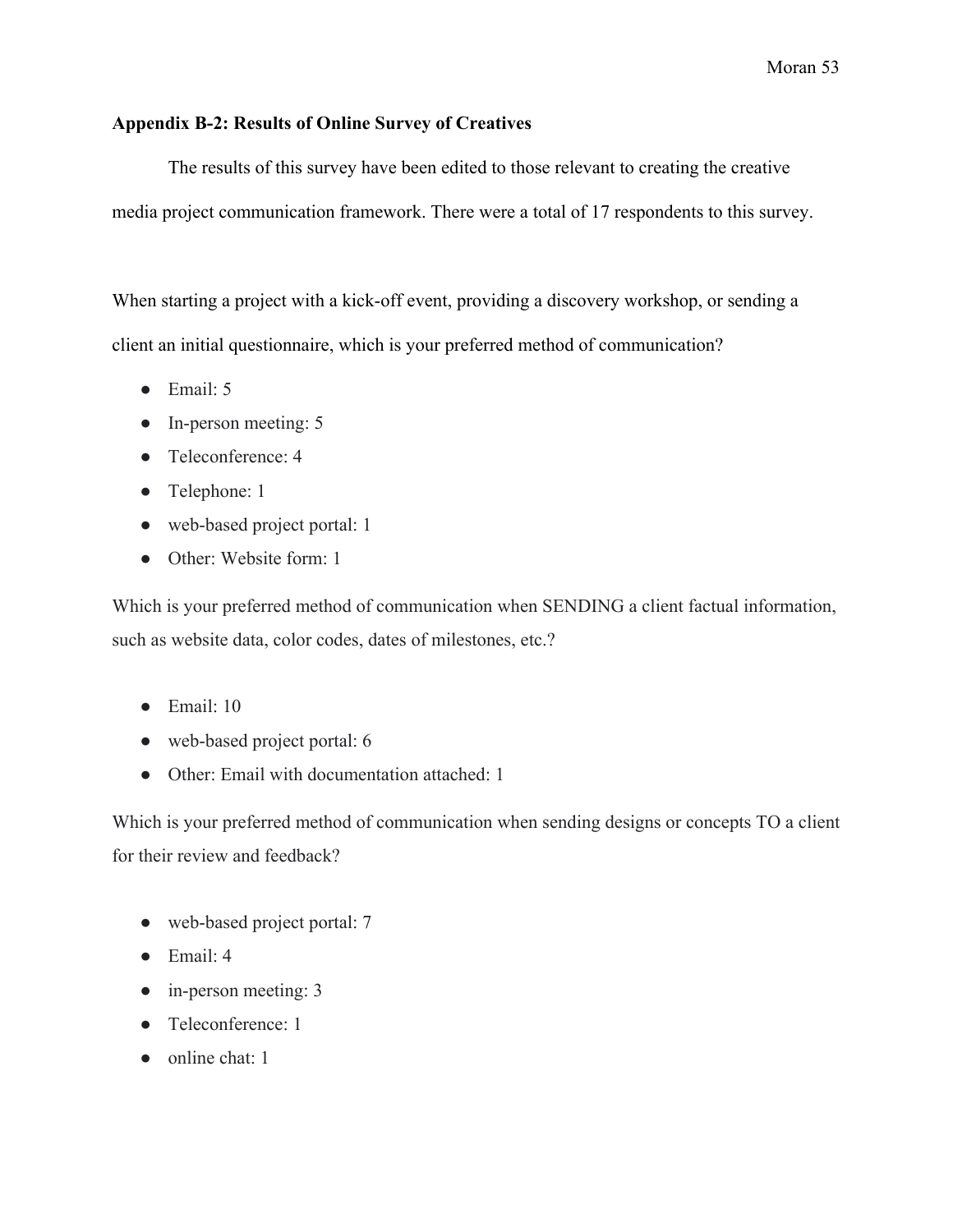• Other: Regular mail: 1

When receiving feedback FROM a client, which is your preferred method of communication?

- Email: 6
- web-based project portal: 5
- Teleconference: 2
- in-person meeting: 2
- Telephone: 1
- online chat: 1

When teaching or demonstrating skills TO a client, which is your preferred way to teach these skills?

- in-person meeting: 7
- uploaded videos: 6
- Teleconference: 2
- Telephone: 1
- web-based project portal: 1

When handing off a creative project at itʻs conclusion, what is your preferred method of communication?

- Email: 8
- in-person meeting: 4
- Telephone: 2
- Teleconference: 2
- web-based project portal: 1

When working with a client on maintenance for a completed project (i.e. website upkeep), which is your preferred method of communication?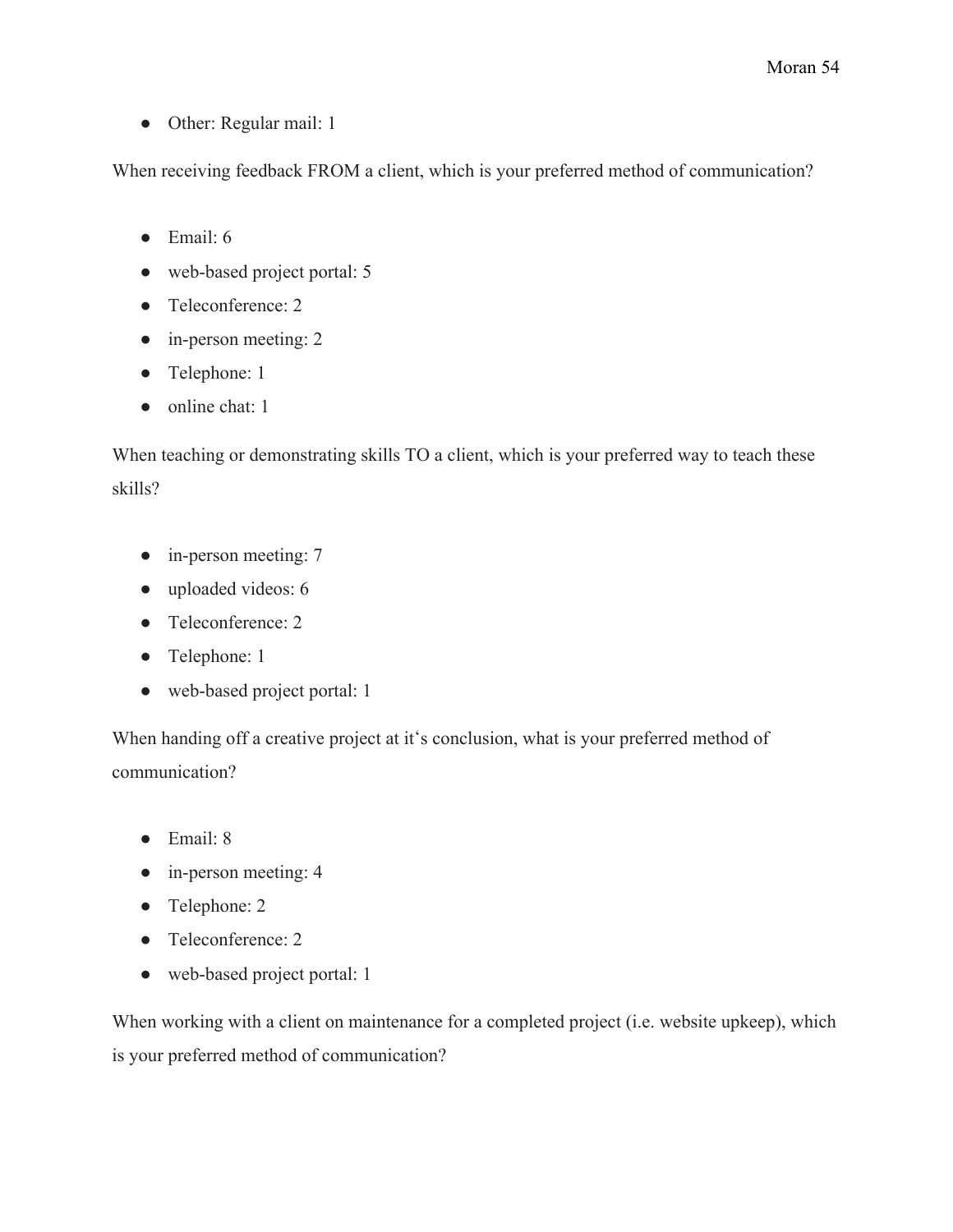- Email: 11
- web-based project portal: 3
- Telephone: 1
- in-person meeting: 1
- online chat: 1

Thinking back to your previous creative media projects, which method of communication has typically provided the BEST results?

- $\bullet$  Email: 4
- Telephone: 3
- Teleconference: 3
- in-person meeting: 3
- uploaded videos: 2
- web-based project portal: 1
- online chat: 1

What specifically was SATISFYING about this method of communication?

- Creating the content once, and using it multiple times, which increases efficiency
- Proof of communication
- People tend to put thought into email replies; communications early saved and searched
- I had the ability to control the conversation and give examples tutorials and overview one-sided. Made them focus and they could watch with no distractions.
- It is all in writing and don't require note taking while on the phone.
- Feedback was immediate, so I could make changes on the fly. We have always accomplished so much more in real-time sessions (both over Zoom and in person).
- Response times and organization of thoughts
- Easy, no hassle, flexible
- You can have immediate and intended feedback from client
- efficient, video face-to-face connection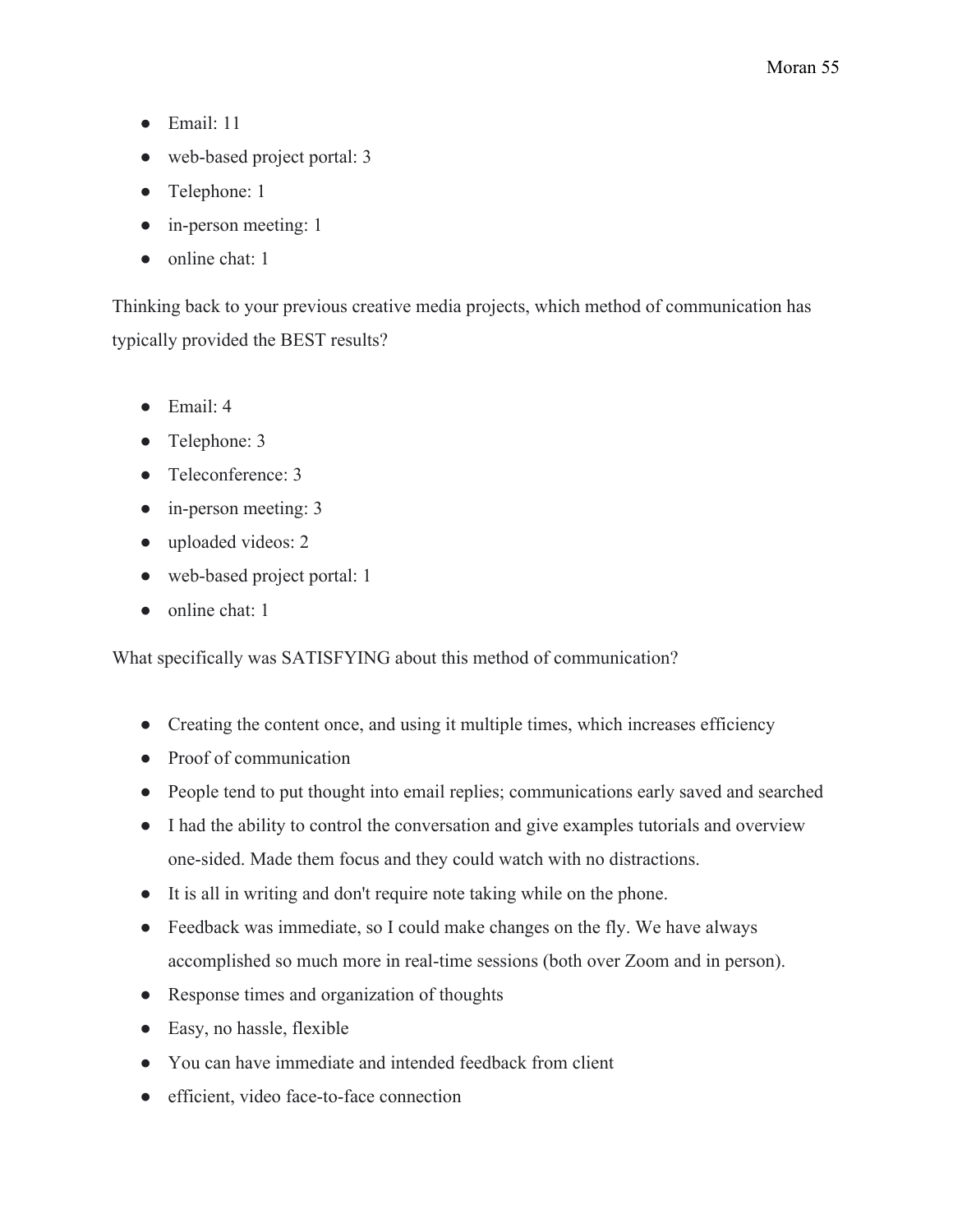- Ease of keeping track of the project, assigning tasks to particular team members and customers with a timeline for all deliverables.
- You asked for best results. I don't find it satisfying.
- building relationships
- Can see body language/expressions, speaking and showing is much quicker than writing out explanations, etc
- I could provide information and answer questions right away
- Better connection with client
- The communication was easier and it helped me understand the clients ideas and needs.

What do you feel most contributes to IMPROVING the quality of communication in a creative media project? \*

- High frequency of communication: 7
- Discussions and collaborations with the client: 7
- In-person interactions with the client: 1
- Other: All parties being active listeners: 1
- Other: Consistency of communication and chosen methods: 1
- Providing a high quantity of information: 0

Which method of communication has typically provided the most CHALLENGING or DIFFICULT situations with creative media projects?

- Email: 6
- Telephone: 4
- SMS / texting: 3
- Teleconference: 1
- in-person meeting: 1
- Documentation: 1
- web-based project portal: 1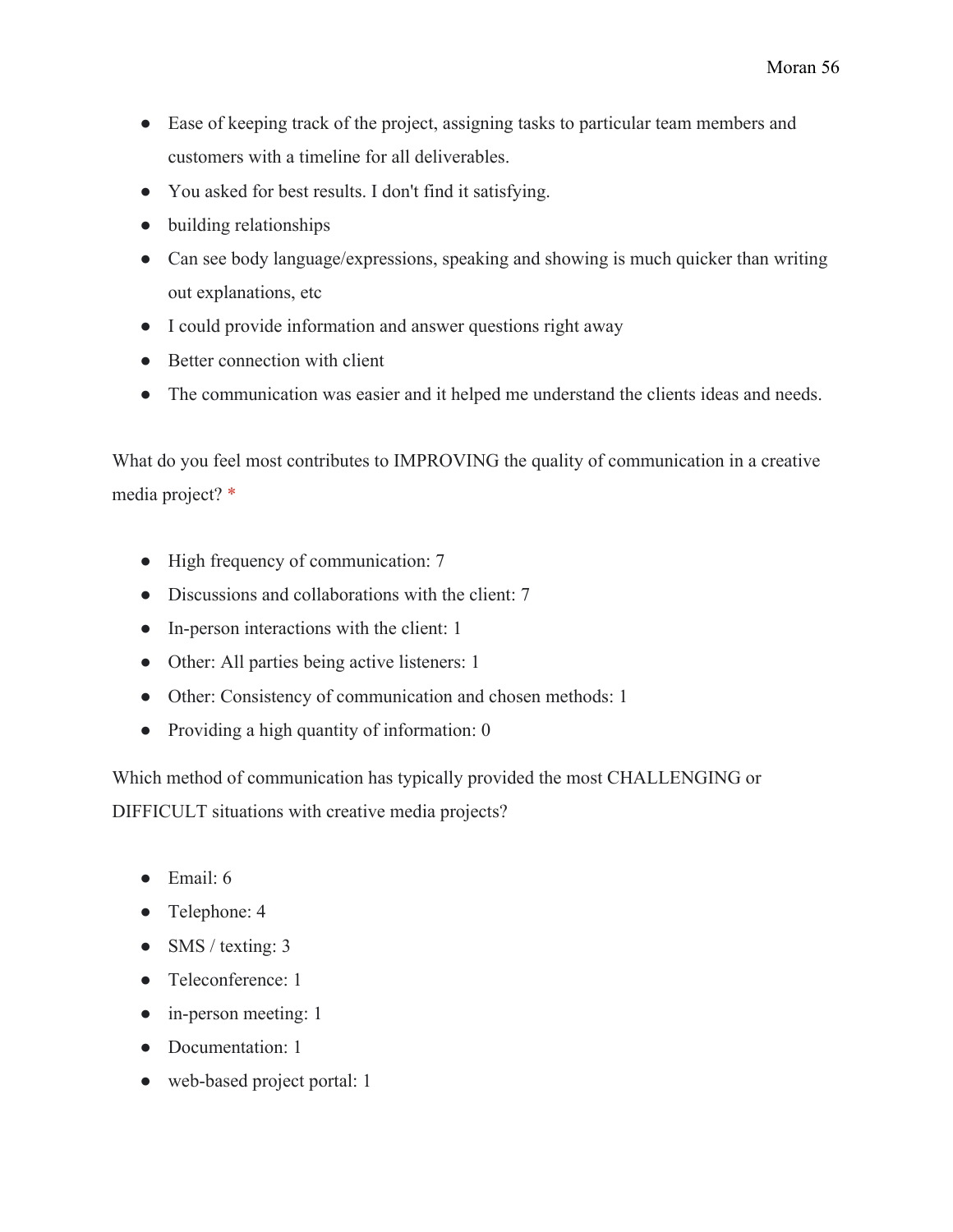- uploaded videos: 0
- $\bullet$  online chat: 0

What specifically was CHALLENGING or DIFFICULT about this method of communication?

- Threaded messages, all information is not in one place with a framework and process
- Not remembering all discussed
- Text tends to be abbreviated and fast leading to incomplete and misinterpreted messages
- Very little is accomplished for the amount of time invested
- They may not know how to use that as a communicating tool
- SMS is immediate, so it is intrusive and often not scheduled to be mutually convenient. SMS also forces short-hand communication, which often lacks emotional/reactive feedback cues that can aid in collaborative nature of a project.
- Managing email chains and differences in organizational methods between client and designer
- No record of what we talked about, hard to schedule a time
- You have no idea if they've read and I've rarely gotten prompt responses.
- too much back and forth, things getting lost, not real time
- There's no way to track. Too much reliance on memory of both parties involved.
- Not all clients have listening skills
- Lack of response
- Documentation can be time intensive to create but if it's not done, it can make helping the client 1, 3, 5 years down the road much more difficult ("How did I do that again?")
- Too many people talking at once.
- It's visually overwhelming and hard to keep things organized and sometimes things get buried and lost.
- Not getting a response from the client in a timely manner.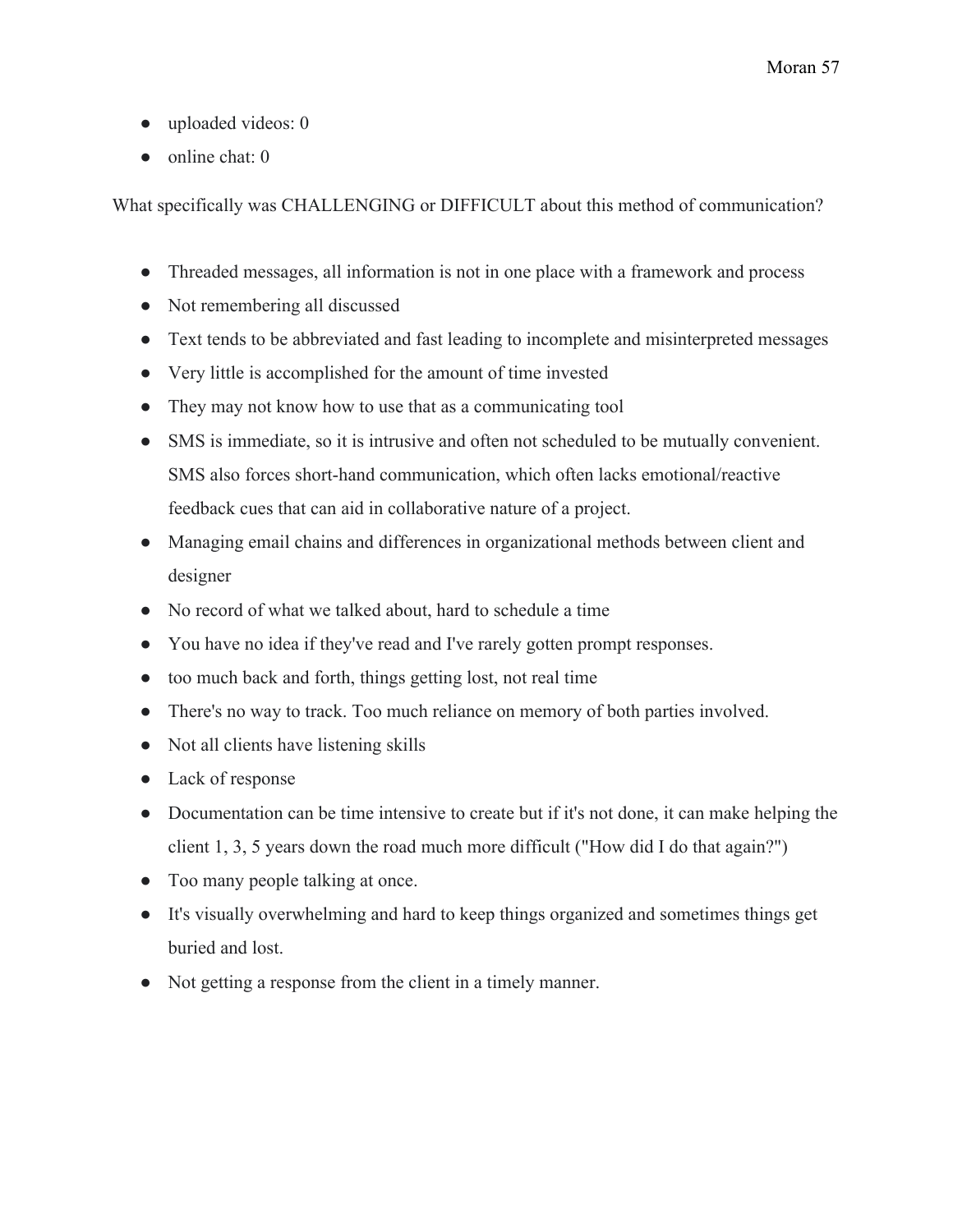What do you feel is the greatest contributor to LOWERING the quality of communication in a creative project? \*

- Lack of frequency of communication: 7
- Lack of information provided to the client: 3
- Lack of collaboration and discussions: 4
- Lack of in-person interactions: 1
- Other: Passive listeners: 1
- Other: I think Iʻd do better if I had better guidelines and rules for communication: 1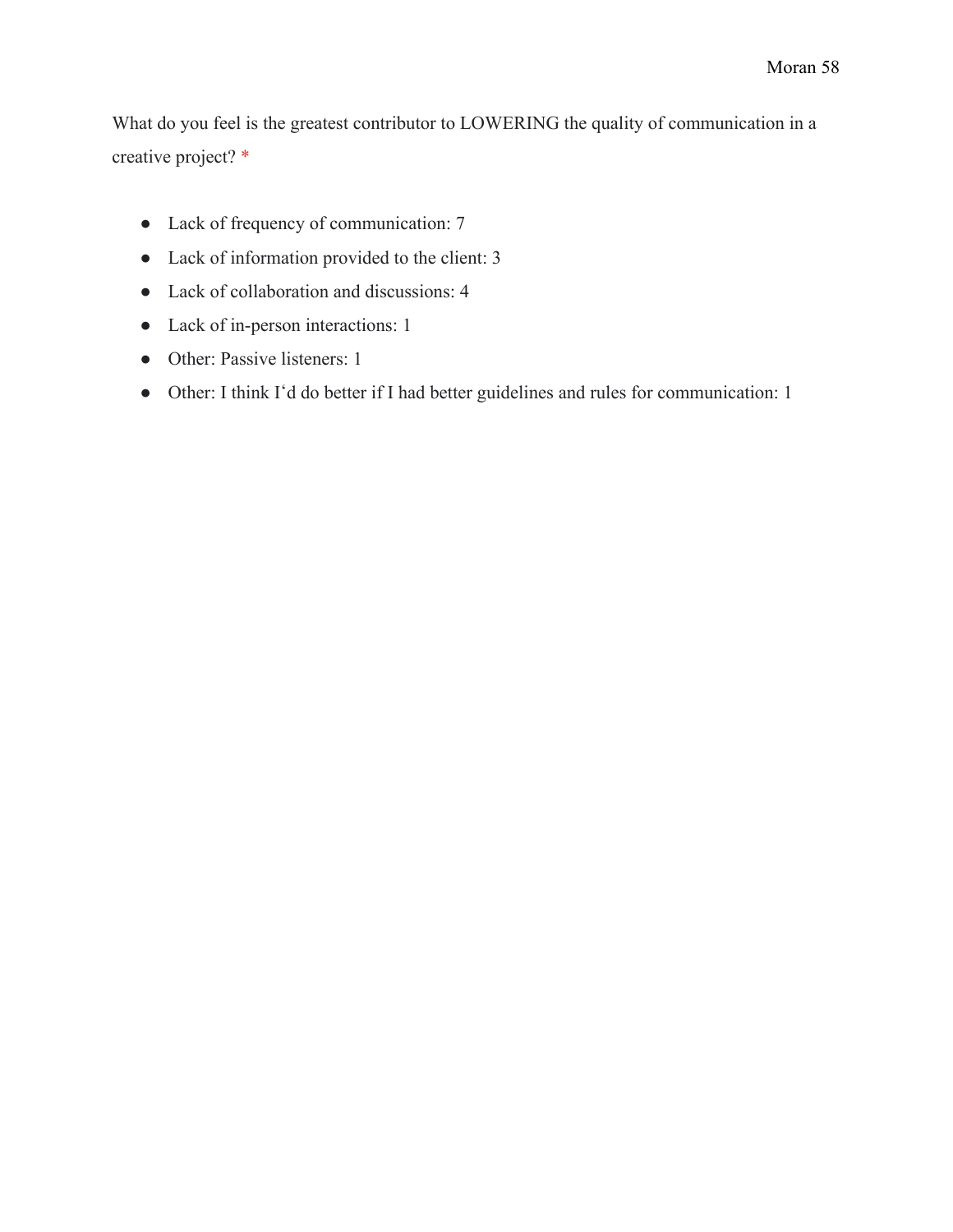#### **Appendix C-1: Survey Questions and Answers for the ACM Website Project**

The answers for this survey are marked by an "X", or by the specific answers to questions.

This survey is being conducted by Mark Moran for a CM491 (Creative Media 491) Senior Capstone research project at the University of Hawaiʻi West Oʻahu. The purpose of this survey is to evaluate your experience during the ACM website redesign project. This survey is split up into 5 sections and should take about 15 - 20 minutes to complete. If you have any questions, please contact Mark Moran at [mcmoran@hawaii.edu.](mailto:mcmoran@hawaii.edu) Mahalo for your participation!

## *Demographic Information*

Information about your background and experiences with creative projects.

How would you define your role in this project? (Check all that apply) \*

- Business owner
- Project manager
- Stakeholder
- Point of contact
- $\bullet$  Client team member X
- Other:

How many creative media projects have you been involved with as a client? \*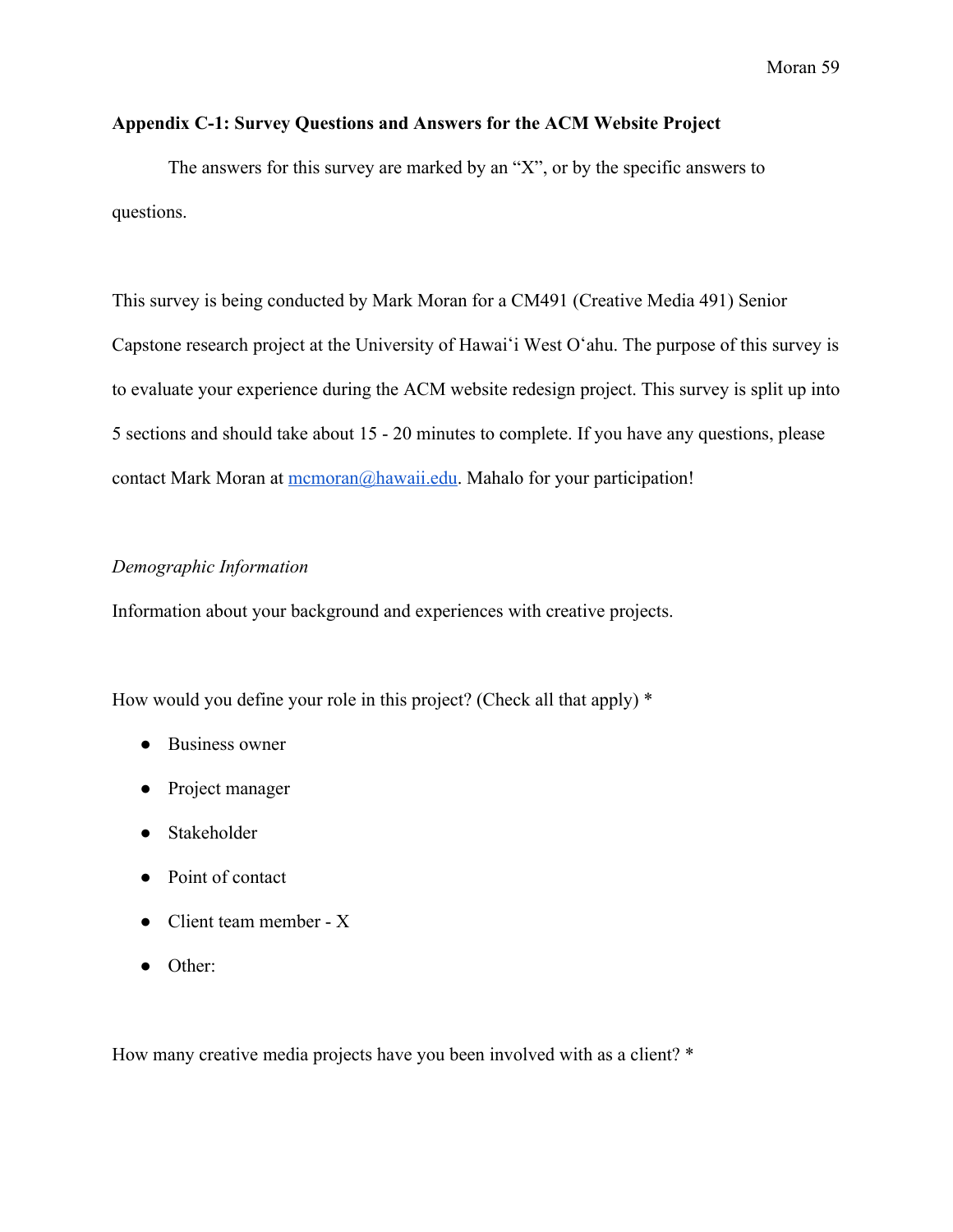$-1 - 5$ 

Which best describes the type of creative professionals you have worked with? \*

- freelancer
- agency
- $\bullet$  contractor X
- subcontractor
- creative team within your company
- Other:

What type of projects have you been involved with when working with creative professionals?

(select all that apply) \*

- $\bullet$  web design / development X
- mobile app design / development
- video game design / development
- graphic design
- $\bullet$  branding / identity X
- copywriting
- UX (User Experience) design
- UI (User Interface) design
- $\bullet$  photography X
- film / video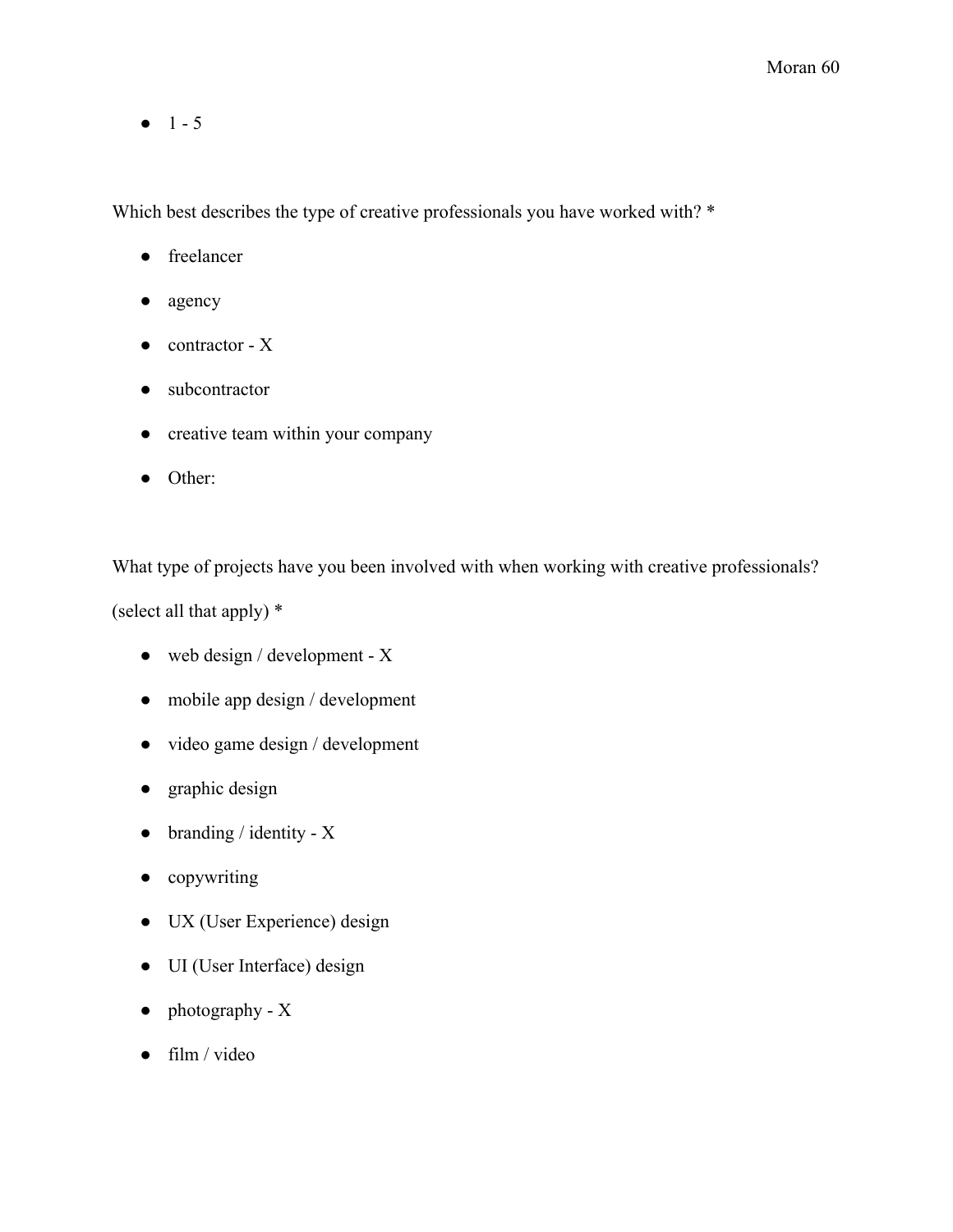- $\bullet$  audio / music
- Other:

## *Project Communication - Part 1*

When answering these questions, please reflect back on the first part of the Spring 2020 semester and the type of communication and engagement you received during that period. Specifically, look at the period PRIOR to March 1, 2020 and use the following questions to describe your experience.

The creative professional was making good progress on this project \*

- Strongly disagree
- $\bullet$  Disagree X
- Neutral
- Agree
- Strongly Agree

The creative professional adequately communicated the status of the project during this period  $*$ 

- Strongly disagree
- $\bullet$  Disagree X
- Neutral
- Agree
- Strongly Agree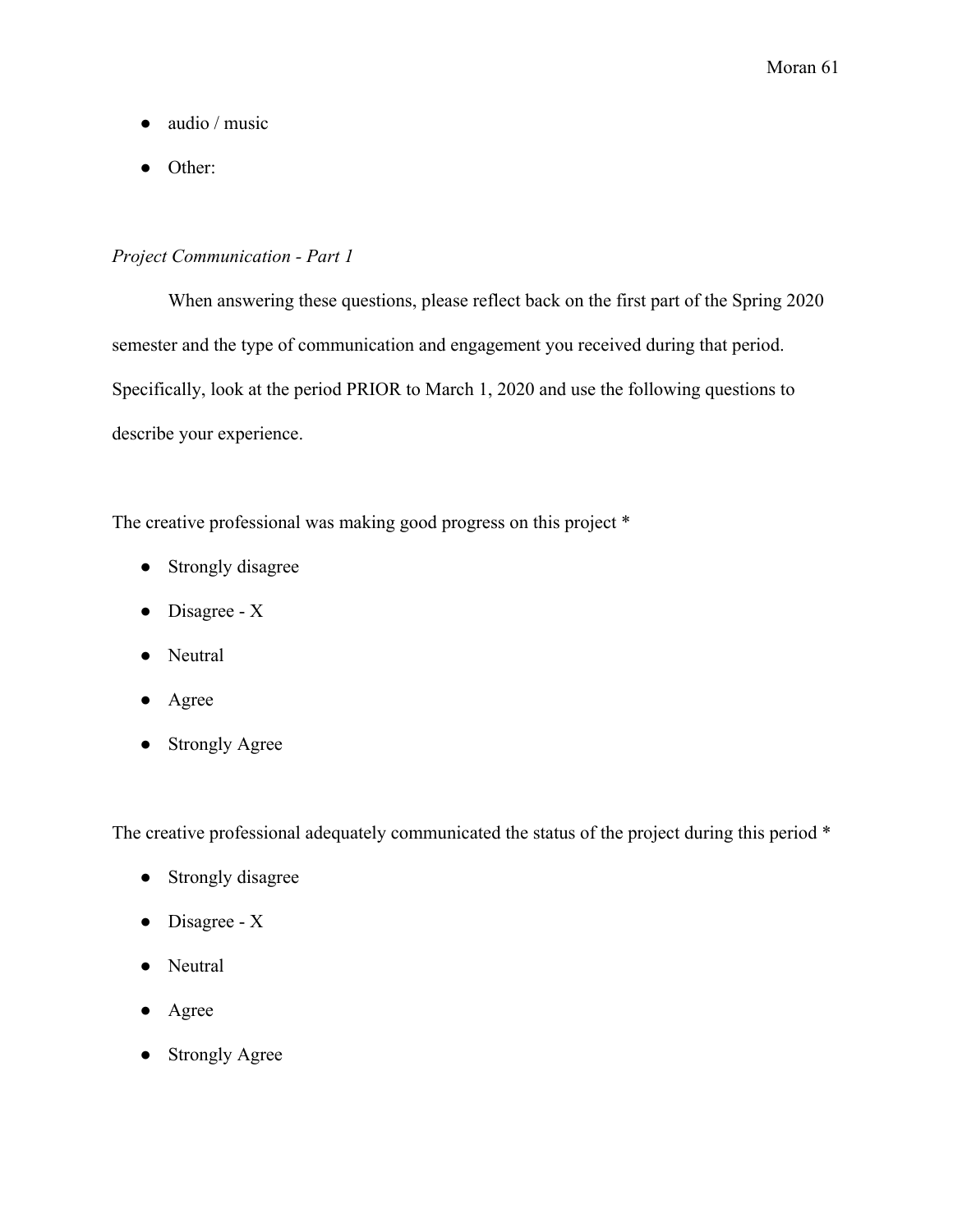The creative professional was responsive to my questions and concerns. \*

- Strongly disagree
- Disagree
- $\bullet$  Neutral X
- Agree
- Strongly Agree

The creative professional exhibited professional behavior during this period. \*

- Strongly disagree
- Disagree
- Neutral
- $\bullet$  Agree X
- Strongly Agree

To the best of your recollection, during this period, which of the following aspects of

communication were used? \*

- $\bullet$  email X
- telephone
- teleconference
- in-person meeting
- documentation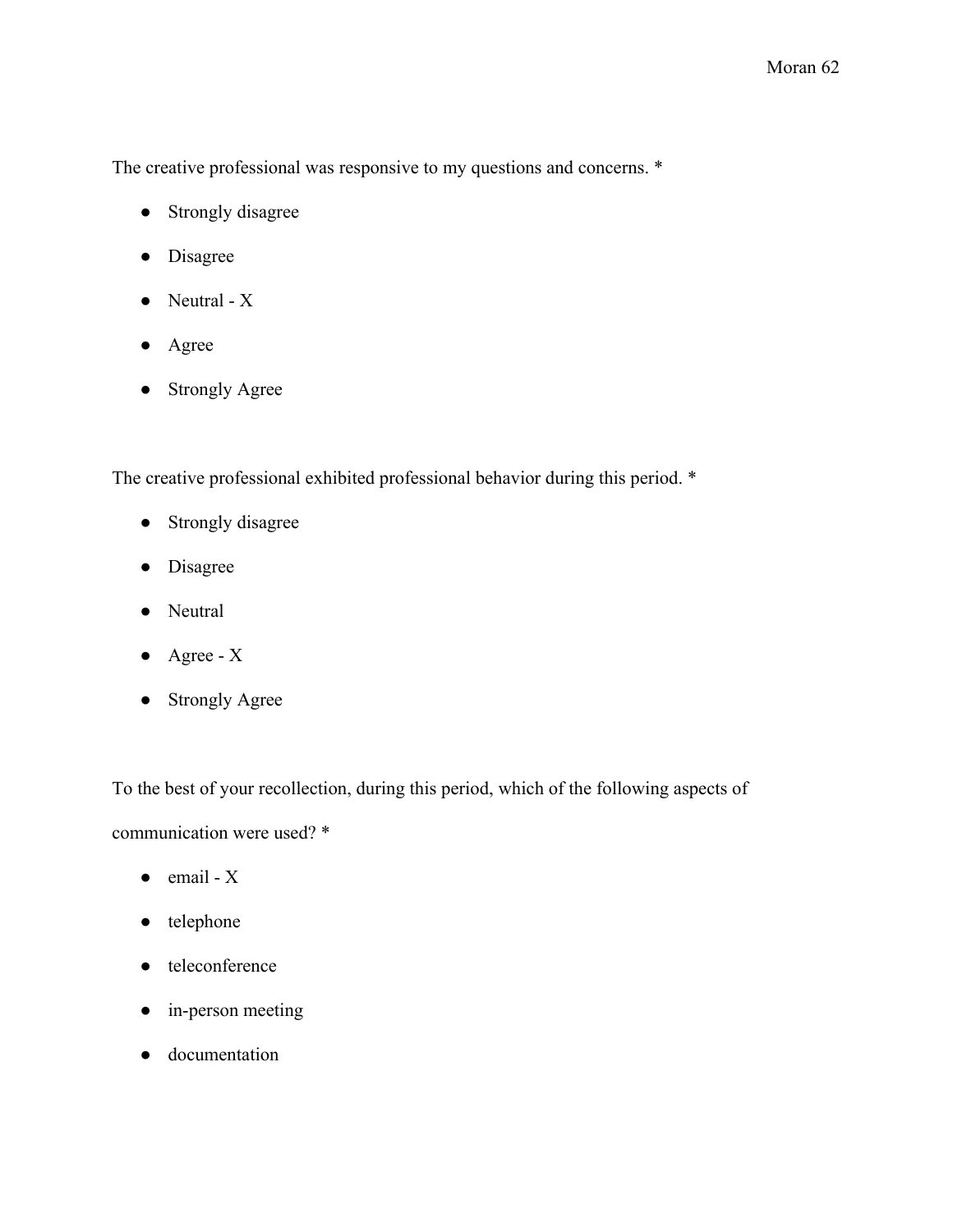- web-based project portal
- uploaded videos
- online chat
- $\bullet$  SMS / texting
- Other:

Of the methods selected in the previous question, which did you feel was used the MOST? \*

- $\bullet$  email X
- telephone
- teleconference
- in-person meeting
- documentation
- web-based project portal
- uploaded videos
- online chat
- SMS / texting
- Other:

Of the methods used during this period of time, which did you feel was the most EFFECTIVE in moving the project forward? \*

- email
- telephone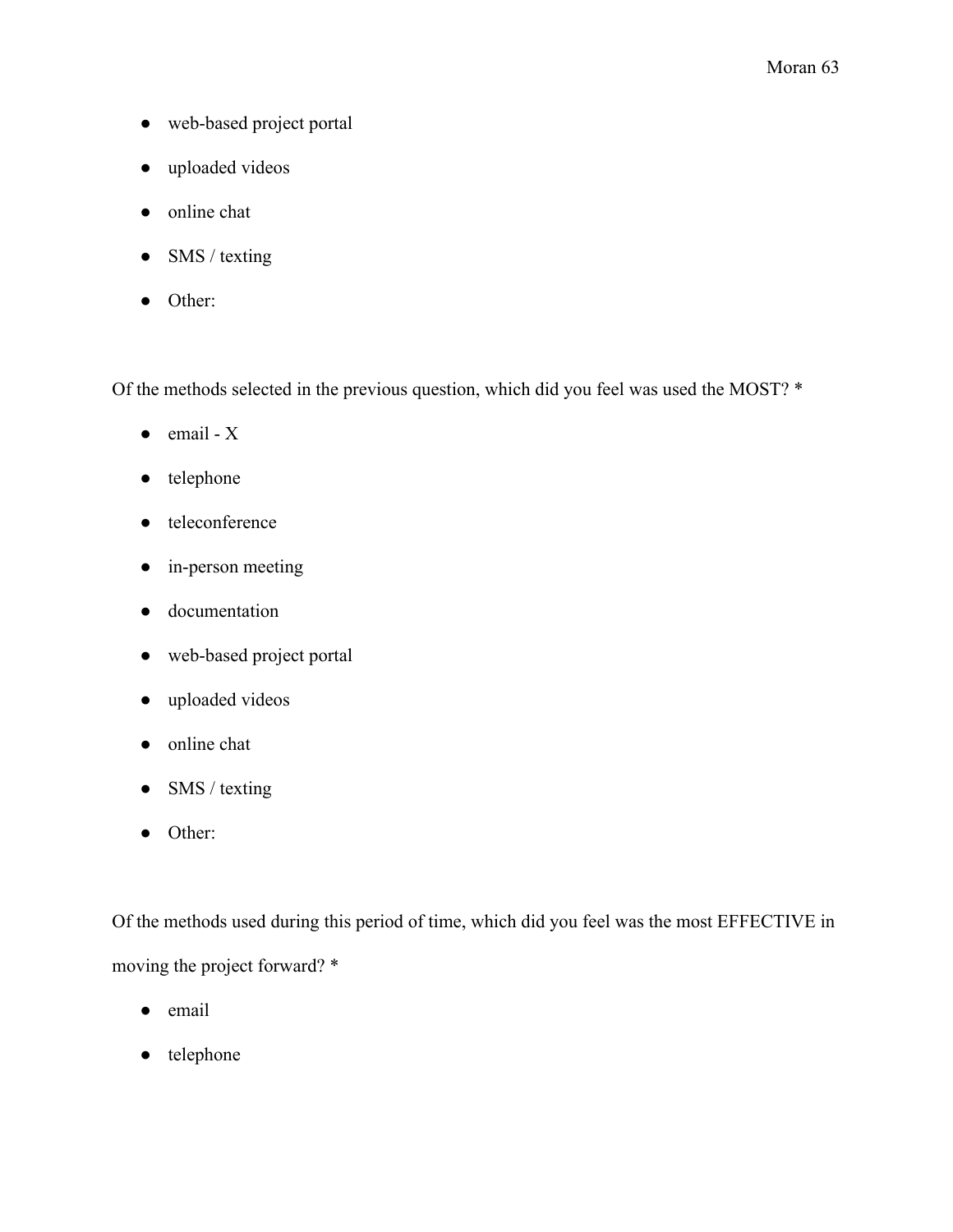- teleconference
- $\bullet$  in-person meeting X
- documentation
- web-based project portal
- uploaded videos
- online chat
- SMS / texting
- Other:

During this period of time, the creative professional was effective in their use of available communication methods to provide information and gain feedback on this project. \*

- Strongly disagree
- Disagree
- $\bullet$  Neutral X
- Agree
- Strongly Agree

I was satisfied with the level of communication the creative professional provided during this time period. \*

- Strongly disagree
- $\bullet$  Disagree X
- Neutral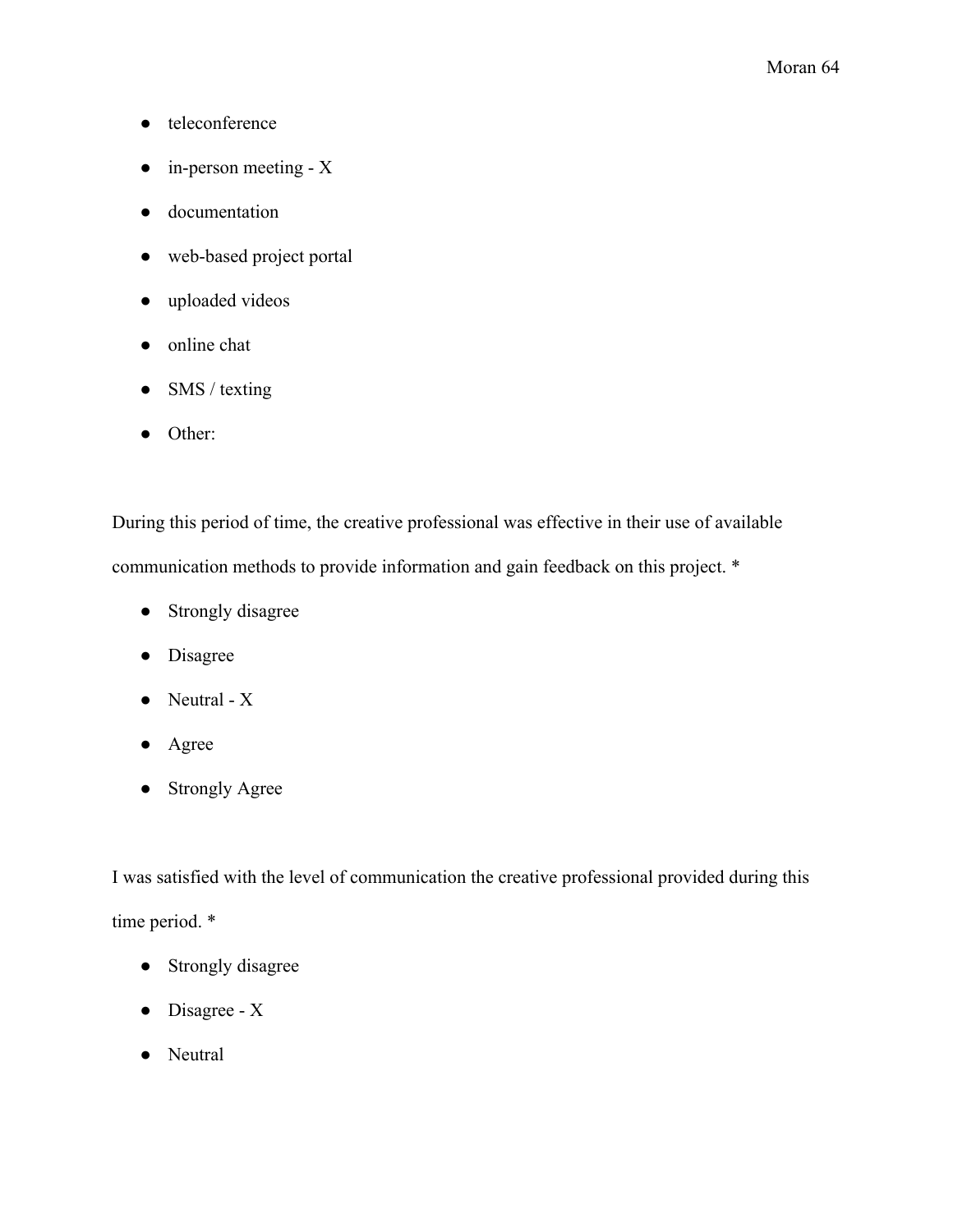- Agree
- Strongly Agree

Which aspects of communication do you feel were represented during this part of the project? \*

- High frequency of communication
- High quantity of information
- Back and forth collaboration
- $\bullet$  In-person discussions X
- Other:

What specifically was CHALLENGING or DIFFICULT during this part of the project? \*

• Not sure where we were on the project timeline

What specifically was HELPFUL or made things EASIER during this part of the project? \*

● That I was able to talk to the professional.

# *Project Communication - Part 2*

When answering these questions, please reflect back on the second part of the Spring 2020 semester and the type of communication and engagement you received during that period. Specifically, look at the period AFTER to March 1, 2020 and use the following questions to describe your experience.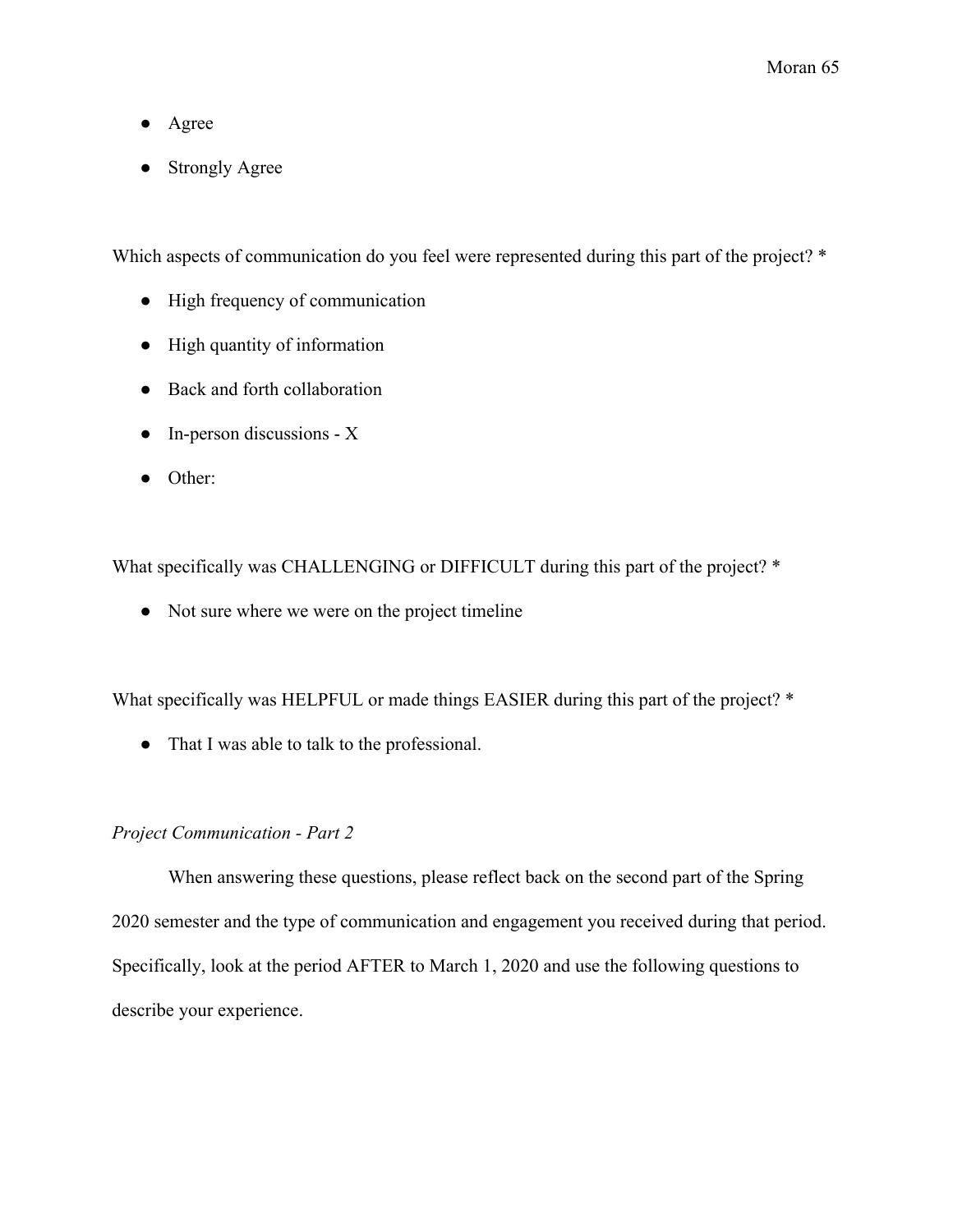The creative professional was making good progress on this project \*

- Strongly disagree
- Disagree
- Neutral
- $\bullet$  Agree X
- Strongly Agree

The creative professional adequately communicated the status of the project during this period  $*$ 

- $\bullet$  Strongly disagree X
- Disagree
- Neutral
- Agree
- Strongly Agree

The creative professional was responsive to my questions and concerns. \*

- $\bullet$  Strongly disagree X
- Disagree
- Neutral
- Agree
- Strongly Agree

The creative professional exhibited professional behavior during this period. \*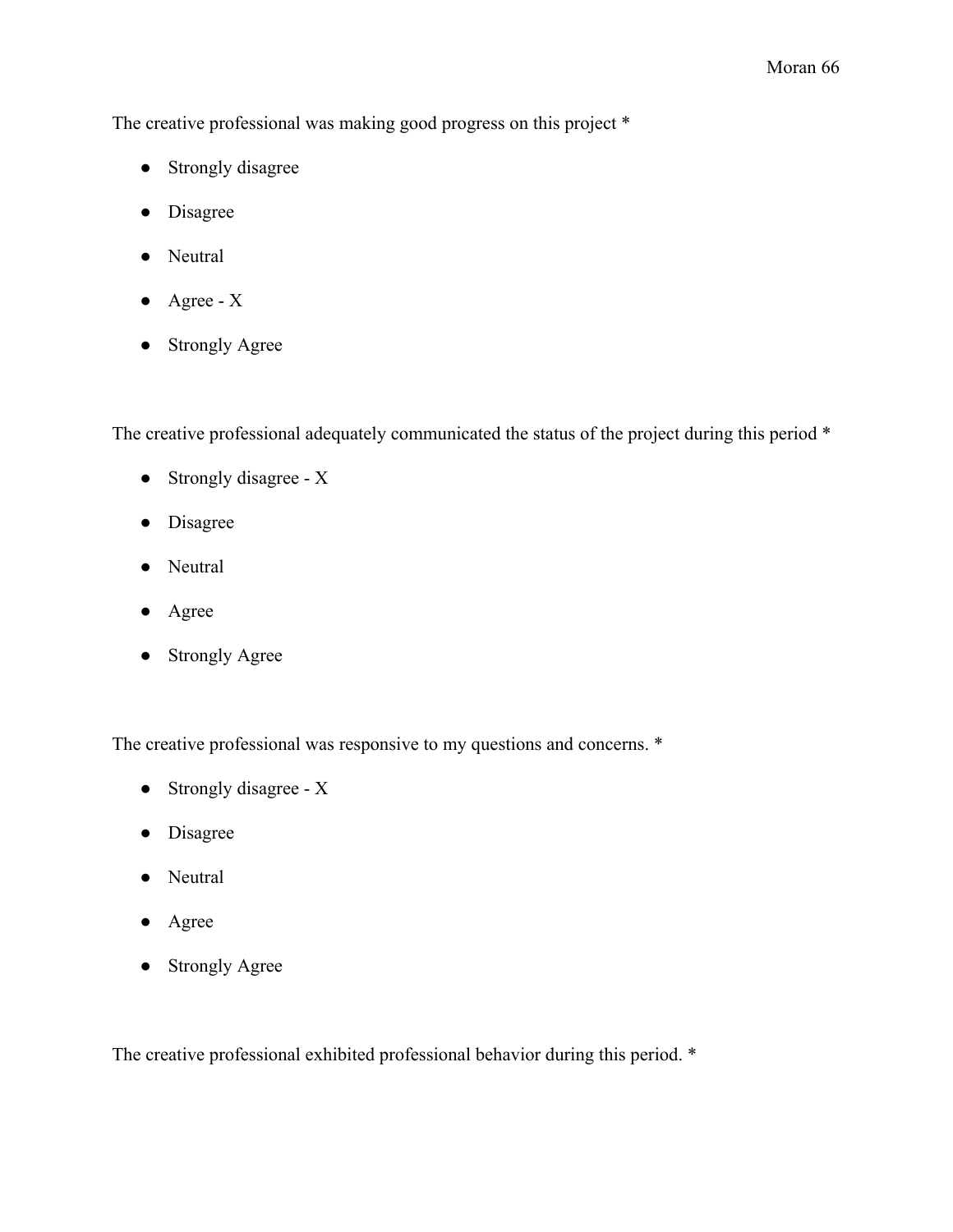- $\bullet$  Strongly disagree X
- Disagree
- Neutral
- Agree
- Strongly Agree

To the best of your recollection, during this period, which of the following aspects of communication were used? \*

- $\bullet$  email X
- $\bullet$  telephone X
- $\bullet$  teleconference X
- in-person meeting
- documentation
- web-based project portal X
- uploaded videos
- online chat
- SMS / texting
- Other:

Of the methods selected in the previous question, which did you feel was used the MOST? \*

- $\bullet$  email X
- telephone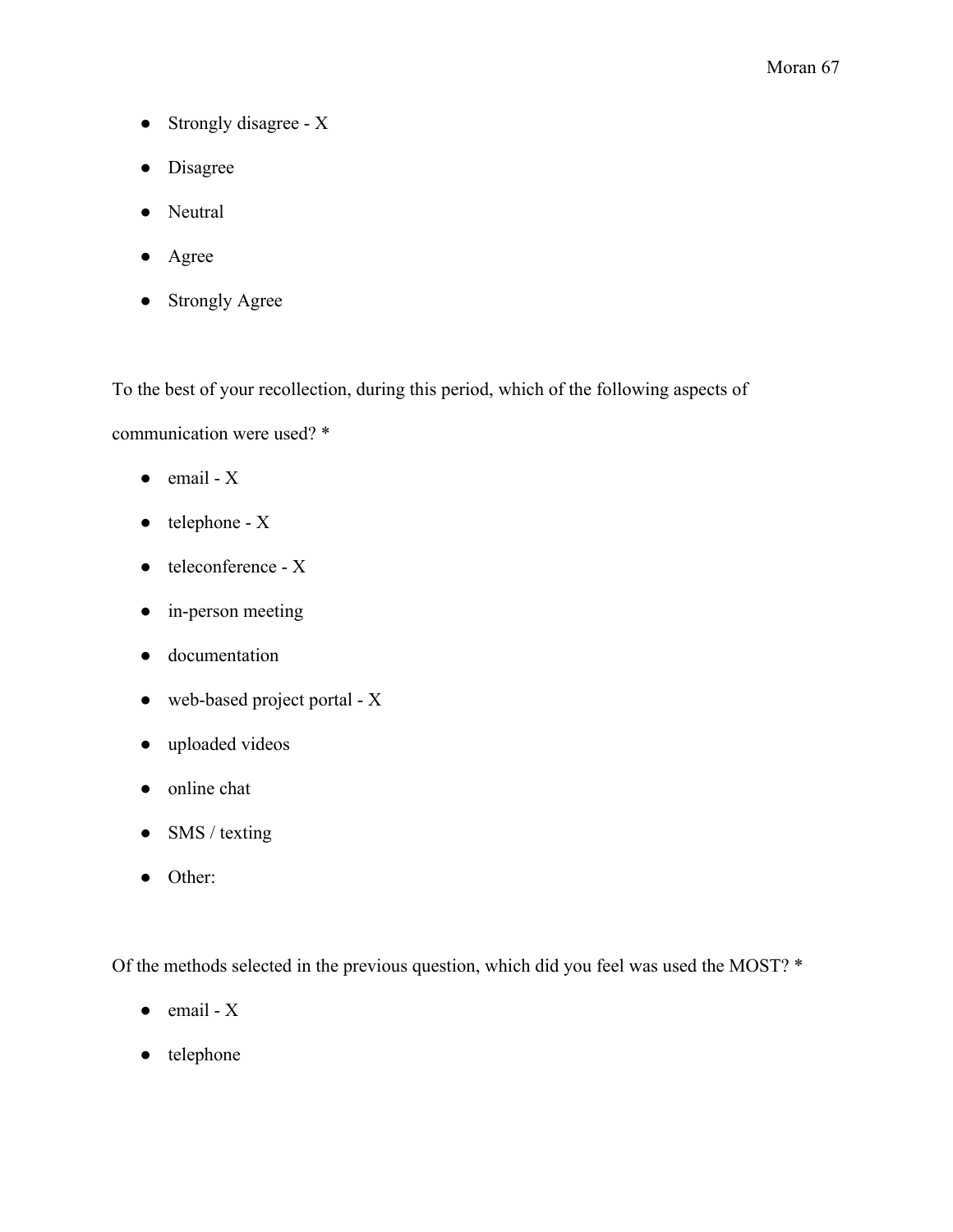- teleconference
- in-person meeting
- documentation
- web-based project portal
- uploaded videos
- online chat
- SMS / texting
- Other:

Of the methods used during this period of time, which did you feel was the most EFFECTIVE in moving the project forward? \*

- email
- telephone
- teleconference
- in-person meeting
- documentation
- web-based project portal X
- uploaded videos
- online chat
- SMS / texting
- Other: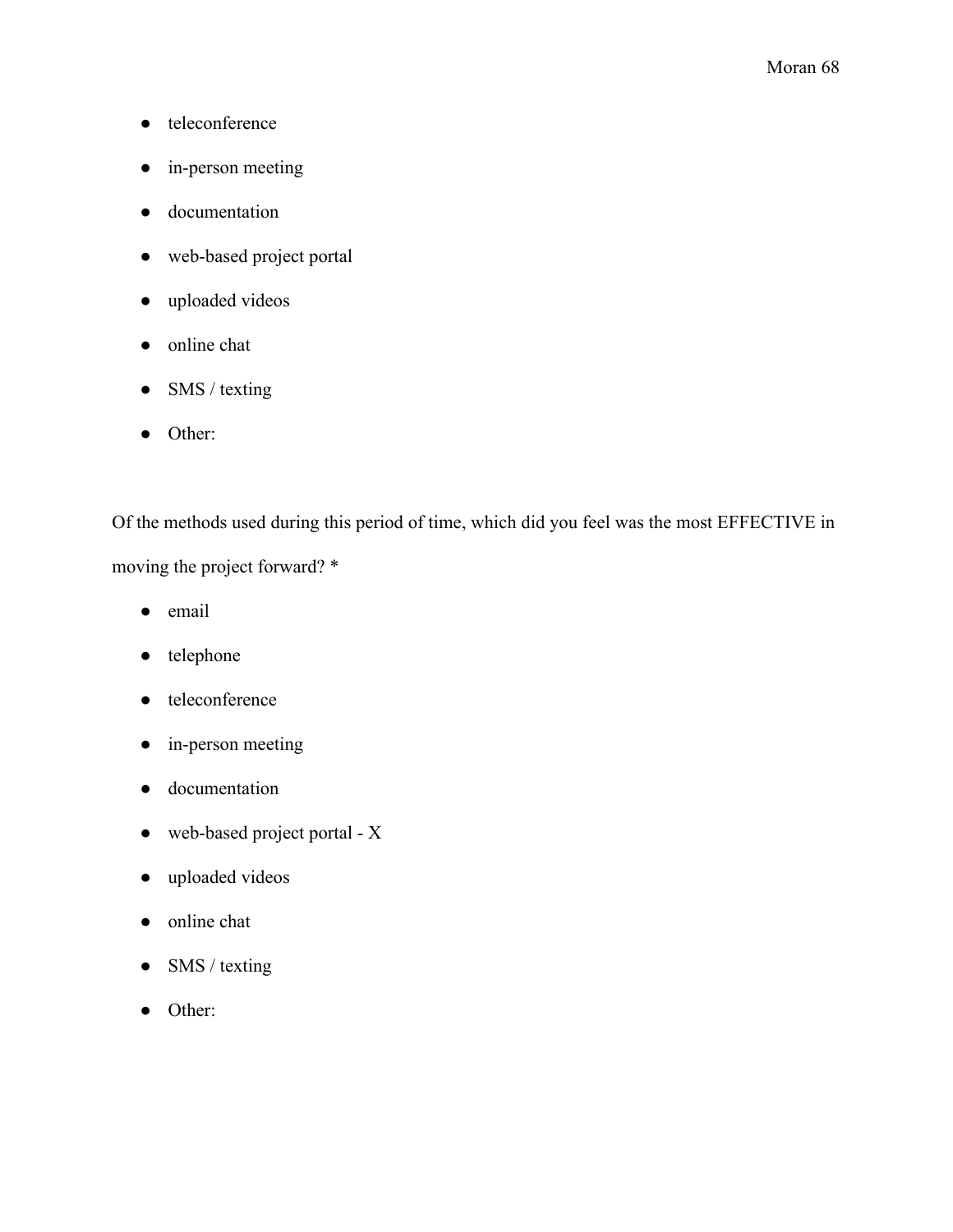During this period of time, the creative professional was effective in their use of available communication methods to provide information and gain feedback on this project. \*

- Strongly disagree
- Disagree
- Neutral
- Agree
- Strongly Agree  $X$

I was satisfied with the level of communication the creative professional provided during this time period. \*

- Strongly disagree
- Disagree
- Neutral
- Agree
- $\bullet$  Strongly Agree X

Which aspects of communication do you feel were represented during this part of the project? \*

- $\bullet$  High frequency of communication X
- High quantity of information
- Back and forth collaboration X
- In-person discussions
- Other: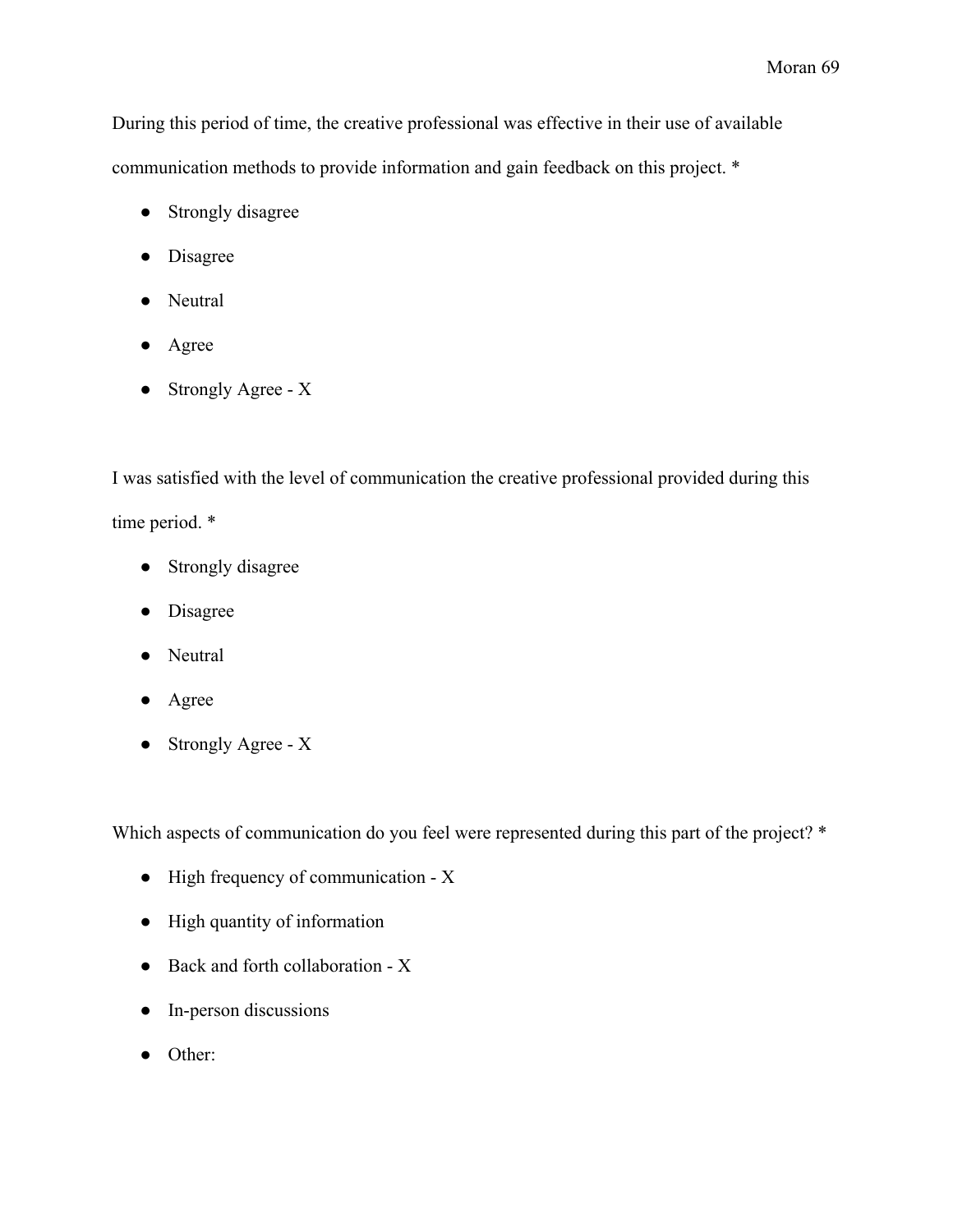What specifically was CHALLENGING or DIFFICULT during this part of the project? \*

• Keeping and making up time

What specifically was HELPFUL or made things EASIER during this part of the project? \*

 $\bullet$  Following a timeline

## *Project Communication - Comparisons*

When answering these questions, please reflect back on both the first and second parts of the Spring 2020 semester and the types of communication and engagement you received during that period.

Which part of the project did you feel provided the best service to you and your organization? \*

- Part 1 (January 15 February 29)
- Part 2 (March  $1 Now$ ) X

During which part of the project did you feel most "in control" of how things were moving forward? \*

- Part 1 (January 15 February 29)
- Part 2 (March 1 Now)  $X$

During which part of the project did you feel most heard? \*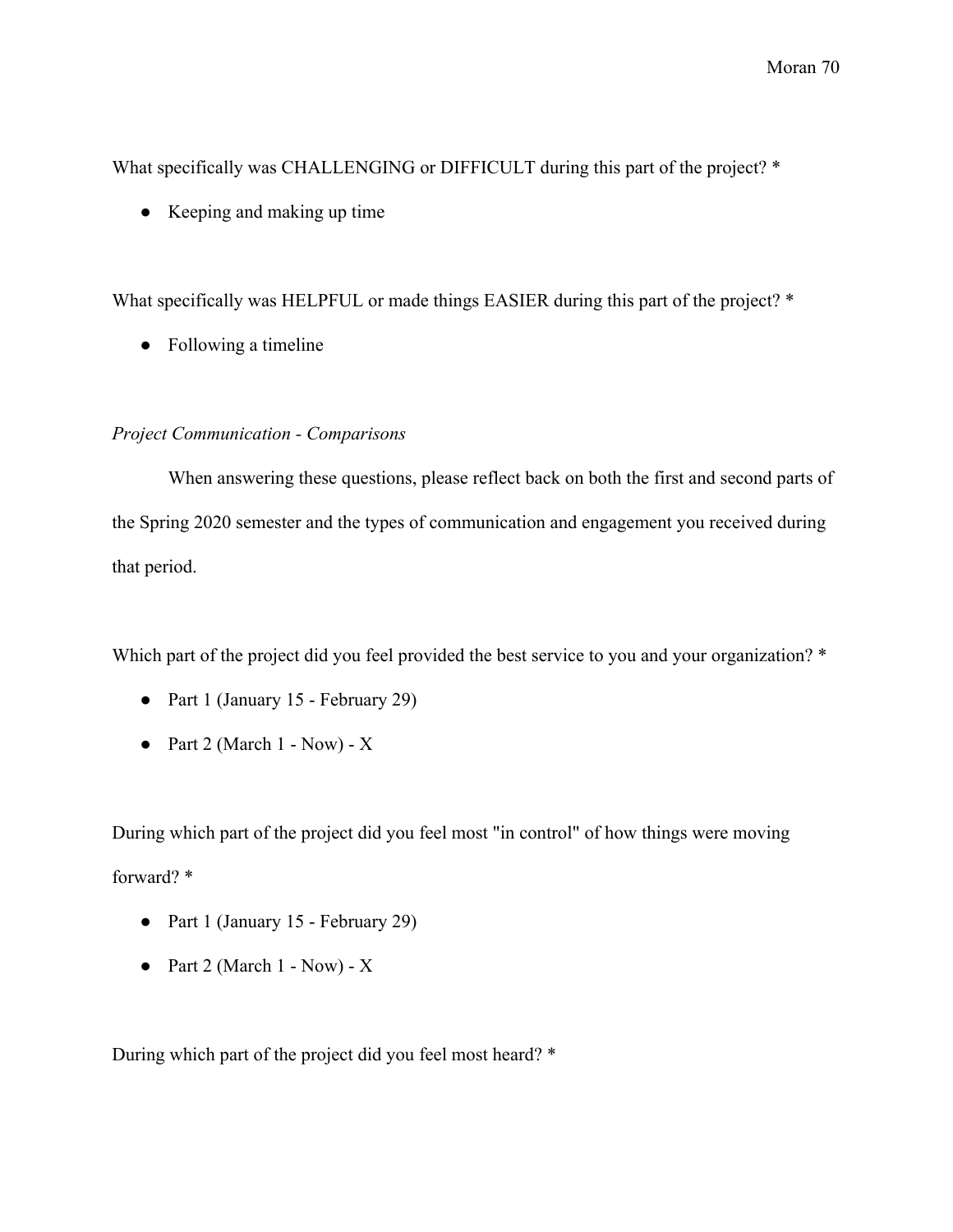- Part 1 (January 15 February 29)
- Part 2 (March  $1 Now$ ) X

During which part of the project did you feel the most project was being made? \*

- Part 1 (January 15 February 29)
- Part 2 (March  $1 Now$ ) X

Which part of the project did you feel was the most effective in achieving the goals of this project? \*

- Part 1 (January 15 February 29)
- Part 2 (March  $1 Now$ ) X

Reflecting back on this project, which aspect of communication do you feel is the most important when working with creative professionals? \*

- High frequency of communication X
- High quantity of information
- Back and forth collaboration
- In-person discussions
- Other:

In this project, what do you feel contributed the most to LOWERING the quality of communication? \*